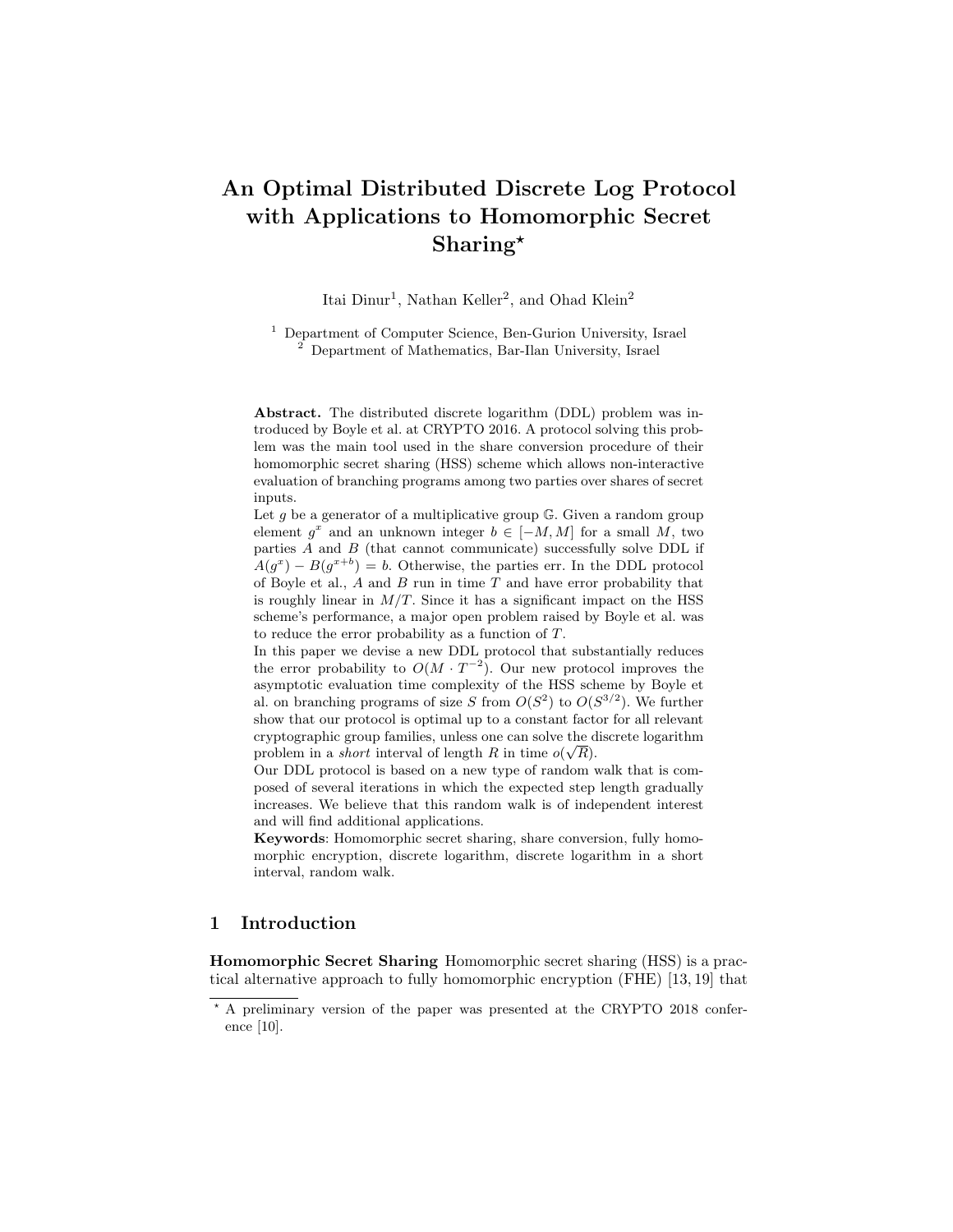provides some of its functionalities. It was introduced by Boyle, Gilboa and Ishai  $[5]$  at CRYPTO 2016 and further studied and extended in  $[4, 6, 7, 11]$ . The main advantage of HSS over traditional secure multiparty computation proto- $\cosh [1, 8, 22]$  is that, similarly to FHE, its communication complexity is smaller than the circuit size of the computed function.

HSS allows homomorphic evaluation to be distributed among two parties who do not interact with each other. A (2-party) HSS scheme randomly splits an input w into a pair of shares  $(w_0, w_1)$  such that: (1) each share  $w_i$  computationally hides  $w$ , and  $(2)$  there exists a polynomial-time local evaluation algorithm Eval such that for any program  $P$  from a given class (e.g., a boolean circuit or a branching program), the output  $P(w)$  can be efficiently reconstructed from Eval $(w_0, P)$ and  $Eval(w_1, P)$ .

The main result of [5] is an HSS scheme for branching programs under the Decisional Diffie-Hellman (DDH) assumption that satisfies  $P(w) = \text{Eval}(w_0, P) +$ Eval $(w_1, P)$ . It was later optimized in [4, 6], where the security of the optimized variants relies on other discrete log style assumptions.

Let  $\mathbb{G}$  be a multiplicative cyclic group of prime order N in which the discrete log problem is (presumably) hard and let  $q$  be a generator of this group. The scheme of [5] allows the parties to locally multiply an encrypted (small) input  $w \in \mathbb{Z}$  with an additively secret-shared (small) value  $y \in \mathbb{Z}$ , such that the result  $z = wy$  is shared between the parties. The problem is that at this stage  $g^z$  is multiplicatively shared by the parties, so they cannot multiply z with a new encrypted input  $w'$ . Perhaps the most innovative idea of  $[5]$  allows the parties to convert multiplicative shares of  $g^z$  into additive shares of z without any interaction via a share conversion procedure. Once the parties have an additive sharing of  $z$ , they can proceed to add it to other additive shares. These operations allow to evaluate restricted multiplication straight-line (RMS) programs which can emulate any branching program of size  $S$  using  $O(S)$  instructions.

The share conversion procedure of [5] is not perfect in the sense that the parties may err. More specifically, the parties fail to compute correct additive shares of z with some error probability  $\delta$  that depends on the running time T of the parties and on a small integer  $M$  that bounds the intermediate computation values. As share conversion is performed numerous times during the execution of Eval, its total error probability accumulates and becomes roughly  $\delta \cdot S$ , where  $S$  is the number of multiplications performed by the RMS program  $P$ . Thus, for the total error probability to be constant one has to set the running time  $T$  of the parties in the share conversion procedure such that  $\delta \approx 1/S$ . Consequently, the running time to error tradeoff has a significant impact on the performance of the HSS scheme.

Since the main motivation behind HSS is to provide a practical alternative to FHE, one of the main open problems posed in [5] was to improve the running time to error tradeoff of the share conversion procedure. Progress on this open problem was made in the followup works  $[4, 6]$  which significantly improved the practicality of the HSS scheme. Despite this progress, the asymptotic running time to error tradeoff of the share conversion procedure was not substantially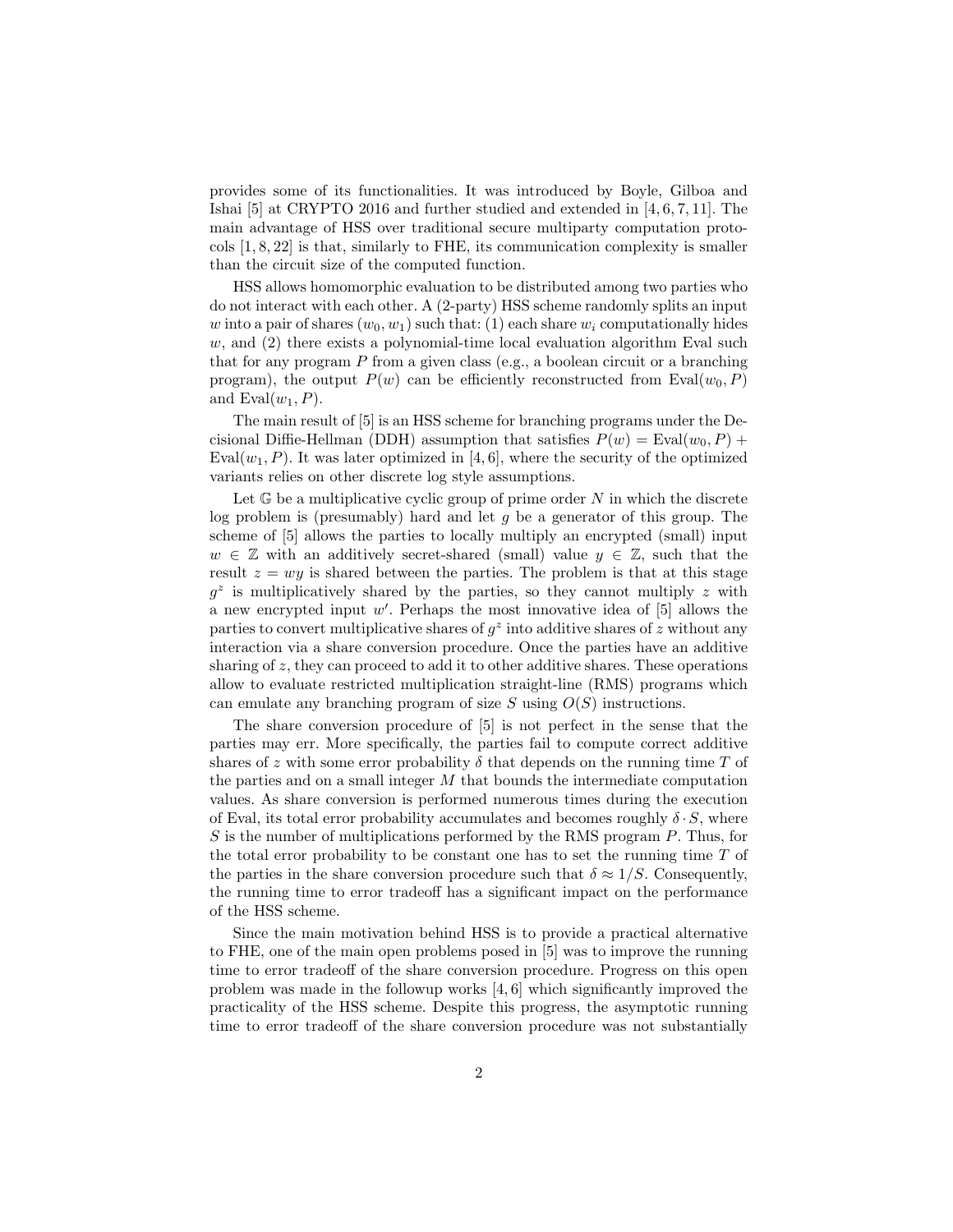improved and the running time  $T$  in all the schemes grows (roughly) linearly with the inverse error probability  $1/\delta$  (or as  $M/\delta$  in general). Thus, to obtain  $\delta \approx 1/S$ , one has to set  $T \approx S$ , and since the total number of multiplications in P is S, the total running time becomes  $O(S^2)$ .

The Distributed Discrete Log Problem The focus of this paper is on the "distributed discrete log" (DDL) problem which the parties collectively solve in the share conversion procedure. We now describe the DDL problem and abstract away the HSS details for simplicity. The DDL problem involves two parties A and B. The input of A consists of a group element  $g^x$ , where x is chosen uniformly at random from  $\mathbb{Z}_N$ . The input of B consists of  $g^{x+b}$ , where  $b \in [-M, M]$  is an unknown uniformly chosen integer in the interval (for a small fixed integer parameter  $M$ ). The algorithms  $A, B$  are restricted by a parameter T which bounds the number of group operations they are allowed to compute.<sup>3</sup> After executing its algorithm, each party outputs an integer. The parties successfully solve the DDL instance if  $A(g^x) - B(g^{x+b}) = b$ . We stress that A and B are not allowed to communicate.<sup>4</sup>

If  $g^z$  is multiplicatively shared by A (party 0) and B (party 1), then  $g^{z_0} \cdot g^{z_1} =$  $g^z$ . In the share conversion procedure party A runs  $A(g^{-z_0})$  while party B runs  $B(g^{z_1})$ . Assuming they correctly solve DDL for  $|z| \leq M$ , we have  $A(g^{-z_0})$  –  $B(g^{z_1}) = z_1 + z_0 = z$ , namely,  $A(g^{-z_0})$  and  $-B(g^{z_1})$  are additive shares of z as required.

It is convenient to view the DDL problem as a synchronization problem: A and B try to agree or synchronize on a group element with a known offset in the exponent from their input. If they manage to do so, the parties solve DDL by outputting this offset. For example, if both parties synchronize on  $g<sup>y</sup>$ , then  $A(g^{x}) = y - x$  while  $B(g^{x+b}) = y - (x + b)$ , so  $A(g^{x}) - B(g^{x+b}) = b$  as required. In particular, if both  $A$  and  $B$  can solve the discrete logarithm problem for their input (i.e., compute x and  $x + b$ , respectively), then they can synchronize on the generator g by outputting  $A(g^x) = 1 - x$  and  $B(g^{x+b}) = 1 - (x + b)$ . Of course, this would violate the security of the HSS scheme, implying that the discrete logarithm problem in  $\mathbb G$  should be hard and  $A, B$  have to find other means to succeed.

<sup>&</sup>lt;sup>3</sup> In all algorithms presented in this paper, the bulk of computation involves performing group operations, hence this is a reasonable complexity measure. Alternatively, the parameter  $T$  may bound the complexity of  $A, B$  in some reasonable computational model.

<sup>&</sup>lt;sup>4</sup> We note that in the applications of [4–6], the distribution of  $b \in [-M, M]$  is arbitrary. However (as we show in Lemma 12), our choice to define and analyze DDL for the uniform distribution of  $b \in [-M, M]$  is technically justified since the uniform distribution is the hardest for DDL: algorithms for A, B that solve DDL with an error probability  $\delta$  for the uniform distribution, also solve DDL with an error probability  $O(\delta)$  for any distribution of  $b \in [-M, M]$ .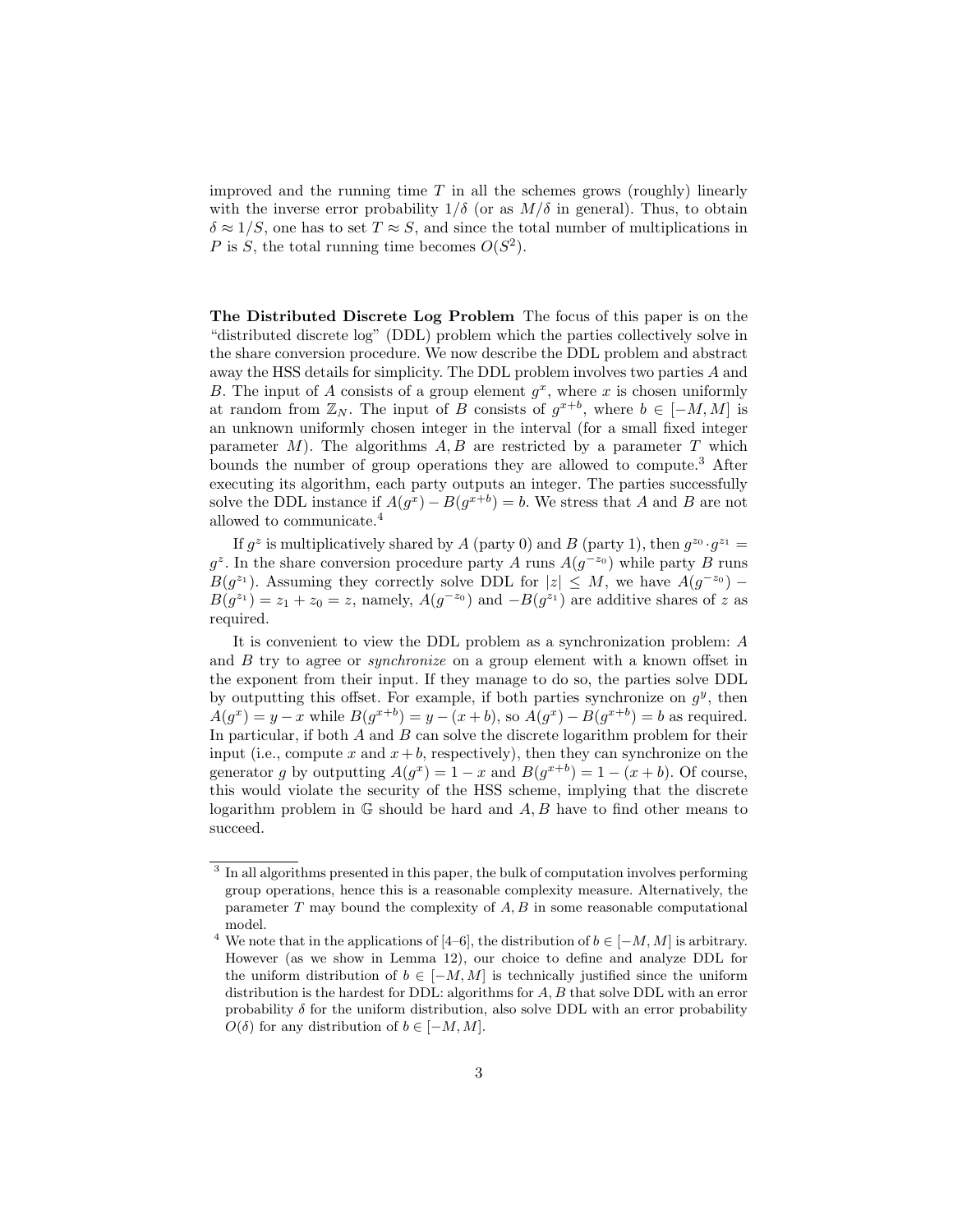**Our Goals** The goal of this paper is to devise algorithms for A and B (i.e., a DDL protocol) that maximize their success probability (taken over the randomness of  $x, b$ ), or equivalently, minimize their error probability  $\delta$  given T. Our point of reference is the DDL protocol of [6] (which is a refined version of the original DDL protocol [5]) that achieves a linear tradeoff between the parameter T and error probability  $\delta$ . More precisely, given that A, B are allowed T group operations, the DDL error probability is roughly  $M/T$ . In fact, there are several closely related protocols devised in [4–6] which give similar linear tradeoffs between the parameter T and error probability  $\delta$ .

Yet another goal of this paper is to better understand the limitations of DDL protocols. More specifically, we aim to prove lower bounds on the error probability of DDL protocols by reducing a well-studied computational problem on groups to DDL. In particular, we are interested in the discrete log in an interval (DLI) problem, where the input consists of a group element in a known interval of length  $R$  and the goal is to compute its discrete log.

DLI has been the subject of intensive study in cryptanalysis and the best known algorithms for it are adaptations of the classical baby-step giant-step algorithm and the memory-efficient variant of Pollard [17] (see [12, 18] for additional extensions). These algorithms are based on collision finding and have ditional extensions). These algorithms are based on collision finding and have<br>complexity of about  $\sqrt{R}$ . They are the best known in concrete prime-order group families (in which discrete log is hard) up to large values of the interval R. In particular, for elliptic curve groups, the best known DLI algorithm has complexparticular, for elliptic curve groups, the best known DLI algorithm has complex-<br>ity of about  $\sqrt{R}$  where R is as large as the size of the group N (which gives the standard discrete logarithm problem). For some other groups (such as prime the standard discrete logarithm problem). For some other groups (such as prime order subgroups of  $\mathbb{Z}_p^*$ ), the best known complexity is about  $\sqrt{R}$ , where  $R$  can be up to subexponential in  $\log N$  (as discrete log can be solved in subexponential complexity in these groups [14, 15]). We note that besides its relevance in cryptanalysis, DLI is solved as part of the decryption process of some cryptosystems (notably in the cryptosystem by Boneh, Goh and Nissim [3]).

An alternative approach to establishing error probability lower bounds for DDL is to use the generic group model (GGM), introduced by Shoup [20]. In GGM, an algorithm is not allowed direct access to the bit representation of the group elements, but can only obtain randomized encodings of the elements, available via oracle queries. The generic group model is a standard model for proving computational lower bounds on certain (presumably hard) problems on groups and thus establishing confidence in their hardness. Although the bounds obtained in GGM are relevant to a restricted class of algorithms, it is essentially the only model in which meaningful lower bounds are known for some computational problems on groups (such as discrete log). Moreover, for several problems (such as discrete log computation in some elliptic curve groups), generic algorithms are essentially the best algorithms known. The downside of this alternative proof approach is that it does not directly relate DDL to any hard problem in a group family, but rather establishes a lower bound proof in an abstract model.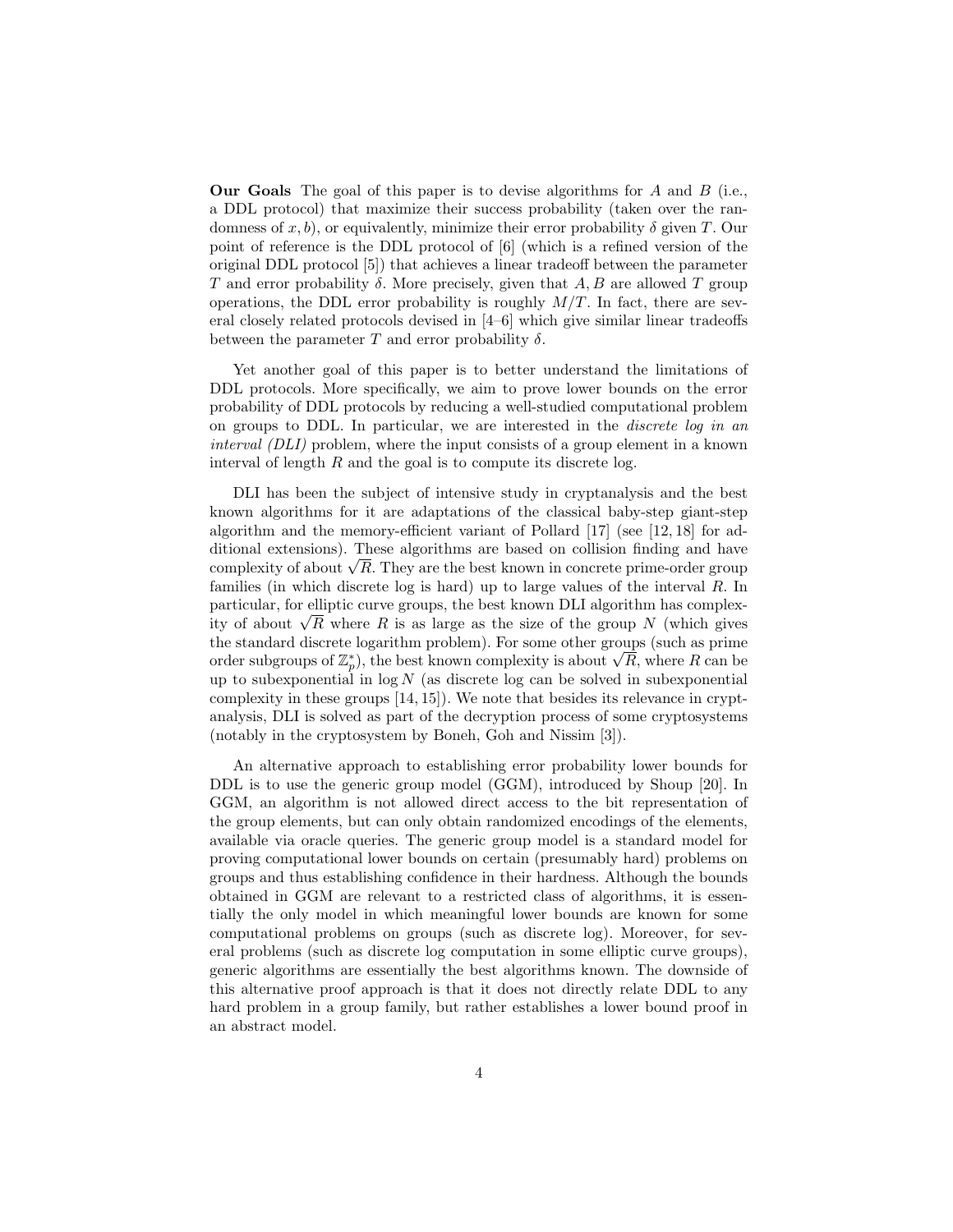Our Contribution The main result of this work is closing the gap for DDL in many concrete group families by presenting upper and lower bounds that are tight (within a constant factor) based on the hardness of DLI in these families. We first develop an improved DDL protocol that is applicable in any group  $\mathbb{G}$  and achieves a quadratic tradeoff between the parameter  $T$  and the error probability, namely  $\delta = O(M/T^2)$ . This is a substantial improvement over the linear tradeoff  $\delta = O(M/T)$  obtained in [4–6]. Therefore, when executing Eval on an RMS program P with multiplicative complexity S, one can set  $T = O(S^{1/2})$  to obtain  $\delta = O(1/S)$  and the total running time is reduced from  $O(S^2)$  in [4–6] to  $O(S^{3/2})$ . This result directly improves upon the computational complexity of some of the HSS applications given in [4–6]. For example, in private information retrieval [9] (PIR), a client privately searches a database distributed among several servers for the existence of a document satisfying a predicate  $P$ . The 1-round 2-server PIR scheme of [5] supports general searches expressed as branching programs of size S applied to each document. The computational complexity per document in the scheme of Boyle et al. is  $O(S^2)$  and our result reduces this complexity to  $O(S^{3/2})$ .

On the practical side, we fully verified our protocol by extensive experiments. We further consider the optimizations implemented in  $[4, 6]$  for DDL, which have a significant impact on its concrete running time. Although applying these optimizations to our DDL protocol is not straightforward, we show how to tweak our protocol such that it can benefit from these optimizations as well. Overall, we believe that our new DDL protocol will allow us to improve upon the most efficient HSS implementation [4] by several orders of magnitude and render it practical for new applications.

Our DDL protocol uses a new type of (pseudo) random walk composed of several iterations. Each one of these iterations resembles Pollard's "kangaroo" random walk algorithm for solving DLI using limited memory [17]. However DDL is different from DLI as the parties cannot communicate and seek to minimize their error probability (rather than make it constant). This leads to a more complex iterative algorithm, where the parties carefully distribute their time complexity T among several random walks iterations. These iterations use increasingly longer step lengths that gradually reduce the error probability towards  $O(M/T^2)$ .

The new random walk maximizes the probability that parties with close inputs agree (or synchronize) on a common output without communicating. We believe that this random walk is of independent interest and will find additional applications beyond homomorphic secret sharing schemes and cryptography in general.

After presenting our DDL protocol, we focus on lower bounds and show that any DDL protocol for a family of groups must have error probability of  $\delta = \Omega(M/T^2)$ , unless DLI (with interval of length R) can be solved in time  $T' \approx$  $T = o(\sqrt{R})$  in this family. This is currently not achievable for small (polynomial) T in standard cryptographic groups (for which the group-based HSS scheme is deemed to be secure).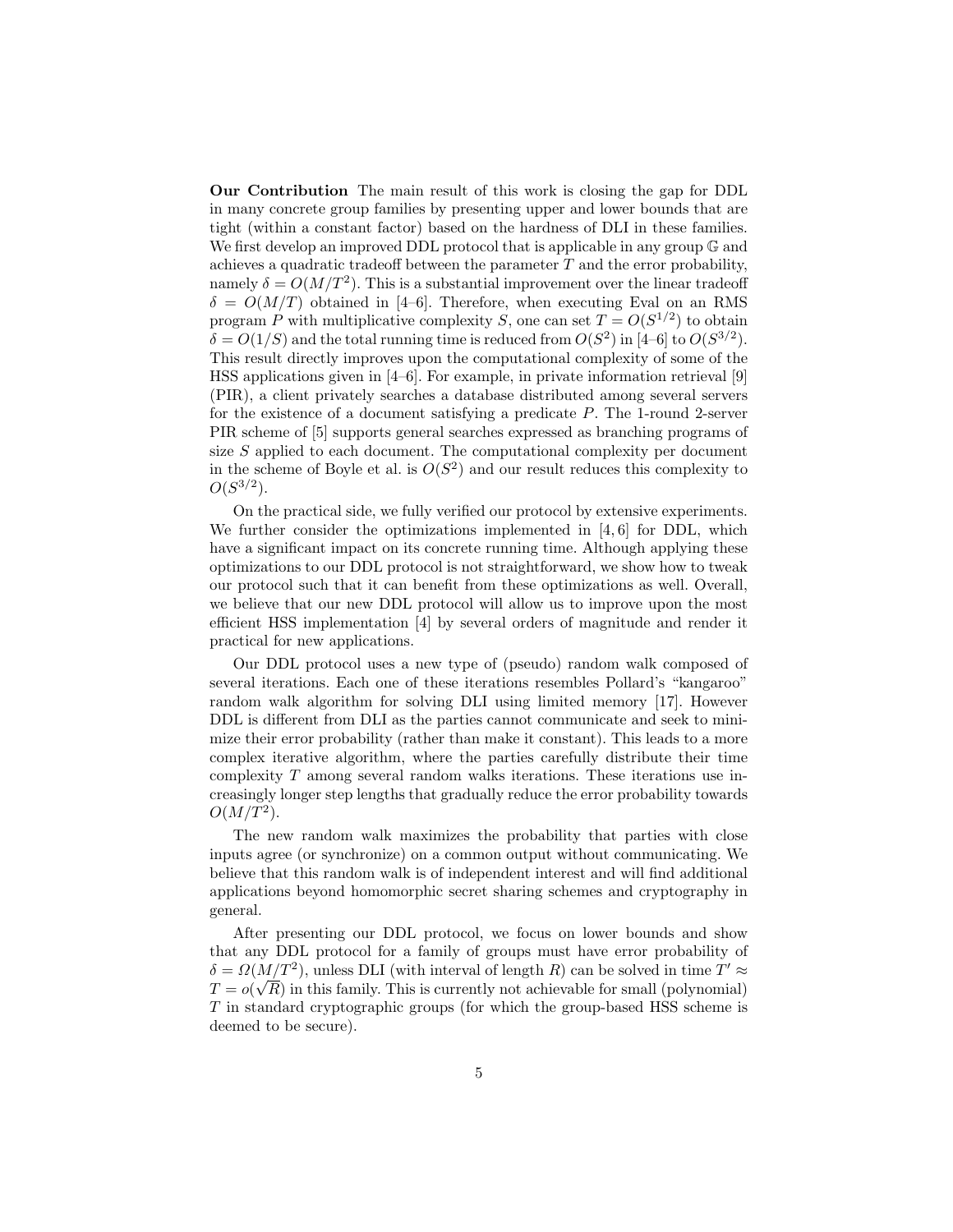Finally, we analyze DDL protocols in the generic group model. In this model, our DDL protocol is adaptive, as the oracle queries of  $A$  and  $B$  depend on the answers to their previous queries. This stands in contrast to the protocols of [4–6] in GGM, whose oracle queries are fixed in advance (or selected with high probability from a pre-fixed set of size  $O(T)$ ). It is therefore natural to ask whether adaptivity is necessary to obtain optimal DDL protocols in GGM. Interestingly, we prove that the answer is positive. In fact, we show that the linear tradeoff obtained in [4–6] is essentially the best possible for non-adaptive DDL protocols in GGM.

Paper Organization The rest of the paper is organized as follows. We describe preliminaries in Section 2 and present an overview of our new protocol and related work in Section 3. Our new DDL protocol is analyzed in Section 4. We prove lower bounds on the DDL error probability in concrete group families in Section 5 and finally prove lower bounds on non-adaptive algorithms in GGM in Section 6.

# 2 Preliminaries

In this section we describe the preliminaries required for this work. First we introduce notation that we use throughout the paper and then we present and analyze the DDL algorithm of [5], which will serve as a basis for our algorithms. For sake of completeness, we give a brief description of the group-based homomorphic secret sharing scheme of [5] in Appendix A.

#### 2.1 Notation for the Distributed Discrete Log Problem

Recall that the parties A and B successfully solve the DDL instance if  $A(g^x)$  –  $B(g^{x+b}) = b$ . To simplify our notation, we typically do not explicitly write the parameters  $\mathbb{G}, q, N, M, T$  in the description of A, B, although some of them will appear in the analysis. We are interested in the success (or error) probability of A and B, taken over the randomness of  $x, b$  (and possibly over the randomness of A, B). We denote by  $err(A, B, x, b, T)$  the error event  $A(g^x) - B(g^{x+b}) \neq b$ , and by  $\text{Pr}_{\textbf{err}}(A, B, [M_1, M_2], T)$  its probability  $\text{Pr}_{x,b}[\textbf{err}(A, B, x, b, T)],$  where  $x \in \mathbb{Z}_N$ and  $b \in [M_1, M_2]$  are uniform (typically, we are interested in  $M_2 = -M_1 = M$ ). We also denote by  $\text{succ}(A, B, x, b, T)$  the complementary success event  $A(g^x)$  –  $B(g^{x+b})=b.$ 

When both parties perform the same algorithm A, we shorten the notation into  $err(A, x, b, T)$ ,  $Pr_{err}(A, [M_1, M_2], T)$ , and  $succ(A, x, b, T)$ , respectively. If the parameters  $A, B, x, b, T$  are apparent from the context, we sometimes use err and suc instead of  $err(A, B, x, b, T)$  and  $succ(A, B, x, b, T)$ , respectively. As mentioned above,  $A$  and  $B$  can be randomized algorithms and in this case the success (and error) probabilities are taken over their randomness as well. However, to simplify our notation we will typically not refer to this randomness explicitly.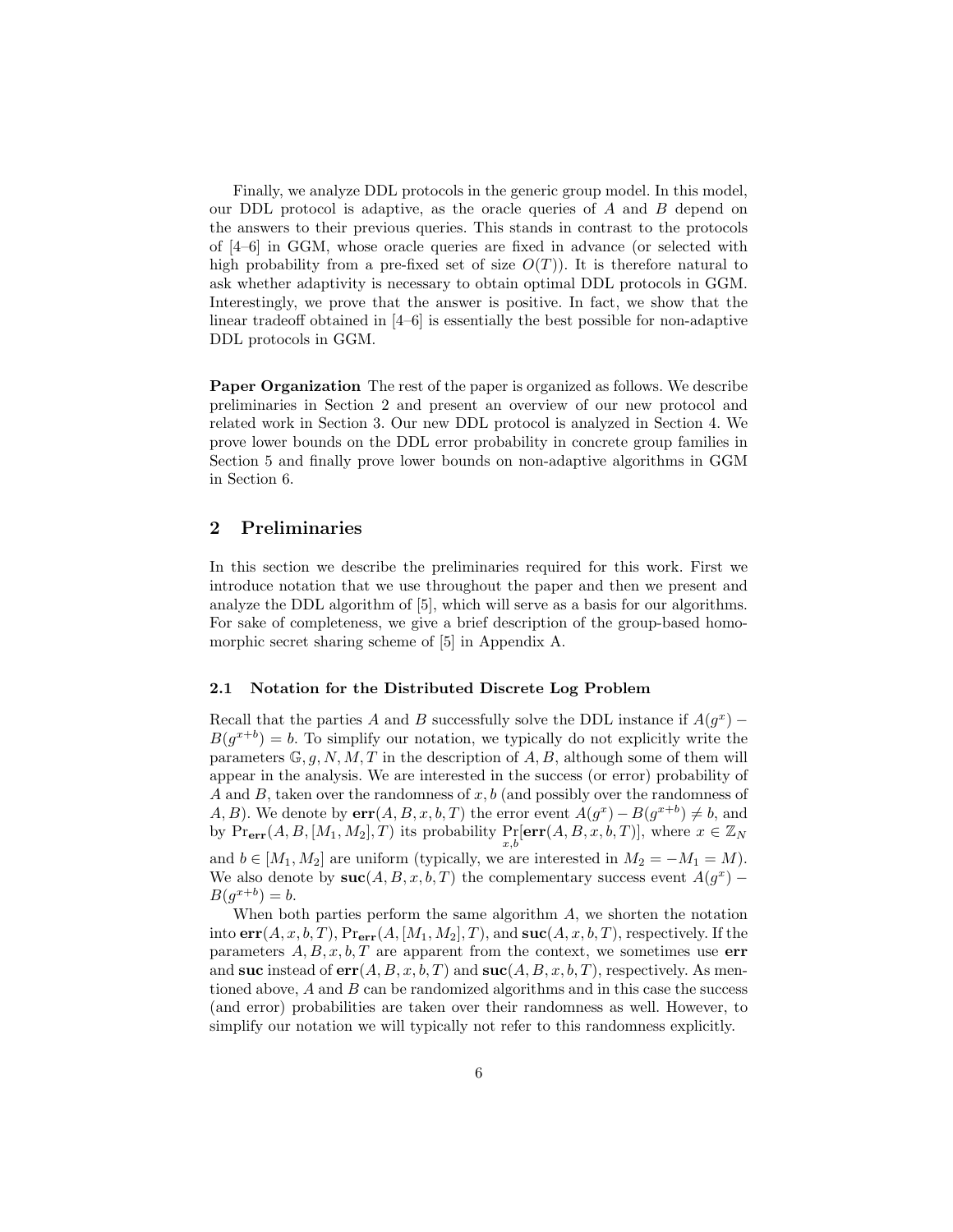We note that the DDL problem considered in  $[4-6]$  is slightly different, as  $A, B$  are allowed to perform up to T group operations in expectation. In this alternative definition, one can construct DDL protocols that are more efficient than ours by a small constant factor, while our lower bounds remain the same (again, up to a constant factor).

In the description and analysis of the DDL algorithms, we make frequent use of group elements of the form  $g^{x+j}$ . For sake of simplicity, we denote  $g_j := g^{x+j}$ . In addition, we usually assume  $b \geq 0$ , as otherwise we can simply exchange the names of the parties  $A$  and  $B$  when they use the same algorithm. Finally, we refer to a group operation whose output is  $h$  as a query to  $h$ .

### 2.2 The Basic DDL Algorithm

Let  $\phi : \mathbb{G} \to [0, N-1]$  be a pseudo-random function (PRF) that maps group elements to integers. Our protocols evaluate  $\phi$  on  $O(T)$  group elements for  $T \ll N^{1/2}$ . We assume throughout the analysis that  $\phi$  behaves as a truly random permutation on the evaluated group elements, and in particular, we do not encounter collisions in  $\phi$  (i.e., for arbitrary  $h \neq h'$ ,  $\phi(h) \neq \phi(h')$ ). Our probabilistic calculations are taken over the choice of  $\phi$ , even though we do not indicate this explicitly for simplicity.<sup>5</sup>

We describe the min-based DDL algorithm of [5] in Algorithm 1 and refer to it as the basic DDL algorithm. The algorithm is executed by both A and B. When applied to  $g_0 = g^x$ , the algorithm scans the T values  $g_0, g_1, \ldots, g_{T-1}$  and chooses the index  $i_{min}$  for which  $\phi(g_i)$  is minimal. The output of the algorithm is Basic $T(g^x) = (i_{min}, g_{min})$ . Note that the algorithm depends also on G, g; however, we do not mention them explicitly in the notation. Furthermore, the output  $g_{min}$  will only be relevant later, when we use this algorithm as a subprocedure. For the sake of analysis, we slightly abuse notation below and refer to  $i_{min}$  as the (only) output of  $\text{Basic}_T(g^x)$ .

The motivation behind the algorithm is apparent: if party A applies  $\text{Basic}_{T}(g^{x})$ and party B applies  $\text{Basic}_{T}(g^{x+b})$ , where  $b \ll T$ , then the lists of values scanned by the two algorithms (i.e.,  $g_0, g_1, \ldots, g_{T-1}$  and  $g_b, g_{b+1}, \ldots, g_{b+T-1}$ ) contain many common values, and thus, with a high probability the minimum is one of the common values, resulting in success of the algorithm.

#### 2.3 Analysis of the Basic DDL Algorithm

Error probability. The following lemma calculates the error probability of the basic DDL algorithm, as a function of  $|b|$  and T.

<sup>&</sup>lt;sup>5</sup> The function  $\phi$  (and additional pseudo-random functions defined in this paper) can be implemented by a keyed MAC, where the key is pre-distributed to A and B. Thus, our probabilistic calculations should be formally taken over the choice of the key. They should include an error term that accounts for the distinguishing advantage of an efficient adversary  $(A \text{ or } B \text{ in our case})$  that attempts to distinguish the PRF from a truly random permutation. However, for an appropriately chosen PRF, the distinguishing advantage is negligible and we ignore it for the sake of simplicity.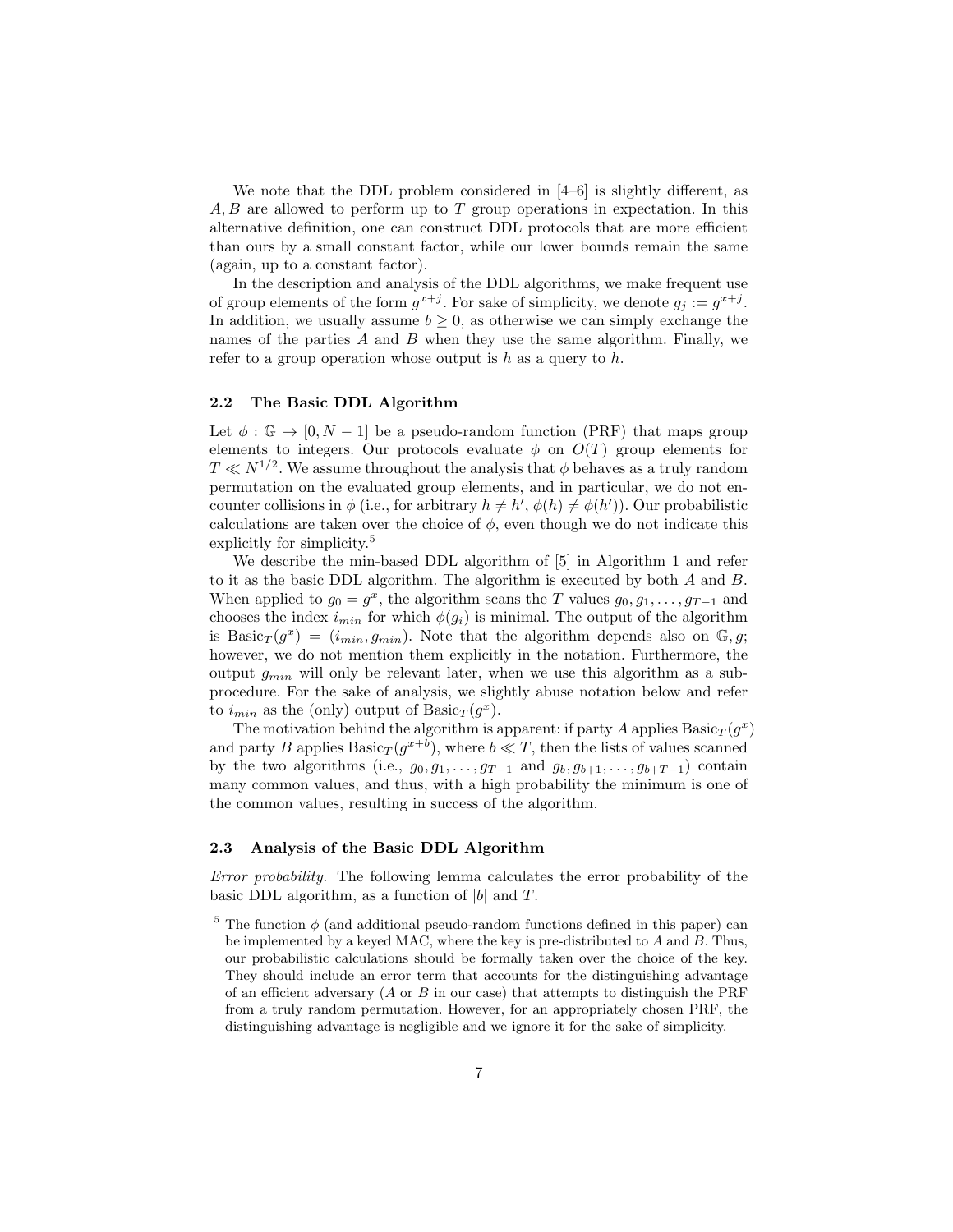Algorithm 1:  $\text{Basic}_T(g^x)$ 

1 begin  $2 \mid h' \leftarrow g^x, i \leftarrow 0, min \leftarrow \infty;$  $3$  while  $i < T$  do  $4 \mid y \leftarrow \phi(h');$  $5 \mid \cdot \cdot \cdot \cdot \cdot$  if  $y < min$  then  $\begin{array}{|c|c|c|c|c|}\hline \hspace{0.2cm}6 & & \hspace{0.2cm} & \hspace{0.2cm} & \hspace{0.2cm} & \hspace{0.2cm} & \hspace{0.2cm} & \hspace{0.2cm} & \hspace{0.2cm} & \hspace{0.2cm} & \hspace{0.2cm} & \hspace{0.2cm} & \hspace{0.2cm} & \hspace{0.2cm} & \hspace{0.2cm} & \hspace{0.2cm} & \hspace{0.2cm} & \hspace{0.2cm} & \hspace{0.2cm} & \hspace{0.2cm} & \hspace{0.2cm}$ 7 | |  $i_{min} \leftarrow i$ ,  $min \leftarrow y$ ; 8 | end  $9 \mid \mid h' \leftarrow h' \cdot g;$ 10  $\vert \vert i \leftarrow i + 1;$ 11 end 12 | Output  $(i_{min}, g_{min})$ ; 13 end

**Lemma 1.** The error probability of the basic DDL algorithm is

$$
\Pr_x[\mathbf{err}(\text{Basic}_T, x, b, T)] = \Pr[(\text{Basic}_T(g^x) - \text{Basic}_T(g^{x+b}) \neq b)] = \frac{2|b|}{|b| + T}.
$$

*Proof.* We assume  $b \geq 0$ , as otherwise we exchange the names of A and B. Since both A and B use Algorithm 1, then A computes the function  $\phi$  on  $g_0, g_1, \ldots, g_{T-1}$ , while B computes this function on  $g_b, g_{b+1}, \ldots, g_{b+T-1}$ . If the minimum value of  $\phi$  for each party is obtained on an element  $g_{min} = g^x \cdot g^{i_{min}}$ which is queried by both, then we have  $\text{Basic}_{T}(g^{x}) = i_{min}$  and  $\text{Basic}_{T}(g^{x+b}) =$  $i_{min} - b$ , implying that  $Basic_T(g^x) - Basic_T(g^{x+b}) = b$  and the parties are successful. Similarly, they fail when the minimal value of  $\phi$  on the elements  $g_0, g_1, \ldots, g_{b+T-1}$  is obtained on an element computed only by one party, namely on one of the 2b elements  $g^x \cdot g^i$  for  $0 \leq i < b$  or  $T \leq i < b+T$ . Assuming that the output of  $\phi$  on each element is uniform and the outputs are distinct, this occurs with probability  $2b/(b+T)$ . Hence  $\Pr_x[\text{err}(\text{Basic}_T, x, b, T)] = 2|b|/(|b|+T)$ , as asserted.

The output difference in case of failure. An important quantity that plays a role in our improved protocol is the output difference of the parties in case they fail to synchronize on the same element  $g_{min}$  (i.e., their output difference is not b). The following lemma calculates the expectation of this difference, as function of  $|b|$  and T.

# Lemma 2.

$$
\mathbb{E}\left[\left|\text{Basic}_{T}(g^{x})-\text{Basic}_{T}(g^{x+b})-b\right|\big|\text{err}\right]=\frac{|b|+T}{2}.
$$

*Proof.* We assume  $b \geq 0$ . As written above, A computes the function  $\phi$  on  $g_0, \ldots, g_{T-1}$ , and B computes this function on  $g_b, \ldots, g_{b+T-1}$ . The ordering of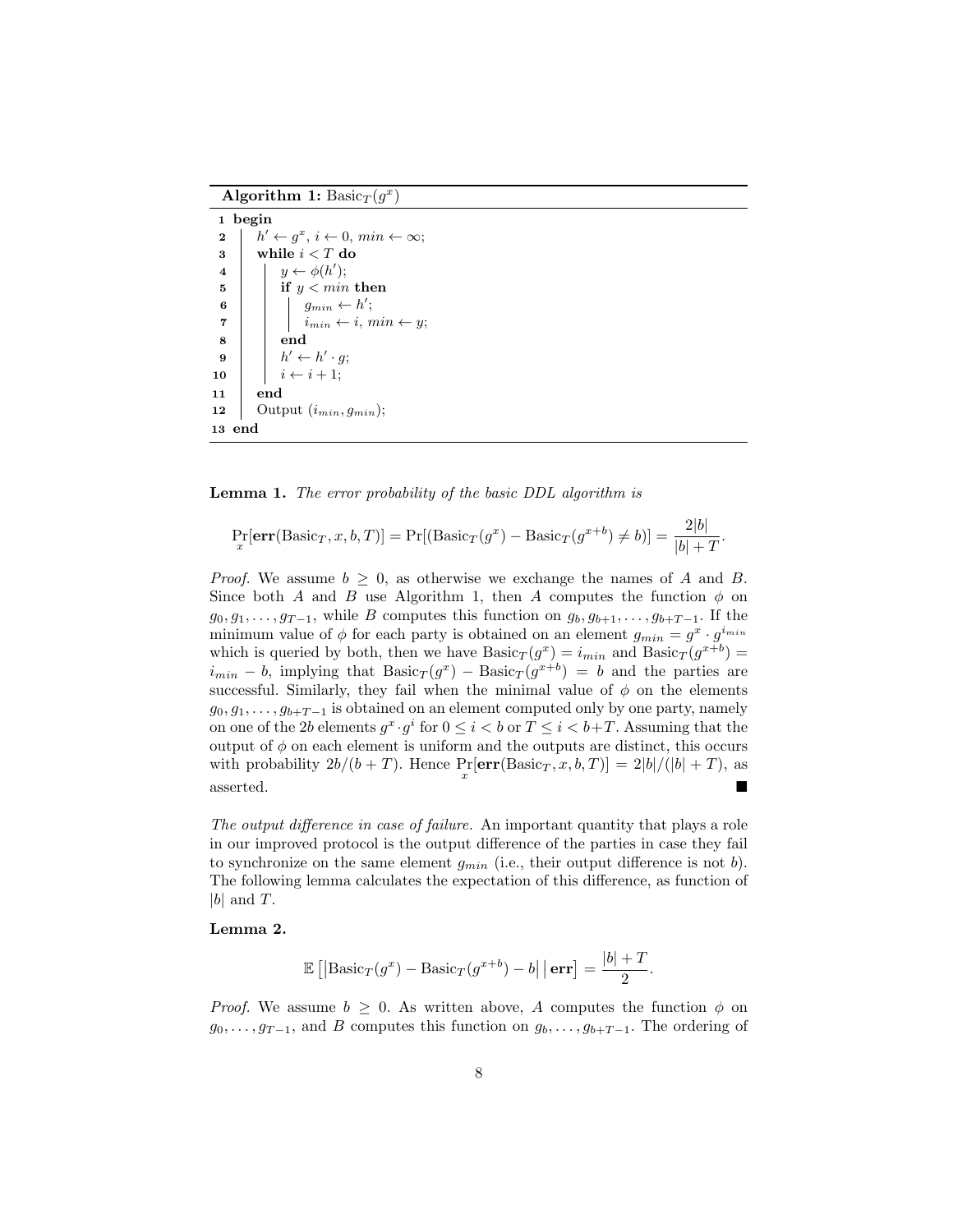the values  $\phi(g_0), \ldots, \phi(g_{b+T-1})$  is uniform, and so the permutation  $\pi$  satisfying  $\phi(g_{\pi(0)}) < \phi(g_{\pi(1)}) < \ldots < \phi(g_{\pi(b+T-1)})$  is uniformly random in the permutation group of  $\{0, 1, \ldots, b + T - 1\}$ . The event err is equivalent to the event  $\pi(0) \notin [b, T-1]$ . Without loss of generality let us restrict ourselves to the event  $\pi(0) < b$ , i.e. A encounters the minimal group element, and B does not; the other possibility  $\pi(0) \geq T$  is symmetric with respect to reflection. Clearly,  $\pi(0)$ , which equals  $\text{Basic}_{T}(g^{x})$ , is uniformly random in  $[0, b-1]$ . Moreover,  $\text{Basic}_{T}(g^{x+b}) + b$ is  $\pi$  (min  $\{i | \pi(i) > b\}$ ) which uniformly distributes in  $[b, b+T-1]$ . Hence the expected final distance between the parties is  $(2b+T+1)/2-(b+1)/2 = (b+T)/2$ . È

# 3 Overview of our New Protocol and Related Work

#### 3.1 The New DDL Protocol

For the sake of simplicity, we assume in this overview that  $M = 1$ , hence  $|b| \leq 1$ . The starting point of our new DDL protocol is Algorithm 1. It makes  $T$  queries (i.e., group operations) and fails with probability of roughly  $2/T$  according to Lemma 1. Let us assume that we run this algorithm with only  $T/2$  queries, which increases the error probability by a factor of 2 to about  $4/T$ . On the other hand, we still have a budget of  $T/2$  queries and we can exploit them to reduce the error probability. Interestingly, simply proceeding to calculate more consecutive group elements is not an optimal way to exploit the remaining budget.

After the first  $T/2$  queries, we say that A (or B) is placed at group element  $g^y$  if  $\phi(g^y)$  is the minimal value in its computed set of size  $T/2$ . Assume that A and B fail to synchronize on the same group element after the first  $T/2$  queries (which occurs with probability of roughly  $4/T$ ). Then, by Lemma 2, A and B are placed at elements which are at distance of about  $T/4$ , i.e., if A is placed at  $g^y$  and B is placed at  $g^z$ , then  $|y-z| \approx T/4$ . Our main idea is to use a somewhat different procedure in order to try to synchronize  $A$  and  $B$  in case they fail to do so after the first  $T/2$  queries, while keeping A and B synchronized if they already are.

The next procedure employed by both  $A$  and  $B$  is a (pseudo) random walk starting from their initial position, whose step length is uniformly distributed in  $[1, L - 1]$ , where  $L \approx \sqrt{T}$ . The step length at group element  $g^y$  is determined by  $\psi_{L-1}(g^y)$ , where  $\psi_{L-1}$  is a pseudo-random function independent of  $\phi$  that outputs a uniform integer in  $[1, L - 1]$ .<sup>6</sup> Assume that after the first  $T/2$  queries, B is placed at distance of about  $T/4$  in front of A. Then A will pass B's initial B is placed at distance of about  $T/4$  in front of A. Then A will pass B's initial position after about  $\sqrt{T}/2$  steps and simple probabilistic analysis shows that A will land on one of B's steps after an additional expected number of about  $\overline{\mathbb{R}}$ T/2 steps. From this point, the walks coincide for the remaining  $T/2 - \sqrt{T}$  $\sqrt{I/2}$  steps. From this point, the walks coincide for the remaining  $I/2 - \sqrt{I}$  steps, and B makes about  $\sqrt{T/2}$  extra steps. Similarly to Algorithm 1, each party outputs the offset of the minimal  $\phi(g^y)$  value visited during its walk. Since

<sup>&</sup>lt;sup>6</sup> Our analysis assumes that  $\psi_{L-1}$  is a truly random function and our probabilistic calculations are taken over the choice of  $\psi_{L-1}$ .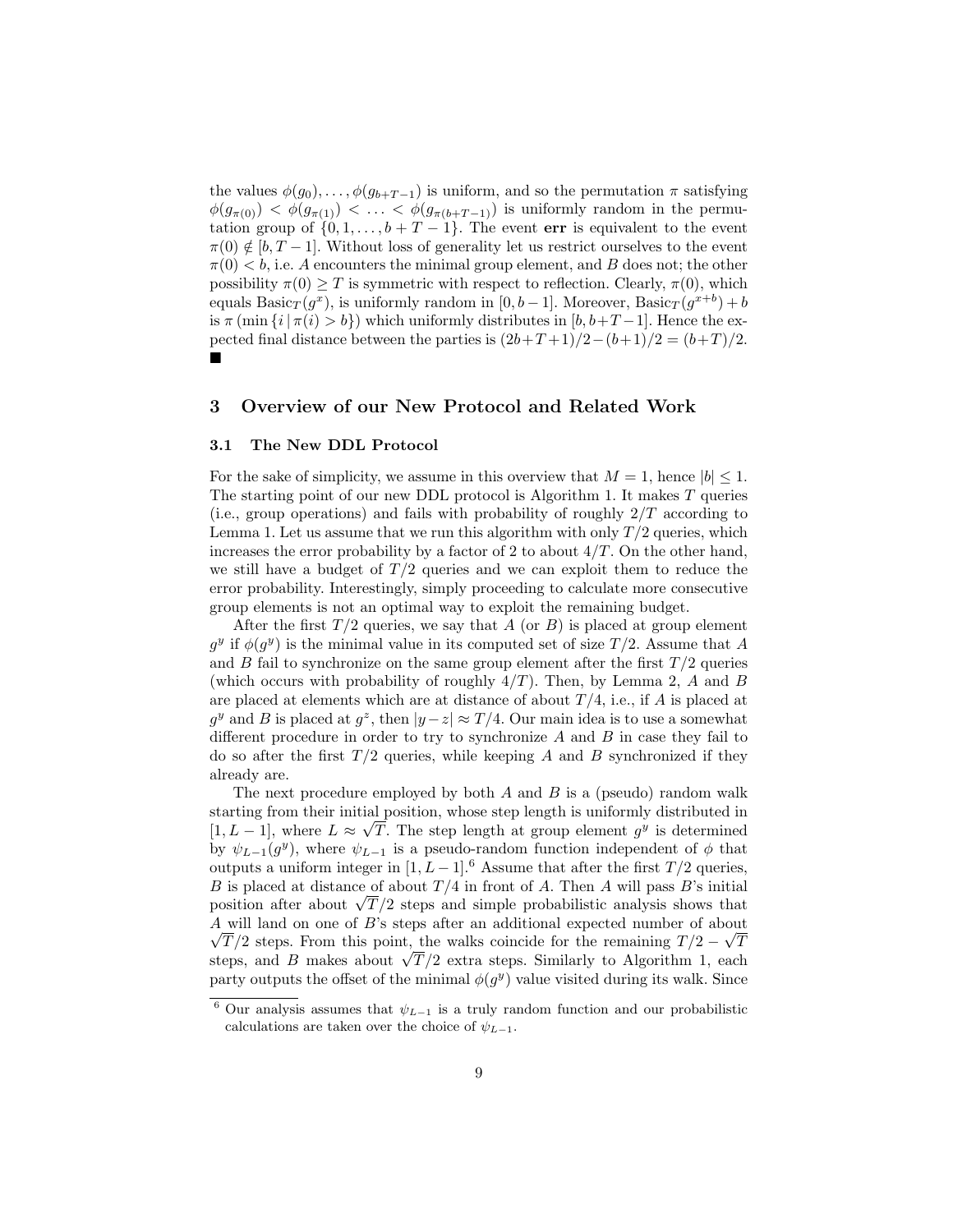both  $A$  and  $B$  use the same deterministic algorithm, they remain synchronized if they already are at the beginning of the walks. On the other hand, if they are not initially synchronized, their walks are expected to coincide on  $T/2 - \sqrt{T}$ elements, and hence the probability that they remain unsynchronized is roughly  $\overline{T}/(T/2) = 2 \cdot T^{-1/2}$ . Thus, the error probability at this stage is about  $4 \cdot T^{-1}$ .  $2 \cdot T^{-1/2} = 8 \cdot T^{-3/2}$ , which already significantly improves upon the  $2 \cdot T^{-1}$  error probability of Algorithm 1 for large T.

However, we can still do better. For the sake of simplicity, let us completely ignore constant factors in rest of this rough analysis. Note that we may reserve an additional number of  $O(T)$  queries to be used in another random walk by shortening the first two random walks, without affecting the failure probability significantly. Hence, assume that the parties fail to synchronize after the random walk (which occurs with probability of about  $T^{-3/2}$ ) and that we still have enough available queries for another random walk with  $O(T)$  steps. Since each party covers a distance of about  $T^{3/2}$  during its walk, then the expected distance between the parties in case of failure is roughly  $T^{3/2}$ . We can now perform another random walk with expected step length of  $T^{3/4}$  (hence the walks are expected to coincide after about  $T^{3/4}$  steps), reducing the error probability to about  $T^{-3/2} \cdot (T^{3/4} \cdot T^{-1}) = T^{-7/4}$ . This further increases the expected distance between A and B in case of failure to approximately  $T^{7/4}$ . We continue executing random walk iterations with a carefully chosen step length (distributing a budget of  $O(T)$  queries among them). After i random walk iterations, the error probability is reduced to about  $T^{-2+2^{-i}}$  (and the expected distance between the parties is roughly  $T^{2-2^{-i}}$ ). Choosing  $i \approx \log \log T$  gives an optimal error probability of about  $T^{-2+1/\log T} = O(T^{-2})$ .

Our new DDL protocol is presented in algorithms 2 and 3. Algorithm 2 describes a single iteration of the random walk, parameterized by  $(L, T)$  which determine the maximal step length and the number of steps, respectively.<sup>7</sup> Algorithm 3 describes the full protocol which is composed of application of the basic DDL algorithm (using  $t_0 < T$  queries, reserving queries for the subsequent random walks), and then  $I$  additional random walks, where the  $i$ <sup>th</sup> random walk is parameterized by  $(L_i, t_i)$  which determine its maximal step length and number of steps. Between each two iterations in Step 6, both parties are moved forward by a large (deterministic) number of steps, in order to guarantee independence between the iterations (the computation time used to perform these calculations is negligible compared to  $T$ ). We are free to choose the parameters  $I, \{L_i, t_i\}$ , as long as  $\sum_{i=0}^{I} t_i = T$  is satisfied.

The very rough analysis presented above assumes that we have about T queries in each of the  $\log \log T$  iterations, whereas we are only allowed T queries overall. Moreover, it does not accurately calculate the error probability and the distance between the parties in case of failure in each iteration. Taking all

<sup>7</sup> We assume that the algorithm uses a table containing the pre-computed values  $g, g^2, \ldots, g^{L-1}$ . Otherwise, it has to compute  $g^{z_{i+1}}$  on-the-fly in Step 10, which results in a multiplicative penalty of  $O(\log(T))$  on the number of group operations. Of course, it is also possible to obtain a time-memory tradeoff here.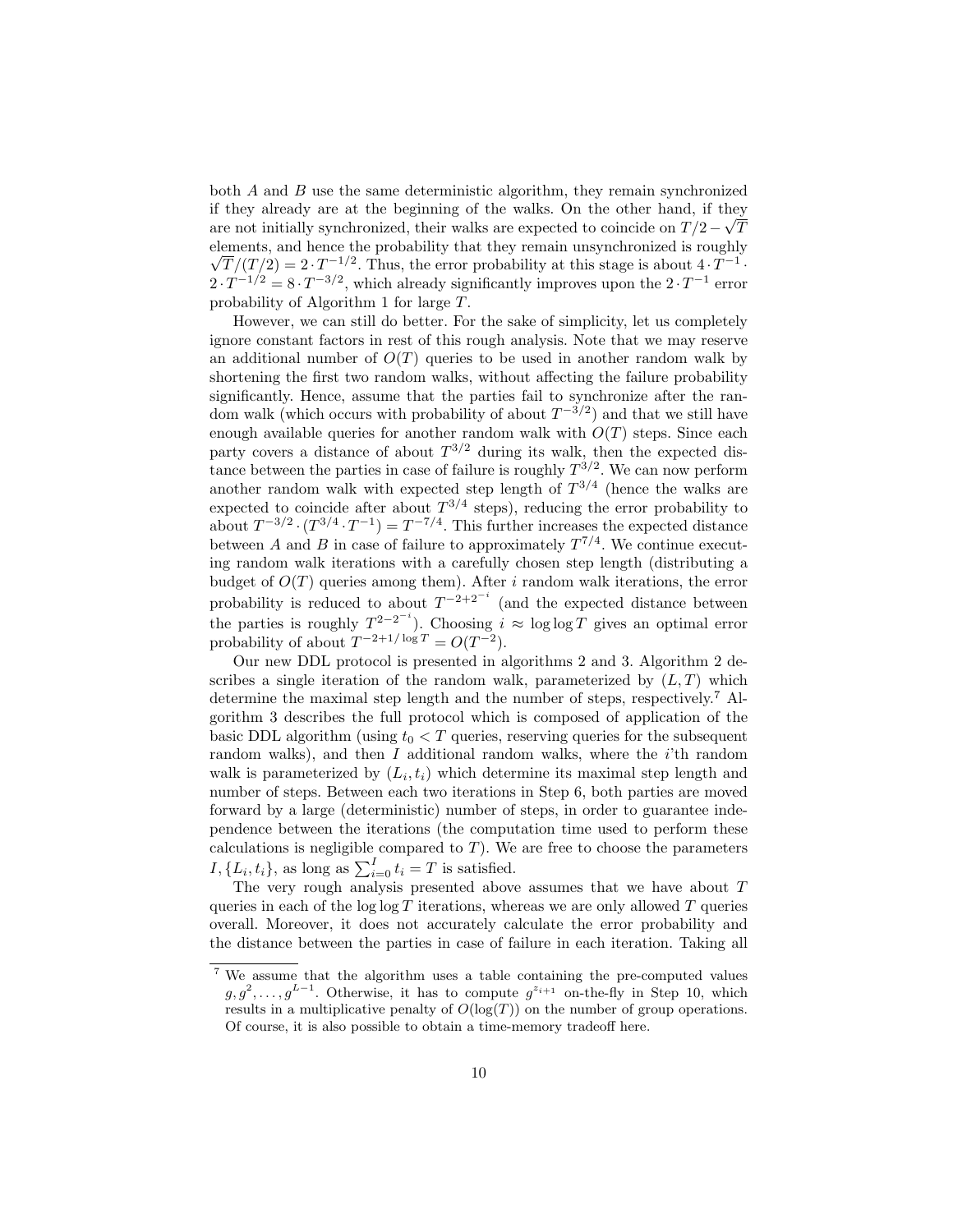Algorithm 2: Rand $W_{L,T}(h)$ 

1 begin  $2 \mid h' \leftarrow h, i \leftarrow 0, min \leftarrow \infty, d_0 \leftarrow 0;$  $3$  while  $i < T$  do  $4 \mid y \leftarrow \phi(h');$  $5 \mid \cdot \cdot \cdot \cdot$  if  $y < min$  then 6 | |  $h_{min} \leftarrow h';$  $\begin{array}{c|c|c|c|c} \hline \textbf{7} & \textbf{1} & \textbf{1} & \textbf{1} & \textbf{1} & \textbf{1} & \textbf{1} & \textbf{1} & \textbf{1} & \textbf{1} & \textbf{1} & \textbf{1} & \textbf{1} & \textbf{1} & \textbf{1} & \textbf{1} & \textbf{1} & \textbf{1} & \textbf{1} & \textbf{1} & \textbf{1} & \textbf{1} & \textbf{1} & \textbf{1} & \textbf{1} & \textbf{1} & \textbf{1} & \textbf{1} & \textbf{1}$ 8 | end 9  $\vert$   $z_{i+1} \leftarrow \psi_{L-1}(h');$ 10 h  $\prime \leftarrow h' \cdot g^{z_{i+1}};$ 11  $\big| \quad d_{i+1} \leftarrow d_i + z_{i+1};$ 12  $\vert \vert i \leftarrow i+1;$ 13 end 14 | Output  $(d_{min}, h_{min})$ ; 15 end

Algorithm 3: IteratedRand $\mathrm{W}_{I,t_0,\{(L_i,t_i)_{i=1}^{I}\}}(h)$ 

1 begin **2**  $(c_0, h_0) \leftarrow \text{Basic}_{t_0}(h);$  $3 \mid p_0 \leftarrow c_0;$  $4 \mid i \leftarrow 1;$ 5 while  $i \leq I$  do 6 |  $h'_{i-1} \leftarrow h_{i-1} \cdot g^{\sum_{j$  $\mathbf{7}$  |  $(c_i, h_i) \leftarrow \text{RandW}_{L_i, t_i}(h'_{i-1});$ 8 |  $p_i \leftarrow p_{i-1} + c_i;$ 9  $i \leftarrow i + 1;$ 10 end 11 | Output  $p_I$ ; 12 end

of these into account in an accurate analysis results in an error probability of  $\Omega(\log T \cdot T^{-2})$ . Surprisingly, we can still achieve an error probability of  $O(T^{-2})$ . This is done by a fine tuning of the parameters which distribute the number of queries among the iterations and select the step length of each random walk. In particular, it is not optimal to independently optimize the step length of each iteration and one has to analyze the subtle dependencies between the iterations in order to achieve an error probability of  $O(T^{-2})$ .

As the fine tuning of the parameters is rather involved, in addition to the theoretical analysis we verified the failure probability by extensive experiments.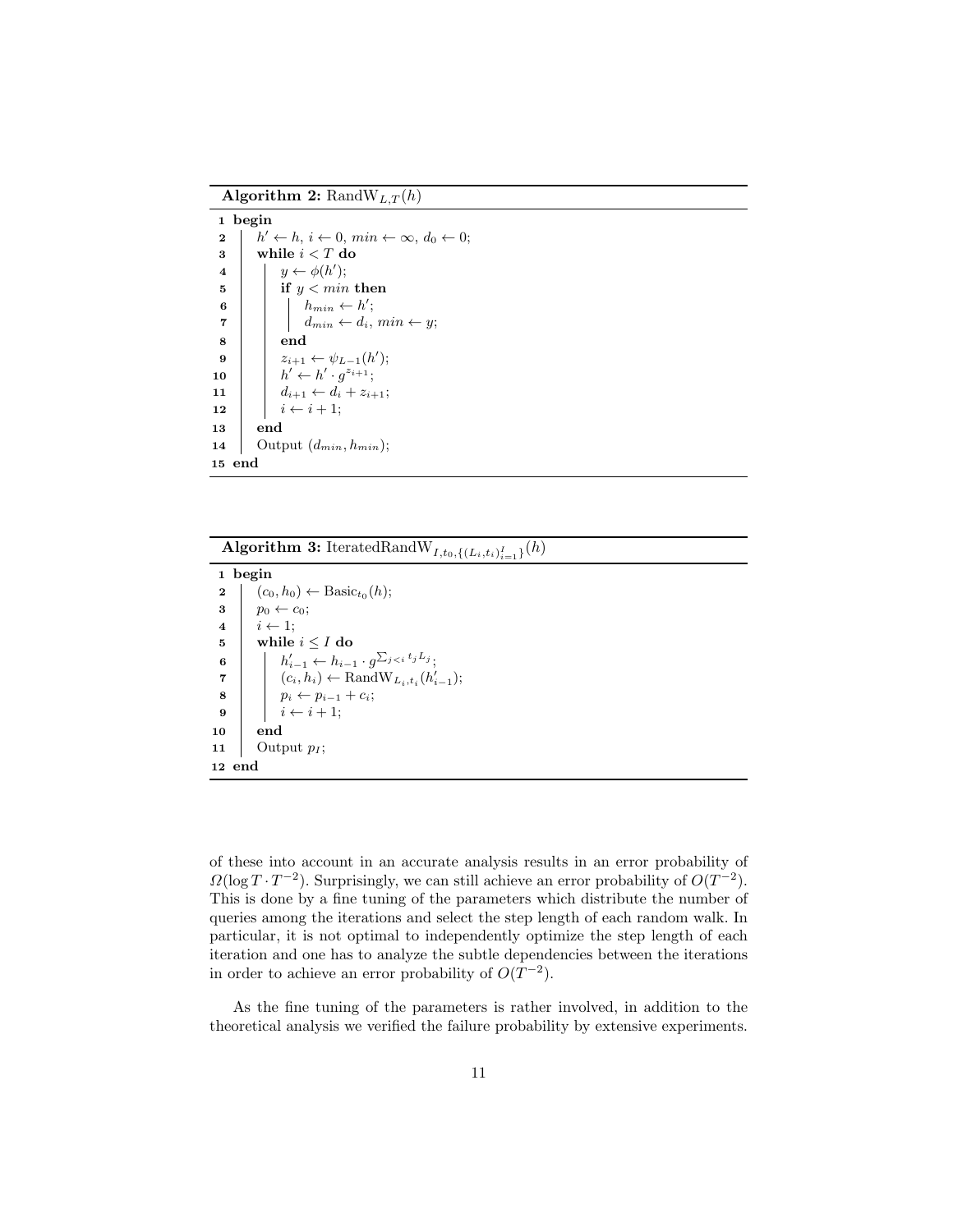#### 3.2 Related Work

The most closely related work to our DDL algorithm is Pollard's "kangaroo" method for solving the discrete logarithm problem in an interval (DLI) using limited memory (see Galbraith et al. [17] and Pollard [12, 18] for further analysis and extensions). The kangaroo method launches two random walks (kangaroos), one from the input  $h = g^x$  (where x the unknown discrete log) and one from  $g^y$ , where  $y$  is a known value in an interval of a fixed size R around x. The algorithm is optimized such that the walks meet at a "distinguished point", which reveals x. The kangaroo method thus resembles a single random walk iteration of our DDL algorithm.

On the other hand, there are fundamental differences between the standard DLI and DDL. These differences result in the iterative structure of our algorithm that differs from Pollard's method. First, in contrast to the DLI problem, in DDL A and B cannot communicate and never know if they succeed to synchronize. Hence, the parties cannot abort the computation at any time. Second, the goal in DDL is to minimize the error probability, whereas achieving a constant error probability (as in standard DLI) is unsatisfactory. To demonstrate the effect of these differences, observe that solving the discrete log problem in an interval of size 3 can be trivially done with probability 1 using 3 group operations. On the other hand, our algorithm for solving DDL for  $M = 1$  is much more complicated and achieves an error probability of about  $T^{-2}$  using T group operations (which is essentially optimal for many concrete group families).

Yet another difference between DLI and DDL is that in DLI the boundaries of the interval of the input  $h$  are known, whereas in DDL the input of each party is completely uniform. The knowledge of the interval boundaries in DLI allows to shift it to the origin (using the self-reducibility property of discrete log) and efficiently use preprocessing (with a limited amount of storage) to speed up the online computation, as shown by Bernstein and Lange [2]. It is not clear how to efficiently exploit preprocessing in DDL.

# 4 The New Distributed Discrete Log Protocol

In this section we study our new DDL protocol in more detail. In Section 4.1 we focus on a single iteration of our DDL protocol (i.e., a single random walk iteration) and analyze its failure probability and the expected distance between its outputs in case of a failure. In Section 4.2 we analyze the complete protocol. The experimental verification of the protocol is presented in Section 4.3. We also describe some practical considerations regarding the protocol in Appendix D.

# 4.1 A Single Iteration of our DDL Protocol – the Random Walk DDL Algorithm

Recall that in Algorithm 2, applied with parameters  $(L, T)$ , both parties perform a random walk of T steps of the form  $g^y \to g^{y+a_i}$ , where the length  $a_i$  of each step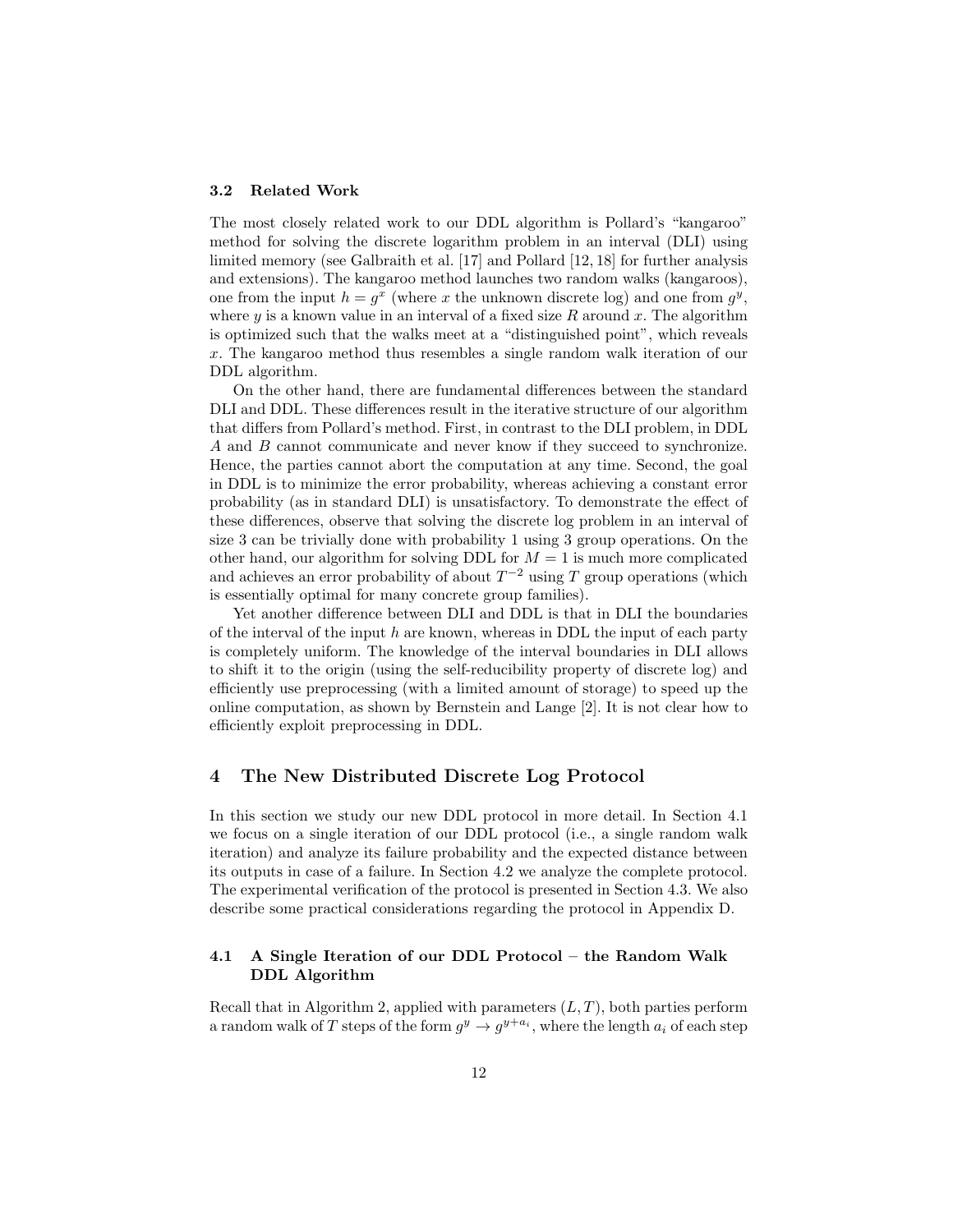is determined by a (pseudo) random function  $\psi_{L-1} : \mathbb{G} \to \{1, 2, \ldots, L-1\}$  which guarantees that the step length is uniformly distributed in the range  $[1, L - 1]$ . Each party then chooses, among the elements of G visited by its walk, the element  $h_{min}$  for which  $\phi(h_{min})$  is minimal (as in the basic DDL algorithm).<sup>8</sup>

In Algorithm 3, once the parties synchronize in a given stage (i.e., application of Algorithm 2), they remain synchronized in the subsequent ones as each stage is deterministic. Hence, in each stage, Algorithm 3 tries to minimize the failure probability, given that in the previous stage, the parties failed to synchronize. This error probability depends on the 'initial' distance between the parties, at the start of the stage. Hence, in order to analyze the total error probability of the whole Algorithm 3, we should estimate the error probability of each stage (given the distance at its beginning), together with the (expected) distance between the parties in case of failure to synchronize.

Additional Notation In our analysis we use some auxiliary notation. Without loss of generality, we assume that  $b \geq 0$  (namely, B is located at distance b in front of  $A$ ). We let  $S_A$  be the number of steps of  $A$  until its walk lands on an element visited by  $B$  (i.e., the number of queries made by  $A$  strictly before the first element of A that is included in  $B$ 's path). If this never occurs, we let  $S_A = T$ . Similarly, we define  $S_B$  as the number of steps of B until its walk lands on an element visited by A. Clearly, the walks of A and B coincide for  $T - \max(S_A, S_B)$  steps.

We define  $U_A$  as the number of steps A performs until it is within reach of a single step from the starting point of B. Namely,  $U_A = \min\{i \mid d_i^A >$  $b - L$ , where  $d_i^A$  is the variable  $d_i$  in Algorithm 2 applied by A. In addition, we let  $V_A$ ,  $V_B$  denote the numbers of steps performed by A and B, respectively, starting from the point where  $A$  is within reach of a single step from the starting point of B, until the walks collide or one of them ends. Furthermore, we denote  $V_m = \max\{V_A, V_B\}$ . Notice that  $S_A = U_A + V_A$  and  $S_B = V_B$ , and hence

$$
\max(S_A, S_B) \le U_A + V_m. \tag{1}
$$

Below, we evaluate the expectations of the random variables  $U_A$ ,  $V_m$  in order to bound the error probability of synchronization based on Algorithm 2.

Finally, while RandW<sub>L,T</sub>(h) has two outputs, we slightly abuse notation and refer to  $d_{min}$  as the (only) output of RandW<sub>L,T</sub>(h) since only this output is relevant for this analysis.

The Failure Probability of Algorithm 2 First, we bound the expected number of steps performed by A until it reaches the starting point of B.

Lemma 3.  $\mathbb{E}[U_A] < \frac{2b}{L}$ .

<sup>8</sup> We assume in our analysis that during the application of the whole protocol by a single party, each function  $\phi$ ,  $\psi$ <sub>L−1</sub> is not evaluated twice on the same input. These constrains are satisfied since  $|\mathbb{G}| = N$  is much larger than T (e.g.,  $|\mathbb{G}| > cT^2$  for a sufficiently large constant  $c$ ).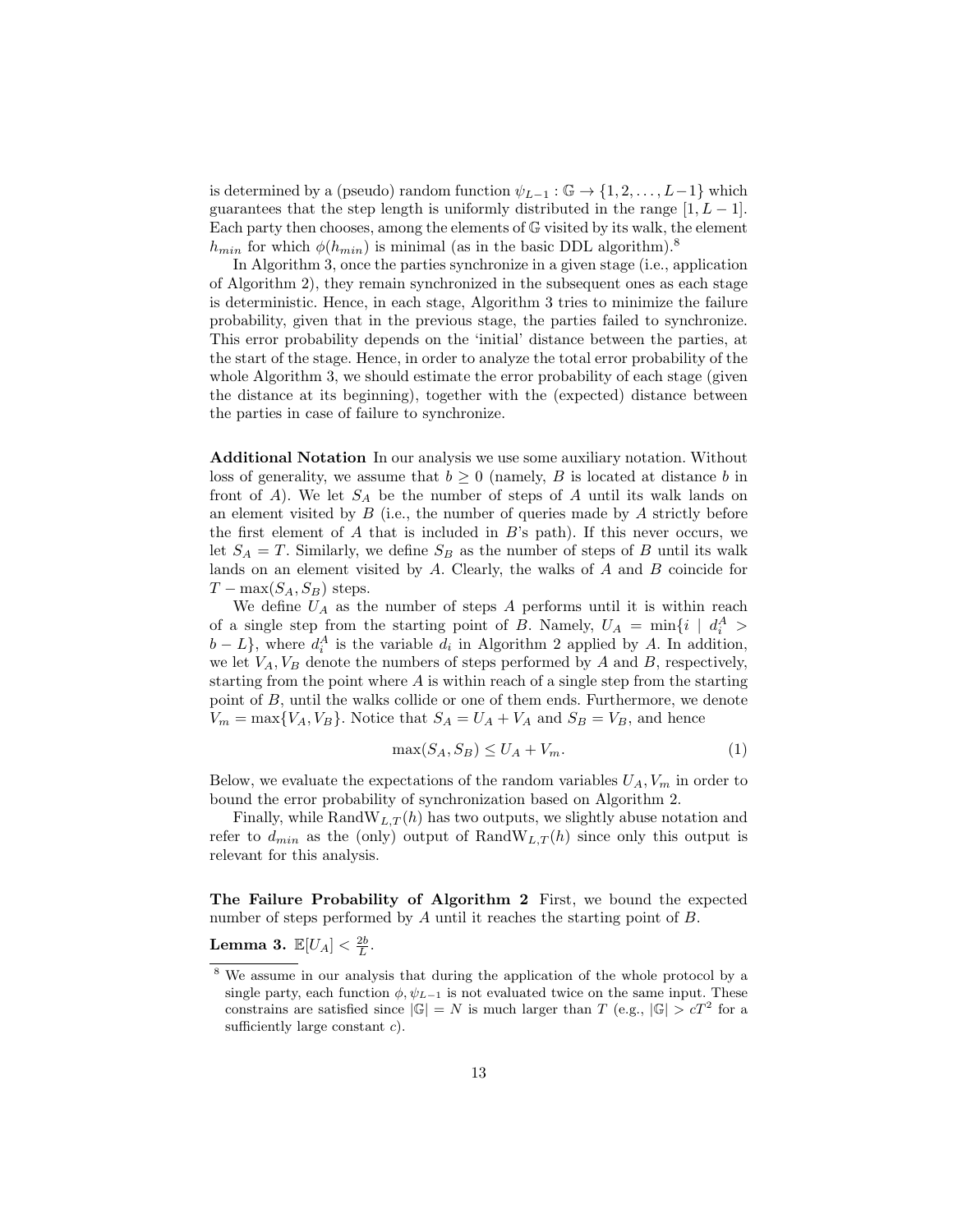*Proof.* By the definition of  $U_A$ , we have  $d_{U_A}^A < b$ . Consider the martingale  $d_i' =$  $d_i^A - iL/2$  (which is indeed a martingale, as  $\psi_{L-1}(h')$  computed in the algorithm are independent and have expectation  $L/2$ ). The classical *Doob's martingale* theorem yields

$$
0 = d'_0 = \mathbb{E}[d'_{U_A}] = \mathbb{E}[d^A_{U_A}] - L \mathbb{E}[U_A]/2.
$$

As  $d_{U_A} < b$ , we deduce  $\mathbb{E}[U_A] < 2b/L$ .

Our next lemma bounds the expectation of  $S_A + S_B$ , that is, the total number of steps performed by the two walks together before they meet.

**Lemma 4.** Suppose the initial distance between the parties, b, satisfies  $0 < b <$ L. Then  $\mathbb{E}[S_A + S_B] \leq L - 1$ .

*Proof.* For ease of computation, we do not trim  $S_A$  and  $S_B$  with T. Of course, this can only make the upper bound larger. One easily sees that  $\mathbb{E}[S_A + S_B]$  is finite and depends only on b (and the parameter  $L$ ). Write  $E_b$  for this expectation. We have  $E_0 = 0$ , and by dividing into cases according to the result of the first step of A, we obtain

$$
E_b = 1 + \frac{1}{L-1} (E_{b-1} + E_{b-2} + \ldots + E_1 + E_0 + E_1 + \ldots + E_{L-1-b}).
$$

A valid solution for this system of linear equations is  $E_b = L-1$  for all  $0 < b < L$ . This is actually the only solution, since the matrix corresponding to this system is strictly diagonally dominant, and thus is invertible by the Levy-Desplanques theorem. Therefore,  $\mathbb{E}[S_A + S_B] = L - 1$ , independently of b.

The next lemma bounds the maximum between the numbers of steps performed by  $A$  and  $B$  between the time  $A$  "almost" reached the starting point of B and the meeting of the walks.

**Lemma 5.** 
$$
\mathbb{E}[V_m] \leq \frac{L-1}{2} + \sqrt{8(L-1)}
$$
.

Proof. The proof consists of several steps.

*Step 1*. We write  $V_m = \max\{V_A, V_B\} = \frac{V_A + V_B}{2} + \frac{|V_A - V_B|}{2}$ . Lemma 4 upper bounds the first summand by  $(L-1)/2$ .

Step 2. We now continue and bound  $\mathbb{E}|V_A-V_B|$ . From Cauchy-Schwarz it suffices to bound  $\sqrt{\mathbb{E}[(V_A - V_B)^2]}$ . To analyze such terms, we define

$$
F_b = \mathbb{E}\left[ (V_A - V_B)^2 \right].
$$

Note that we write  $F_b$  in order to emphasize that  $F_b$  depends on the initial distance between the parties. As  $F_b = F_{-b}$ , we may assume  $b \geq 0$ , i.e. A is behind B. To compute  $F_b$ , we let n be the minimal time with  $d_n^A \geq b$ . Note that *n* is a random variable and not a constant. We denote  $(V'_A, V'_B) = (V_A - n, V_B)$ , which corresponds to the walk after letting  $A$  perform  $n$  steps. We thus have

$$
F_b = \mathbb{E}[(n + V'_A - V'_B)^2] = \mathbb{E}[n^2] + \mathbb{E}[(V'_A - V'_B)^2] + 2\mathbb{E}[(V'_A - V'_B)n].
$$
 (2)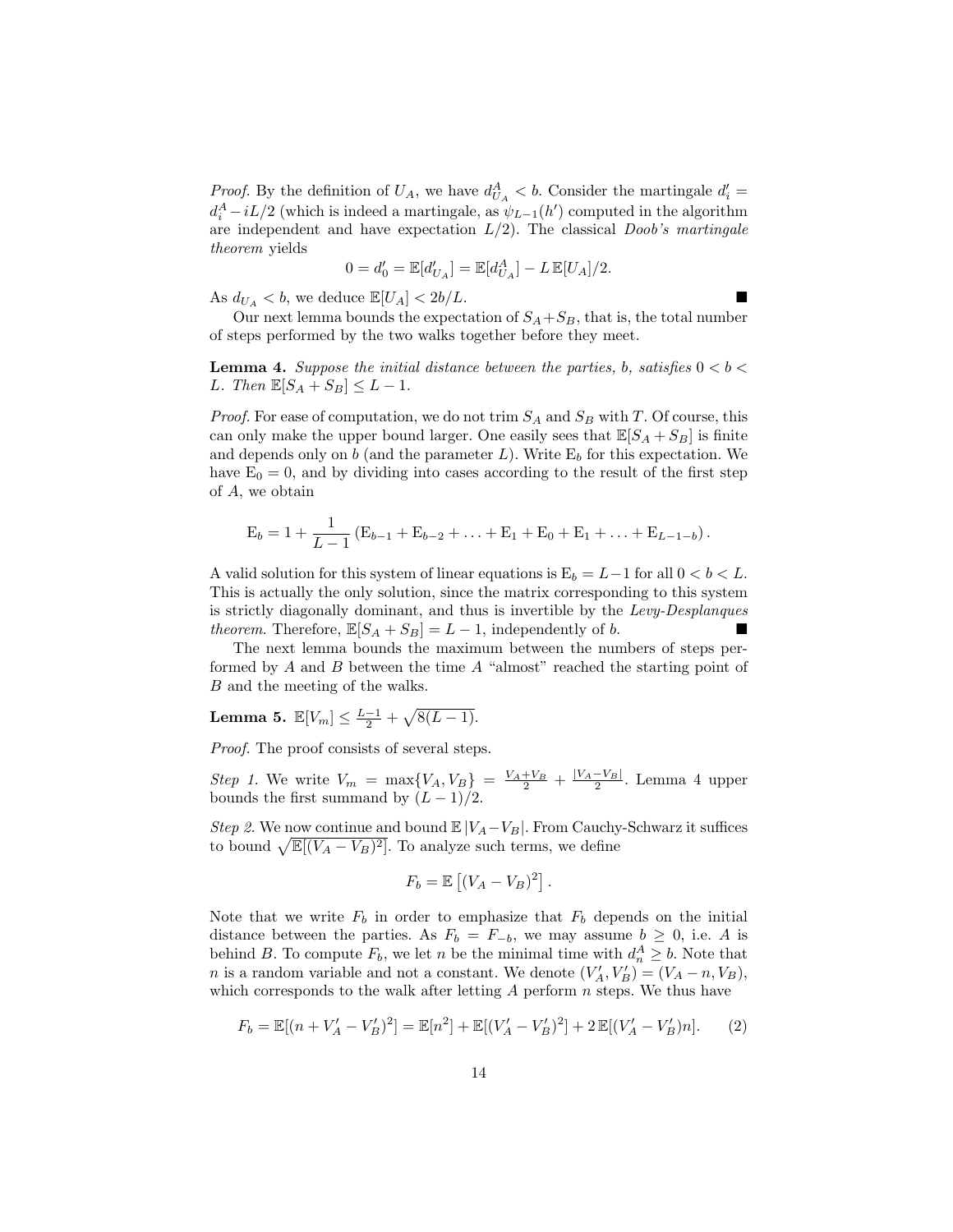We now wish to understand each of the terms in the RHS (right-hand side) of (2).

Step 2(a). We start with  $\mathbb{E}[n^2]$ . From Lemma 3,  $\mathbb{E}[n] \leq 2(b+L-1)/L$ . Additionally, consider the martingale

$$
S_k = \sum_{i=0}^k (d_k^A - d_i^A) - \frac{L}{2} \binom{k+1}{2}.
$$

To see this is a martingale, observe that

$$
S_{k+1} - S_k = (k+1)(d_{k+1}^A - d_k^A) - (k+1)L/2,
$$

which has expectation 0 regardless of the values of  $S_0, \ldots, S_k$ . Hence, by Doob's martingale theorem, we have  $\mathbb{E}[S_n] = 0$ , where *n* is the stopping time defined above. Thus,

$$
\frac{L}{2}\mathbb{E}\left[\binom{n+1}{2}\right] = \mathbb{E}\left[\sum_{i=0}^{n}(d_n^A - d_i^A)\right] \le \mathbb{E}[n](L+b-2) \le \frac{2(b+L-1)^2}{L}.
$$

Therefore,

$$
\mathbb{E}[n^2] \le 8\left(\frac{L+b-1}{L}\right)^2.
$$

Step 2(b). We now reason about  $\mathbb{E}[(V_A - V_B')^2]$ . Notice  $V_A' - V_B'$  equals 0 with probability  $\geq 1/(L-1)$ , since in the last step before  $d_n^A \geq b$  we had a probability of  $1/(L-1)$  to end up with  $d_n^A = b$ . Hence,  $\mathbb{E}[(V'_A - V'_B)^2]$  is a positive weighted sum of some  $(F_{b'})$ 's, all satisfying  $b' \leq L-2$ , with total weight  $\leq 1-1/(L-1)$ .

Step 2(c). Another crucial component is that  $\mathbb{E}[(V_A' - V_B')n] \leq 0$ . Actually, for any fixed  $\eta$  we have  $\mathbb{E}[V_A - V_B' | n = \eta] \leq 0$ , which implies the former assertion. This is intuitive, since once  $A$  is ahead of  $B$ , on average  $B$  will have to perform more steps than  $A$  in order to catch up  $A$ . Formally, one can use once again a martingale argument and obtain

$$
\mathbb{E}[d_{V_A'+n}^A - V_A'L/2] \underbrace{=}_{\text{martingale}} d_n^A \geq b = d_0^B + b \underbrace{=}_{\text{martingale}} \mathbb{E}[d_{V_B'}^B - V_B'L/2] + b.
$$

Observing that  $d_{V'_A+n}^A = d_{V'_B}^B + b$  we find that  $\mathbb{E}[V'_A] \leq \mathbb{E}[V'_B]$  as desired.

Step 3. So far, we obtained some inequalities of the form

$$
F_b \le 8\left(\frac{L+b-1}{L}\right)^2 + (1-1/(L-1))\mathop{\mathbb{E}}_{b'}[F_{b'}],
$$

where the involved b' are  $\leq L - 2$ . Letting  $m = \max_{b' \leq L-2} {F_{b'}}$ , we deduce  $m \leq 32 + (1 - 1/(L - 1))m$ , and thus,  $m \leq 32(L - 1)$ .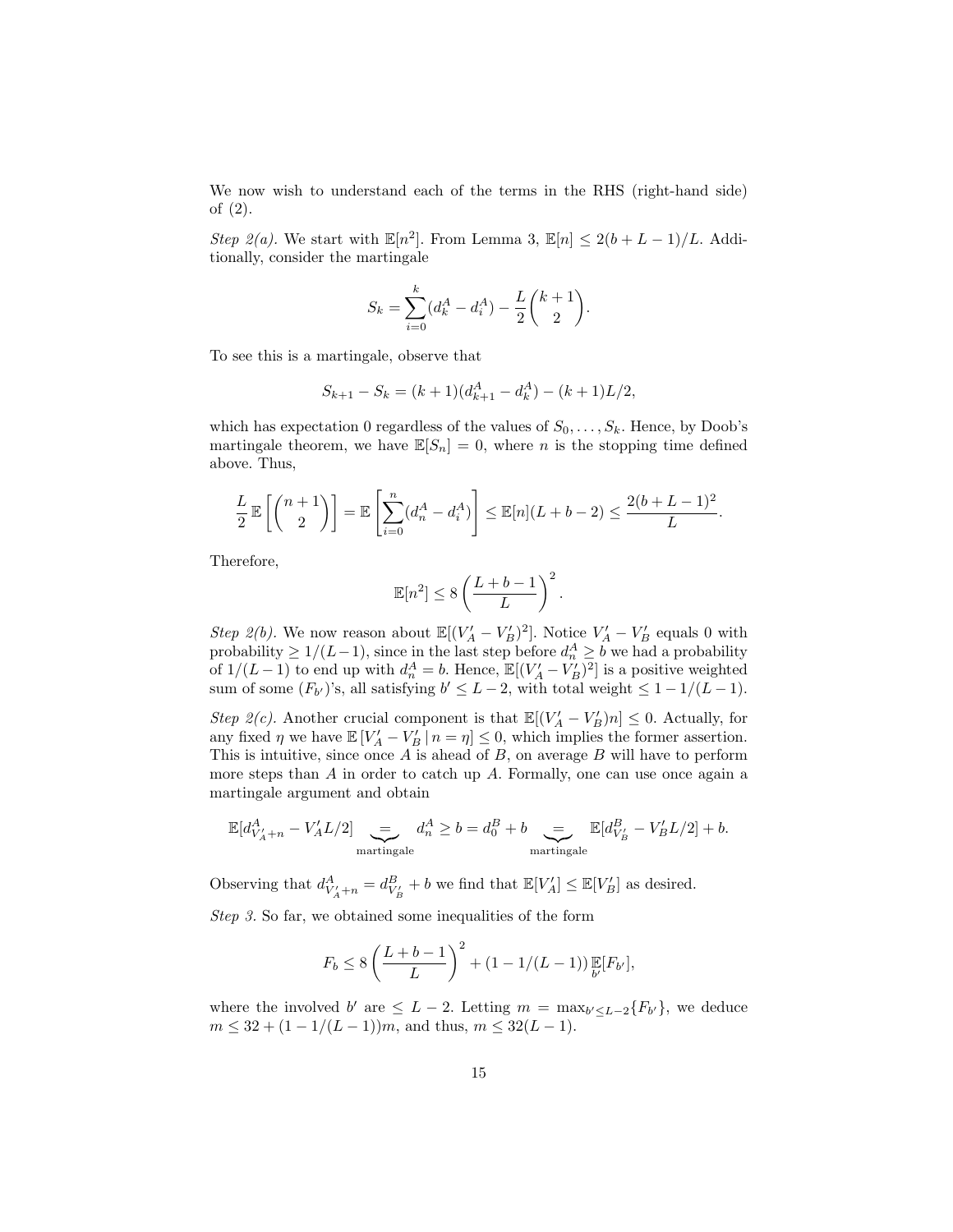Step 4. Putting all together, we obtain

$$
V_m \le \frac{L - 1 + \sqrt{F_b}}{2} \le \frac{L - 1}{2} + \sqrt{8(L - 1)},
$$
\n(3)

as asserted.

Now we are ready to estimate the failure probability of Algorithm 2.

**Lemma 6.** Let  $R = 2b/L + L/2 + \sqrt{8L}$  for  $0 < b < L$ . The error probability of the random walk DDL algorithm satisfies

$$
\Pr_x[\text{err}(\text{RandW}, x, b, T)] = \Pr[(\text{RandW}_{L,T}(g^x) - \text{RandW}_{L,T}(g^{x+b}) \neq b)]
$$
  

$$
\leq \frac{2R}{T+R}.
$$

*Proof.* The walks of A and B coincide for  $T - \max(S_A, S_B)$  steps. Notice that we have,

$$
\mathbb{E}[\max(S_A, S_B)] \le \mathbb{E}[U_A + V_m] \le \frac{L}{2} + \frac{2b}{L} + \sqrt{8L} = R,\tag{4}
$$

where the first inequality uses (1) and the second inequality uses Lemmas 3 and 5. Similarly to the basic DDL algorithm (Lemma 1), the error probability (assuming that the output of  $\phi$  on each element is uniformly random) is

$$
\Pr_x[\text{err}(\text{RandW}, x, b, T)] = \mathbb{E}[2 \max(S_A, S_B)/(T + \max(S_A, S_B))]
$$
  

$$
\leq \frac{\mathbb{E}[2 \max(S_A, S_B)]}{T + \mathbb{E}[\max(S_A, S_B)]} \leq \frac{2R}{T + R},
$$

where the first inequality is Jensen's inequality applied to the increasing concave function  $x \mapsto 2x/(T + x)$  in the domain  $x > 0$ , and the second inequality uses the monotonicity of the function  $x \mapsto 2x/(T + x)$  and Equation (4).

The Output Difference in Case of Failure Similarly to Lemma 2 which bounded the expected difference of outputs in case of failure for the basic DDL algorithm, we bound the analogous quantity for Algorithm 2. In order to achieve this result, we need the following corollary of the classical Azuma's martingale inequality.

**Theorem 1 (Azuma's inequality).** Let  $X_0, X_1, \ldots, X_n$  be a martingale with  $|X_i - X_{i-1}| \leq V$ . Then for any  $t \geq 0$ ,

$$
Pr [ |X_n - X_0| \ge V \cdot t\sqrt{n} ] \le 2 \exp(-t^2/2).
$$

**Lemma 7.** Let  $X_1, \ldots, X_n$  be independent random variables with  $|X_i - \mathbb{E}[X_i]| \leq$ V and let  $\mathcal E$  be an event. Then

$$
\mathbb{E}\left[\max_{k=1}^n \left|\sum_{i\leq k} (X_i - \mathbb{E}[X_i])\right|\middle| \mathcal{E}\right] \leq V\sqrt{8n\log(2/\Pr[\mathcal{E}])}.
$$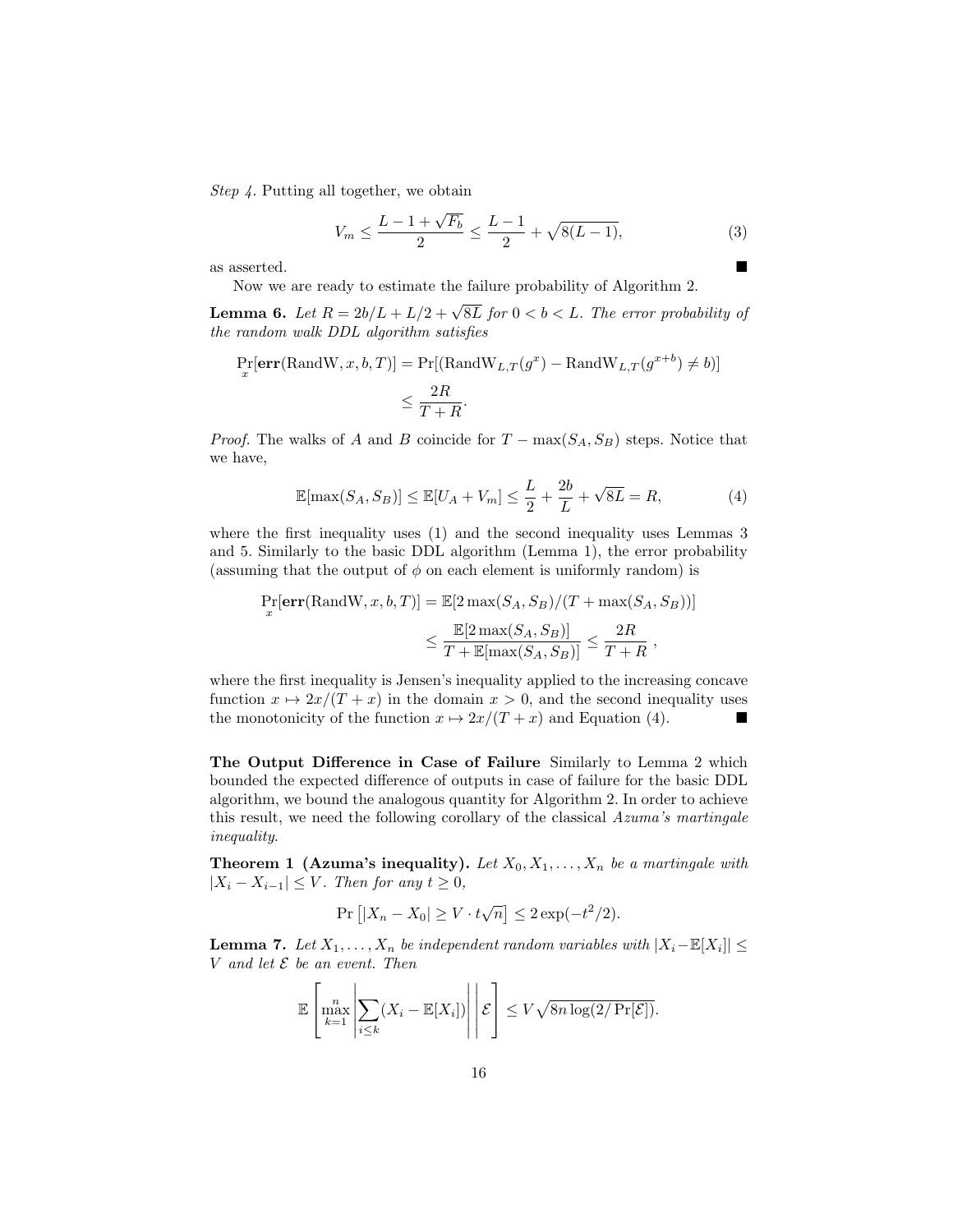To understand the intuition behind the lemma, consider the sum of independent  $\{1, -1\}$  random variables  $\{X_i\}_{i=1}^n$ . By Chernoff's inequality,  $Pr[|\sum X_i| >$  $t\sqrt{n} < e^{-t^2/2}$ . However, if we condition on the event  $\mathcal{E} = \{\sum X_i = n\}$ , then we were  $h\sqrt{n} \leq e^{-\gamma}$ . However, if we condition on the event  $c = \{\sum x_i = n\}$ , then we have  $Pr[|\sum x_i| > t\sqrt{n}|\mathcal{E}] = 1$  for all  $t < \sqrt{n}$ . On the other hand, the probability of the event  $\mathcal E$  is extremely small. We claim that if one is allowed to condition only on events with not-so-small probability, then the expectation of the tion only on events with not-so-small probability, then the expectation of the maximum between the sums  $\sum_{i=1}^{k} X_i$  is not much larger than  $O(\sqrt{n})$  (which follows from Chernoff's inequality in the unconditioned case), and in particular, Follows from Chernon's mequanty in the unconditioned case), and in particular,  $Pr[|\sum X_i| > t\sqrt{n}|\mathcal{E}]$  is negligible for any "large" t. Our lemma is the martingale version of this intuition.

*Proof (of Lemma 7).* Let  $t \geq 0$ . Consider the martingale  $Y_0, Y_1, \ldots, Y_n$  defined by  $Y_0 = 0$  and

$$
Y_k = Y_{k-1} + \begin{cases} X_k - \mathbb{E}[X_k], & \text{if } |Y_{k-1}| < t \\ 0, & \text{otherwise} \end{cases}.
$$

Write  $M = \max_{k=1}^{n} \left| \sum_{i \leq k} (X_i - \mathbb{E}[X_i]) \right|$ . Notice  $|Y_n| \geq t$  if and only if  $M \geq t$ . Using Azuma's inequality for the martingale  ${Y_k}_k$ , we deduce

$$
Pr[M \ge t] \le 2 \exp(-t^2/(2nV^2)).
$$

Using Fubini's theorem and a partition into "small" and "large" values of  $t$ , we obtain that for any  $r > 0$ ,

$$
\mathbb{E}[M | \mathcal{E}] Pr[\mathcal{E}] = \int_0^\infty Pr[(M > t) \wedge \mathcal{E}] dt
$$
  
\n
$$
\leq \int_0^\infty \min \{Pr[\mathcal{E}], 2 \exp(-t^2/(2nV^2))\} dt
$$
  
\n
$$
\leq r Pr[\mathcal{E}] + 2 \int_r^\infty \exp(-t^2/(2nV^2)) dt
$$
  
\n
$$
\leq r Pr[\mathcal{E}] + \frac{2V^2 n \cdot \exp(-r^2/(2nV^2))}{r}.
$$

Choosing  $r = V\sqrt{2n \log(2/\Pr[\mathcal{E}])}$ , we obtain

$$
\mathbb{E}[M \,|\, \mathcal{E}] \Pr[\mathcal{E}] \le 2r \Pr[\mathcal{E}] = \Pr[\mathcal{E}] \cdot 2V \sqrt{2n \log(2/\Pr[\mathcal{E}])}.
$$

Dividing both sides by  $Pr[\mathcal{E}]$  gives the result.

Finally, we show that either the error probability is "very small" (and so there is no need to continue the random walk iterations), or we can bound the distance between the outputs in case of failure.

**Lemma 8.** If  $Pr_{err}(\text{RandW}_{L,T}, [1, 1], T) \geq \epsilon$ , then for  $0 < b < L$  and  $h_1 \in \mathbb{G}$ ,

$$
\mathbb{E}\left[\left|\text{RandW}_{L,T}(h_1) - \text{RandW}_{L,T}(h_1 \cdot g^b) - b\right| \,|\,\text{err}\right] \leq b + \frac{TL}{4} + L\sqrt{32T\log(2/\epsilon)}.
$$
\n
$$
(5)
$$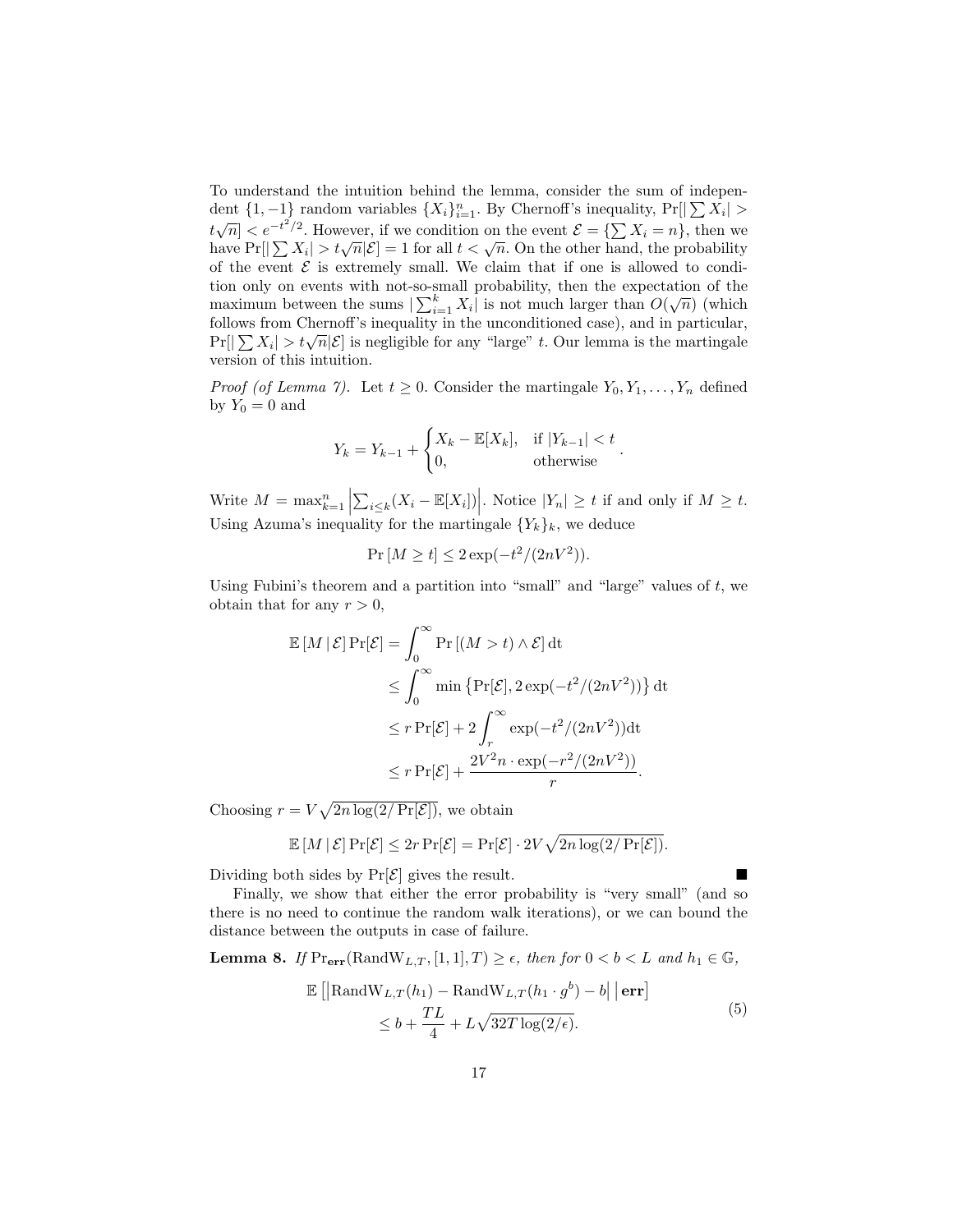*Proof.* The jumping patterns of the parties  $(\psi_{L-1}(h'))$  are independent of their choices of minimums  $h_{min}$  among the group elements they queried. Hence, similarly to Lemma 2, we note that the event err happens if and only if the minimal element in the union of the elements queried by  $A$  and  $B$ , was queried only by one of them. Since  $A$  and  $B$  query the same number of elements, when conditioning on  $err$ , both A and B have probability  $1/2$  to query this minimal element. From now on we rename  $A, B$  so that  $A$  is the one who queries the minimal element (in case of a tie we randomly rename them). Notice that since b measures how much  $A$  is behind  $B$ , we might have changed  $b$ 's sign. We observe that, even when conditioning on err,  $d_{min}^B$  uniformly distributes in  $d_0^B, \ldots, d_{T-1}^B$ , since, as mentioned, err is independent of the relative order of the non-minimum elements queried by the parties (and A queried the minimum element).

Let  $P_B$  be the point in B'th route which is closest to  $d_{min}^A$ , i.e. we choose  $P_B \in \{d_0^B, \ldots, d_{T-1}^B\}$  which minimizes  $|d_{min}^A - P_B - b|$ . Notice the lemma asks to bound the expected value of  $|d_{min}^A - d_{min}^B - b|$ , given err. We simply bound

$$
|d_{min}^A - d_{min}^B - b| \le |d_{min}^A - P_B - b| + |P_B - d_{min}^B|,
$$
\n(6)

and analyze the values on the right hand side of (6). First,

$$
|d_{min}^A - P_B - b| \le \max\{|b|, L/2, |d_{T-1}^A - d_{T-1}^B - b|\}.
$$
 (7)

We can verify (7) by case analysis:

- If  $d_{min}^A \leq b$ , we may take  $P_B = d_0^B = 0$ .
- If  $d_{min}^A \geq d_{T-1}^B + b$ , we may take  $P_B = d_0^B = 0$ .
- Otherwise,  $d_0^B + b \leq d_{min}^A \leq d_{T-1}^B + b$ ; since the jumps of B are  $\lt L$  (i.e.  $d_{i+1}^B - d_i^B < L$ ), we may find  $P_B \in \{d_0^B, \ldots, d_{T-1}^B\}$  with  $|d_{min}^A - P_B - b| < L/2$ .

Triangle inequality applied to (7) implies

$$
|d_{min}^A - P_B - b| \le |b| + L/2 + |d_{T-1}^A - d_{T-1}^B|
$$
  
\n
$$
\le |b| + L/2 + |d_{T-1}^A - (T-1)L/2| + |d_{T-1}^B - (T-1)L/2|.
$$

Using Lemma 7 to bound the right hand side of the previous inequality, we obtain

$$
\mathbb{E}\left[|d_{min}^A - P_B - b|\right] \text{err}\right] \le |b| + L/2 + L\sqrt{8T \log(2/\epsilon)}.
$$
 (8)

We now wish to bound  $\mathbb{E}\left[\left|P_B - d_{min}^B\right|\right]$  err]. Let j satisfy  $d_j^B = P_B$ . As  $d_{min}^B$ uniformly distributes in  $\{d_0^B, \ldots, d_{T-1}^B\}$  (even given err), we deduce

$$
\mathbb{E}\left[|P_B - d_{min}^B|\right] \mathbf{err}\right] \leq \mathbb{E}\left[\mathbb{E}_{i \sim U(0,T-1)}[|P_B - d_i^B|]\right] \mathbf{err}\right]
$$
  
\n
$$
\leq \mathbb{E}\left[\mathbb{E}_{i \sim U(0,T-1)}[|i-j|L/2 + |d_i^B - iL/2| + |d_j^B - jL/2|]\right] \mathbf{err}\right]
$$
  
\n
$$
\leq (T-2)L/4 + L\sqrt{8T\log(2/\epsilon)},
$$
\n(9)

where the last inequality uses Lemma 7 again. Combining  $(8)$  and  $(9)$  implies the required (5).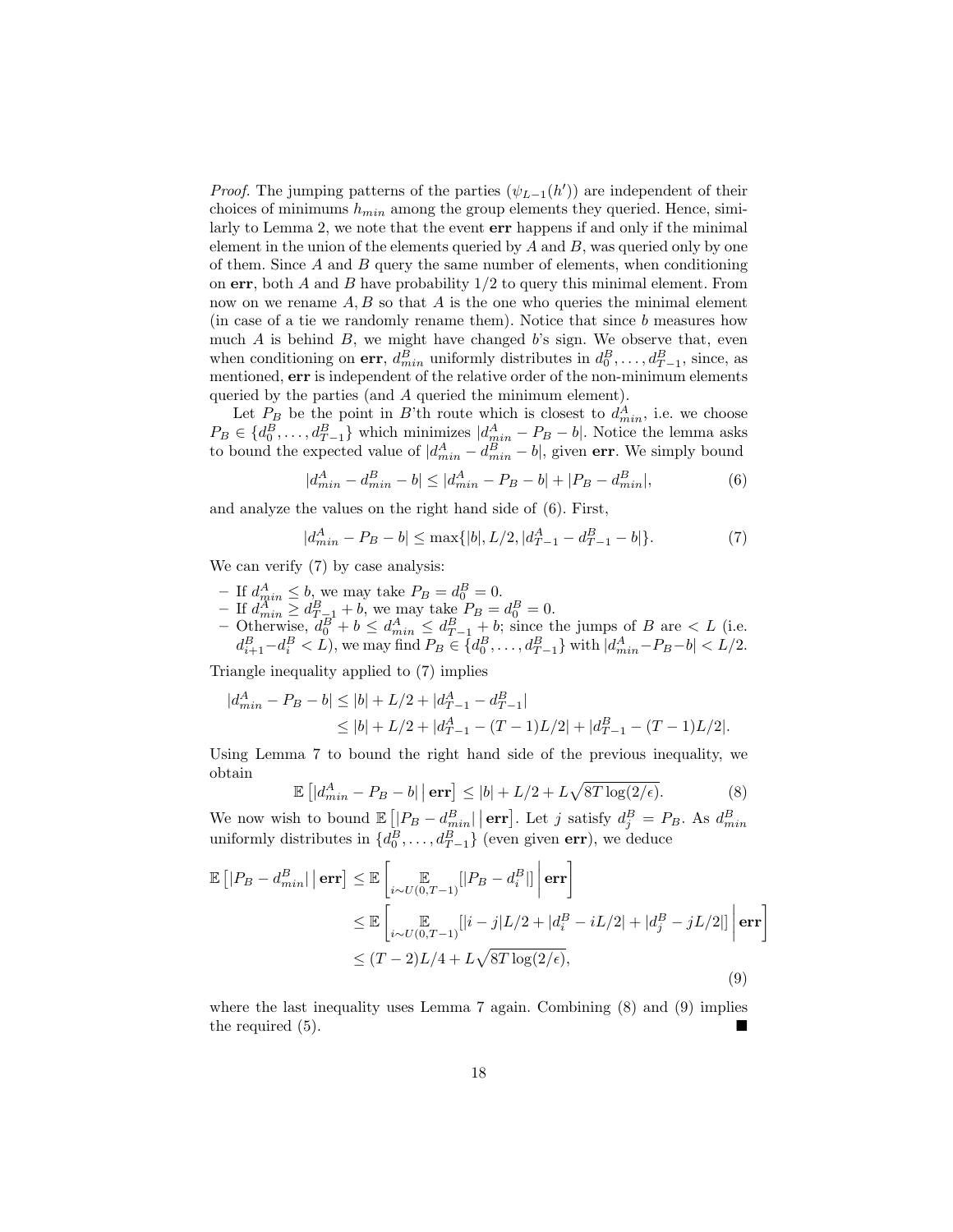#### 4.2 The Iterated Random Walk DDL Algorithm

As described in Section 3, our full DDL protocol (i.e., Algorithm 3) runs iteratively several stages of Algorithm 2. It depends on a set of parameters: I, which is the number of iterations in the algorithm (on top of the basic DLL algorithm),  $(t_i)_{i=0}^I$ , which represent the number of queries in each of the  $I+1$  iterations, and  $(L_i)_{i=1}^I$ , which determine the (maximal) sizes of steps performed in each random walk iteration.

Given a set of parameters, Lemmas 6 and 8 allow us to compute the failure probability of IteratedRandW under that set of parameters. A "naive" choice of parameters leads to a failure probability of  $O(T^{-2} \log T)$ . However, we show in the following theorem that the parameters can be chosen in such a way that the failure probability becomes  $O(T^{-2})$ .

**Theorem 2.** There exists a parameter set  $PS$  for which the error probability of the iterated random walk DDL algorithm is

$$
\begin{aligned} &\text{Pr}_{\textbf{err}}(\text{IteratedRandW}_{PS}, [1, 1], T) \\ &= \text{Pr}[\text{IteratedRandW}_{PS}(g^x) - \text{IteratedRandW}_{PS}(g^{x+1}) \neq 1] \\ &\leq 2^{10.2 + o(1)}/T^2. \end{aligned}
$$

A simple distance extension argument (see Section 5.5, Lemma 13) allows us to obtain a similar result for larger distances between the starting points.

Corollary 1. Consider Algorithm 3 with the parameter set PS chosen in Theorem 2. Then for any distribution of the initial distance b that has expectation  $\mathbb{E}[b|]$ , the error probability of Algorithm 3 is at most  $O(\mathbb{E}|b|/T^2)$ . In particular,  $Pr_{err}(\text{IteratedRandW}_{PS}, [-M, M], T) = O(M/T^2).$ 

We note that when  $\mathbb{E}[b]] \gg 1$ , it is more efficient to start the sequence of iterations directly with a random walk of expected step length of roughly  $\sqrt{\mathbb{E}[[b]]}$ (instead of starting it with Algorithm 1). This reduces the error probability by a constant factor.

We also note that for specific (not too small) values of  $T$ , one can strengthen the bound of Theorem 2, using a computer-aided choice of parameters. Such results, for several sample values of  $T$ , are presented in Appendix B. These results also show that for small values of  $T$ , the  $o(1)$  term does not dominate the probability bound, and so, the result of Theorem 2 applies (up to a small constant factor) also for small values of T.

Proof (of Theorem 2). In the proof we use some additional notation. We assume that the party called A executes IteratedRandW with  $h = h_{-1}$ , while the party called B executes IteratedRandW with  $h = h_{-1} \cdot g$ . The starting distance between the parties is thus  $b = 1$ , and the distance after stage i, denoted by  $b_i$ , is  $|p_i^A - p_j^A|$  $p_i^B - b$ . For  $i \in \{0, 1, \ldots, I\}$ , we write  $err_i$  for the event that A, B do not agree on  $h_i$  (i.e.  $b_i \neq 0$ ), and  $err = err_I$ . Note that once the parties agree on some  $h_i$ , then the rest of their (iterated) walks coincide and they are successful, i.e.,  $p_I^A = p_I^B + b.$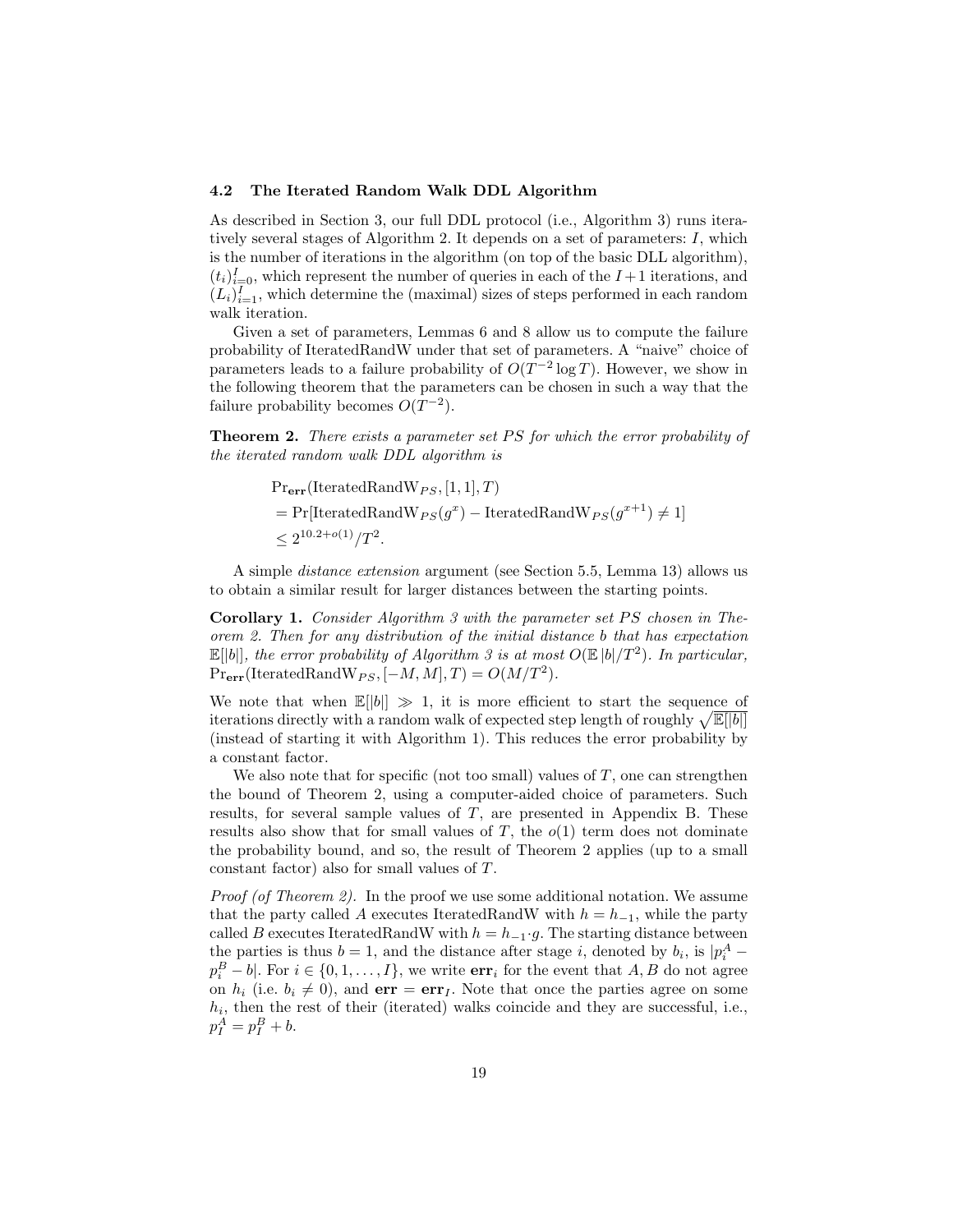In order to prove the theorem, we should choose values for  $I, t_i$  and  $L_i$  so that Pr[err] is small. For this, we start by upper-bounding Pr[err] in terms of these parameters. We define the sequence of functions  $\{f_k : \mathbb{N} \to [0,1]\}_{k=0}^{I+1}$  by

$$
f_k(x) = \Pr\left[\mathbf{err} \, | \, b_{k-1} = x\right],
$$

where  $b_{-1}$  is interpreted as the initial distance between the parties, i.e.,  $b_{-1}$  =  $b = 1$ . We wish to bound these functions inductively, starting with  $k = I + 1$ and going down to  $k = 0$ .

Instead of working directly with the functions  $\{f_k\}$ , we shall bound them from above by concave functions  ${g_k}$ , and then bound the  $g_k$ 's from above. This will allow us to combine upper bounds on the error probability after the  $(k + 1)$ 'th step conditioned on a *specific* distance between the parties after the k'th step, into an upper bound on the same error probability conditioned on the expected distance after the k'th step, that we already computed.

We start with  $g_{I+1} \equiv 1$  (and so, clearly  $f_{I+1} \leq g_{I+1}$ ), and define  $g_k$  by a backward induction. Assume  $g_{k+1}$  was already defined. We have

$$
f_k(x) = \Pr[\mathbf{err} | b_{k-1} = x]
$$
  
\n
$$
= \sum_m \Pr[\mathbf{err} | b_k = m \land b_{k-1} = x] \Pr[b_k = m | b_{k-1} = x]
$$
  
\n
$$
\stackrel{(a)}{=} \sum_m f_{k+1}(m) \Pr[b_k = m | b_{k-1} = x]
$$
  
\n
$$
\stackrel{(b)}{=} \mathbb{E}[f_{k+1}(b_k) | b_{k-1} = x \land b_k \neq 0] \cdot \Pr[b_k \neq 0 | b_{k-1} = x]
$$
  
\n(c)  
\n
$$
\leq g_{k+1} (\mathbb{E}[b_k | b_{k-1} = x \land \mathbf{err}_k]) \cdot \Pr[\mathbf{err}_k | b_{k-1} = x].
$$
\n(10)

Equality  $(a)$  follows from the fact that the performance of the algorithm from stage  $k+1$  onwards is conditionally independent from its performance on previous stages, given  $b_k$ . Equality (b) follows from the fact that  $f_{k+1}(0) = 0$ . Inequality (c) is a consequence of Jensen's inequality, together with the equality  $err_k =$  ${b_k \neq 0}.$ 

The k'th stage of Algorithm 3 is applied on  $h'_{k-1}$ , which sufficiently precedes  $h_{k-1}$ , to ensure that the elements considered by both parties in the k'th stage had not been used in previous stages, and so the performance of the algorithm on stage k is conditionally independent of the previous stages, given  $p_{k-1}^A, p_{k-1}^B$ . Thus, stage k may be analyzed using the tools of Section 4.1, with  $b_{k-1}$  playing the role of b. Lemma 6 provides the bound

$$
\Pr\left[\mathbf{err}_{k} \, | \, b_{k-1} = x\right] \le \frac{4x}{t_{k}L_{k}} + \frac{L_{k} + \sqrt{32L_{k}}}{t_{k}}.\tag{11}
$$

Similarly, by setting  $\epsilon = 1/T^2$ , Lemma 8 asserts that if  $\Pr[\mathbf{err}_k | b_{k-1} = x] \ge \epsilon$ , then

$$
\mathbb{E}\left[b_k \,|\, b_{k-1} = x \wedge \mathbf{err}_k\right] \le x + \frac{t_k L_k}{4} + L_k \sqrt{32 t_k \log(2/\epsilon)}.\tag{12}
$$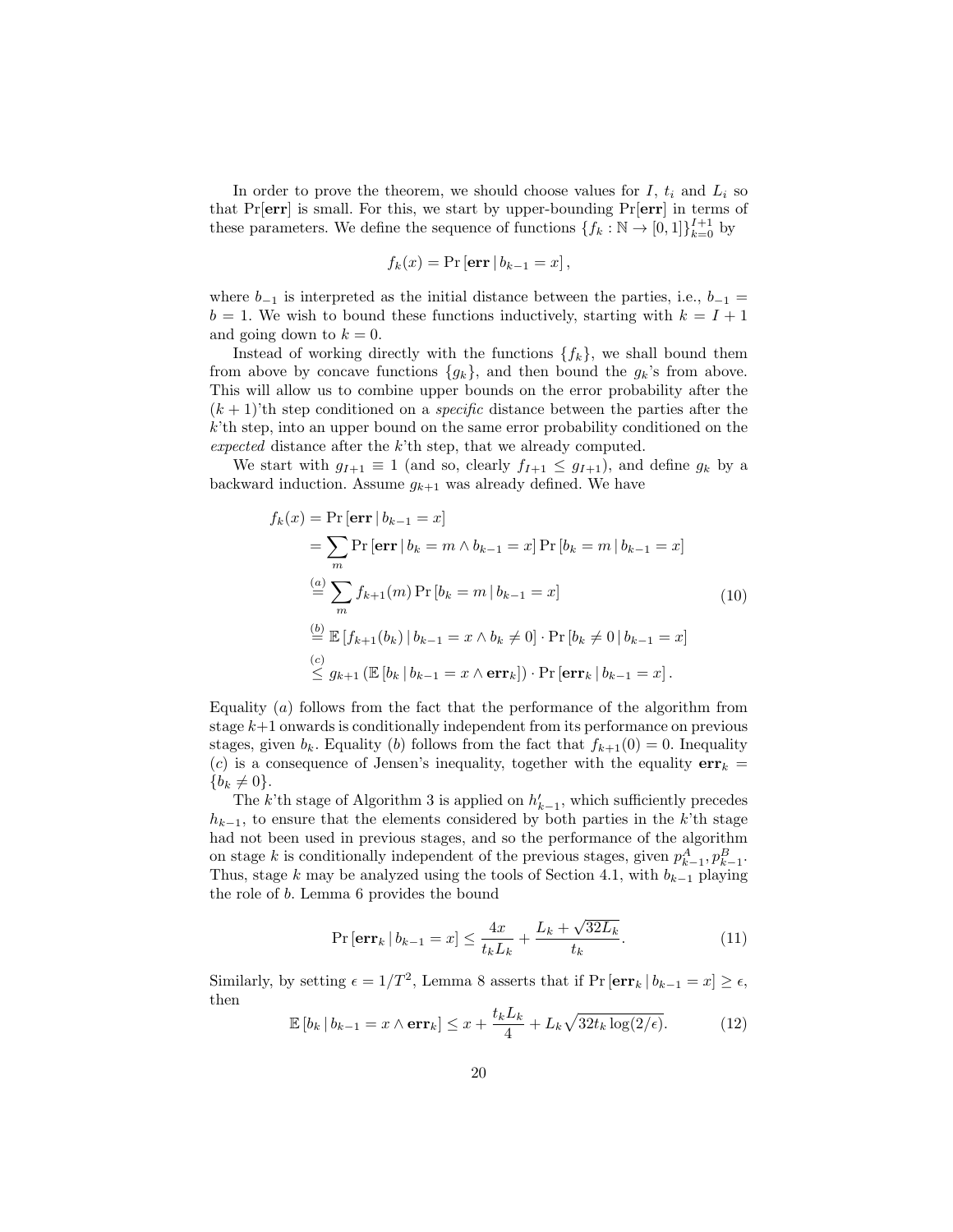Combining  $(10)$ ,  $(11)$ , and  $(12)$ , we obtain

$$
f_k(x) \le \max\left\{\epsilon, g_{k+1}\left(x + \frac{t_k L_k}{4} + L_k \sqrt{32t_k \log(2/\epsilon)}\right) \cdot \frac{\frac{4x}{L_k} + L_k + \sqrt{32L_k}}{t_k}\right\}.
$$
\n(13)

Since we eventually choose the functions  $g_k(x)$  to be linear functions (as will be shown below),  $g_k(x) = u_k x + v_k$  with  $u_k, v_k \geq 0$ , either we have  $g_k(x) \geq g_k(1) \geq$  $\epsilon$ , or  $g_k(1) < \epsilon$  and the theorem holds (even when truncating stages  $0..k-1$  in Algorithm 3); hence, we may forget that we must take  $g_k(x)$  to be at least  $\epsilon$ .

A straightforward choice of  $g_k(x)$  that guarantees  $f_k(x) \leq g_k(x)$  is to set  $g_k(x)$  to be the right hand side of (13). For the sake of simplicity, we write

$$
\tilde{g}_k(x) = \left(\frac{\frac{4x}{L_k} + L_k}{t_k}\right) g_{k+1}\left(x + \frac{t_k L_k}{4}\right),\tag{14}
$$

omitting 'error terms' of (13). We shall show below that for all k we have  $f_k(x) \leq$  $\tilde{g}_k(x)(1 + o(1))$ , and thus, bounding  $\tilde{g}_k$  is sufficient for bounding  $f_k$ .

However, since  $g_{k+1}(x)$  is linear in x,  $\tilde{g}_k(x)$  is quadratic in x, and so, not concave. To remedy this, we let

$$
\forall k \ge 1 : C_k = \sum_{i=0}^{k-1} (L_i - 1)t_i,
$$

which is an upper bound for  $b_{k-1}$ , and write  $b_{k-1}^2 \leq C_k b_{k-1}$ . Equation (14), together with  $x^2 \leq C_k x$ , allows us to define recursively a sequence of pairs  $(u_k, v_k)$ , by

$$
\begin{pmatrix} u_k \\ v_k \end{pmatrix} = A_k \begin{pmatrix} u_{k+1} \\ v_{k+1} \end{pmatrix},\tag{15}
$$

where

$$
\forall k \ge 1 : A_k = \frac{1}{L_k t_k} \begin{pmatrix} (t_k + L_k) L_k + 4C_k & 4\\ t_k L_k^3 / 4 & L_k^2 \end{pmatrix},
$$
(16)

and then set  $g_k(x) = u_k x + v_k$  to be a linear function that bounds  $\tilde{g}_k(x)$  from above (and thus, also essentially bounds  $f_k(x)$  from above).

Analogously, since we are only interested in  $g_0(1)$ , Lemmas 1 and 2 yield  $f_0(1) \leq (1+o(1))g_1((t_0+1)/2)\cdot 2/(t_0+1)$ , which allows extending the definition of  $g_k$  to  $k = 0$  by setting  $\sim$   $\sim$ 

$$
\begin{pmatrix} u_0 \\ v_0 \end{pmatrix} = A_0 \begin{pmatrix} u_1 \\ v_1 \end{pmatrix},
$$

$$
A_0 = \begin{pmatrix} 1 & 0 \\ 0 & 2/t_0 \end{pmatrix}.
$$

where

$$
\mathbf{l}_0 = \begin{pmatrix} 1 & 0 \\ 0 & 2/t_0 \end{pmatrix}
$$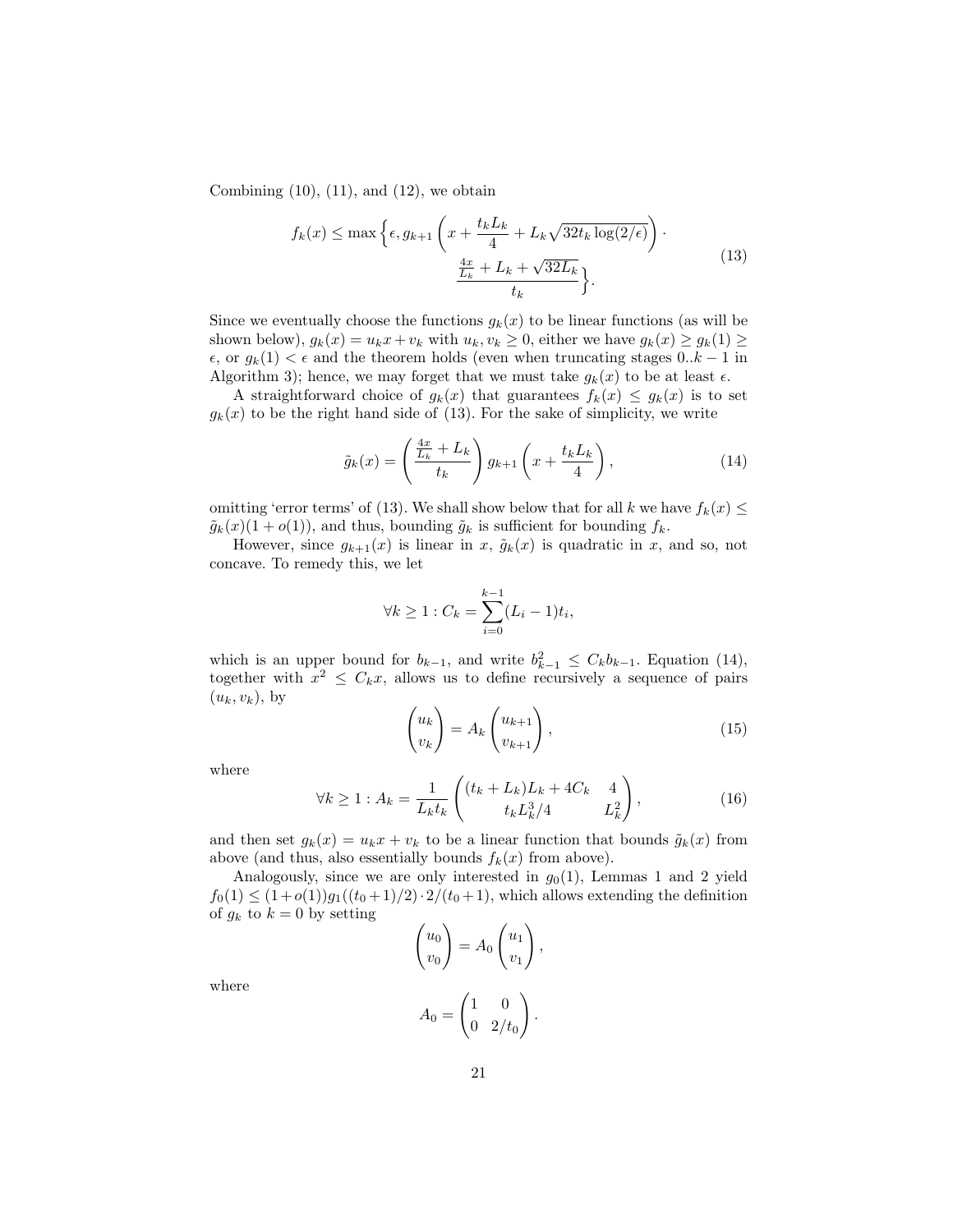Finally, we achieve a bound on  $Pr[err]$ :

$$
\Pr[\mathbf{err}] \le g_0(b) = (b \ 1) A_0 A_1 \cdots A_I \begin{pmatrix} 0 \\ 1 \end{pmatrix} \tag{17}
$$

To analyze Equation (17), we define  $(x_k, y_k)$  so that

$$
(x_k \frac{4y_k}{t_k L_k}) = (1\ 1)A_0 \cdots A_k.
$$

The recursion formula for  $(x_k, y_k)$  is  $(x_0, y_0) = (1, 1)$ , and for  $k \ge 1$ ,

$$
(x_k y_k) = (x_{k-1} y_{k-1}) \begin{pmatrix} 1 + L_k/t_k + 4C_k/(t_k L_k) & 1 \ L_k^2/(L_{k-1} t_{k-1}) & L_k^2/(L_{k-1} t_{k-1}) \end{pmatrix}.
$$

It is clear from the formula that  $y_k \leq x_k$ , and thus, we can restrict ourselves to understanding  $x_k$ . We have

$$
x_k \le \left(1 + \frac{4C_k + L_k^2}{t_k L_k} + \frac{L_k^2}{t_{k-1} L_{k-1}}\right) x_{k-1}, \qquad x_0 = 1.
$$
 (18)

Suppose we prove  $x_I \leq Q$ . This implies  $y_I \leq Q$ , and so,  $Pr[err] \leq 4Q/(t_I L_I)$ . Hence it is also desirable to have  $L_I \geq \Omega(T)$ .

At this point, we are ready to choose values for  $t_k$  and  $L_k$ . We set

$$
\sum_{k=0}^{I} t_k = T, \qquad t_k = 2^{1+c_1(I-k)} t_{k-1}.
$$
  
\n
$$
L_0 = 2, \qquad L_k = 2^{c_2(k-I)} \sqrt{L_{k-1} t_{k-1}}.
$$
\n(19)

We start by computing a lower bound for  $L_I$ . Write  $z_k = \log(t_k/L_k) \leq \log(T)$ . Using the recursive definitions of  $t_k, L_k$  we get

$$
z_k = \log\left(2^{1+(c_1+c_2)(I-k)}t_{k-1}/\sqrt{t_{k-1}L_{k-1}}\right) = z_{k-1}/2 + 1 + (c_1+c_2)(I-k).
$$

Thus, inductively one obtains  $z_k \leq \log(T)/2^k + 2 + 2(c_1 + c_2)(I - k + 1)$ . We will later choose  $I \ge \log \log(T) + \omega(1)$ , so that in particular,  $L_I \ge t_I / 4^{1+c_1+c_2+o(1)}$ .

Next, to bound  $x_I$  we should bound the quantities in (18). Writing  $q_k =$  $C_k/(t_kL_k)$ , we have

$$
q_k t_k L_k = C_k = C_{k-1} + t_{k-1} L_{k-1} = (1 + q_{k-1})(t_{k-1} L_{k-1}).
$$

We assume  $I = o(\sqrt{\log(T)})$ , so that  $z_0 \geq 2 + 2(c_1 + c_2)(I + 1)$ , and by induction,

$$
z_k \ge 2 + 2(c_1 + c_2)(I - k + 1).
$$

Note that  $t_k L_k/(t_{k-1}L_{k-1}) = t_k/(2^{2c_2(I-k)}L_k)$ , and hence,

$$
\log(t_k L_k/(t_{k-1} L_{k-1})) \ge z_k - 2c_2(I - k).
$$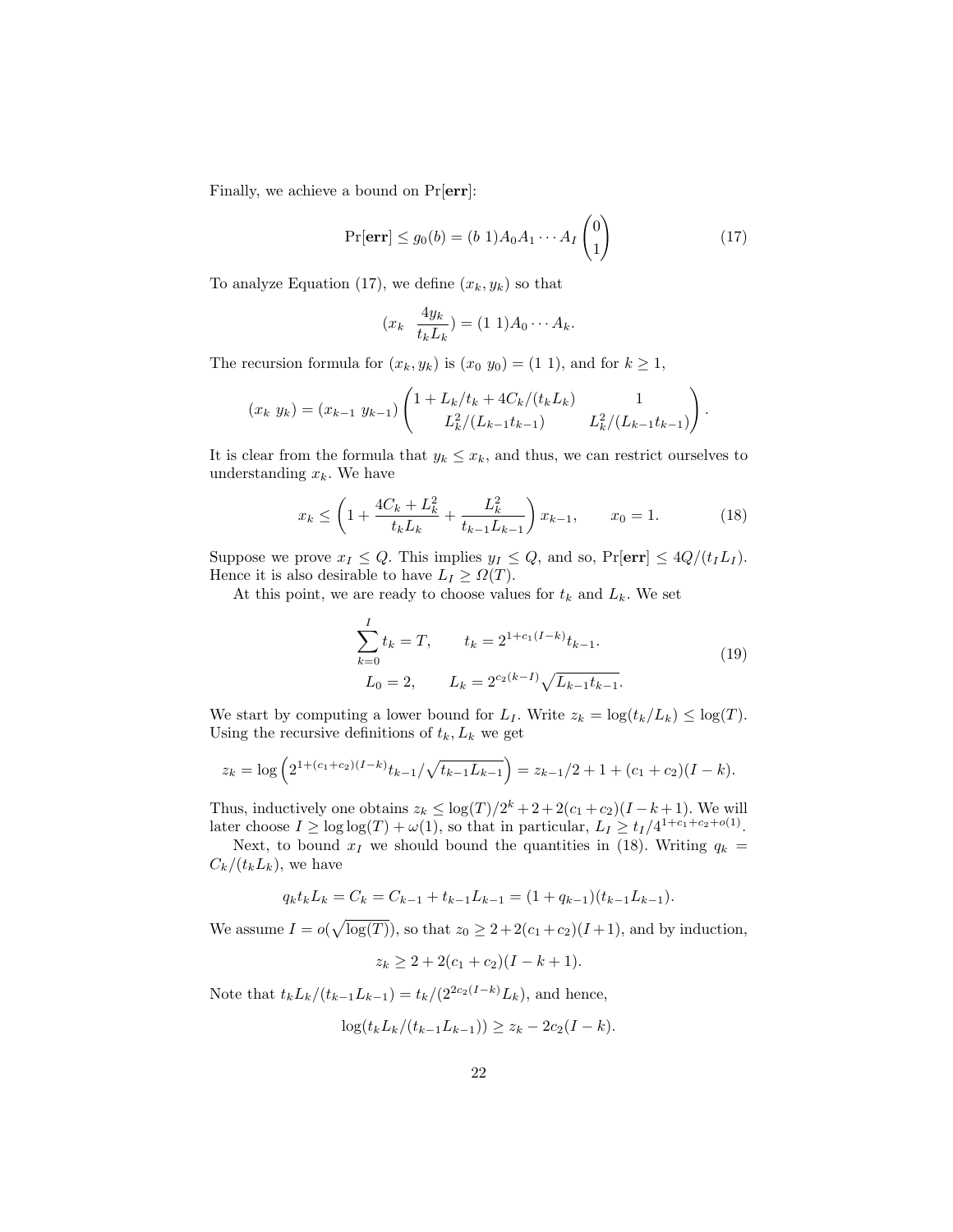We conclude,

$$
q_k \le \frac{1 + q_{k-1}}{4^{1+c_2 + (I-k+1)c_1}}.
$$

This recursion remains true even if we artificially define  $q_0 = 0$ . Equation (18) now gives  $x_k \leq m_k x_{k-1}$ , where

$$
m_k = 1 + 4q_k + \frac{1}{4^{1+(c_1+c_2)(I-k+1)}} + \frac{1}{4^{c_2(I-k)}}.
$$

Lastly, notice  $t_I \geq T/K$  where  $K = (1 + 2^{-1} + 2^{-2 + {2 \choose 2}c_1} + 2^{-3 + {3 \choose 2}c_1} + \ldots).$ 

Combining these estimates, we obtain the following upper bound on  $Pr[err]$ :

$$
\Pr[\mathbf{err}] \le 4 \cdot K^2 \cdot 4^{1+c_1+c_2} \prod_{k=1}^{I} m_k / T^2.
$$

Computer-aided calculations suggests choosing  $(c_1, c_2) = (0.44, 0.75)$  in (19), which results in

$$
\Pr[\mathbf{err}] \le 1133/T^2.
$$

A few issues are due. The first is that  $I$  can indeed be taken to be anything which is  $\log \log(T) + \omega(1)$  but still  $o(\sqrt{\log(T)})$ , without significant effect on the (provable) performance of the algorithm. Another issue is that the steps  $L_k$  must be taken to be integers. This does not affect the analysis much, as this only replaces the  $L_k$ 's in the proof by others which multiplicatively differ by at most  $1 + O(1/L_1)$  from the original values, and we have  $L_1 = \omega(T^{1/3})$ since  $I = o(\sqrt{\log(T)})$ . Yet another issue is the error terms neglected in the pass from (13) to (14). These relative errors are only  $1+O(\max(1/\sqrt{L_1}, \sqrt{\log(T)/t_k})),$ which is negligible since there are only I steps.

### 4.3 Experimental verification

In order to evaluate Algorithm 3 in practice, we programmed a simulator which simulates IteratedRandW $_{PS}(g^x)$  and IteratedRandW $_{PS}(g^{x+1})$ , and empirically approximates  $Pr[err]$  as the percentage of pairs of simulations which disagree. The parameters for these simulations were chosen using a numerical optimizer based on the analysis above. We used  $\mathbb{G} = \mathbb{Z}$ ,  $g = 1$  and  $h = 0$ . Since Pr[err] ∼  $T^{-2}$ , where T is the number of group elements computed by the two parties, a naive simulator must perform  $\sim T^2$  simulations, each taking  $\sim T$  group operations, to obtain only one instance for which the parties failed to synchronize, while we wish to obtain at least a few hundreds of such failures. Since  $T^3$  time is too much, we performed the two following optimizations, which do not affect the simulator's reliability.

1. The first optimization we use is to trim the first stage of the algorithm, where we perform Basic<sub>C,g</sub>(h, t<sub>0</sub>). We know that the probability that  $c_0^A \neq c_0^B$  is precisely  $2/(t_0+1)$  and in this case, the absolute value of the distance between  $c_0^A$  and  $c_0^B$  of Algorithm 3 distributes according to  $U(1, t_0 + 1)$ .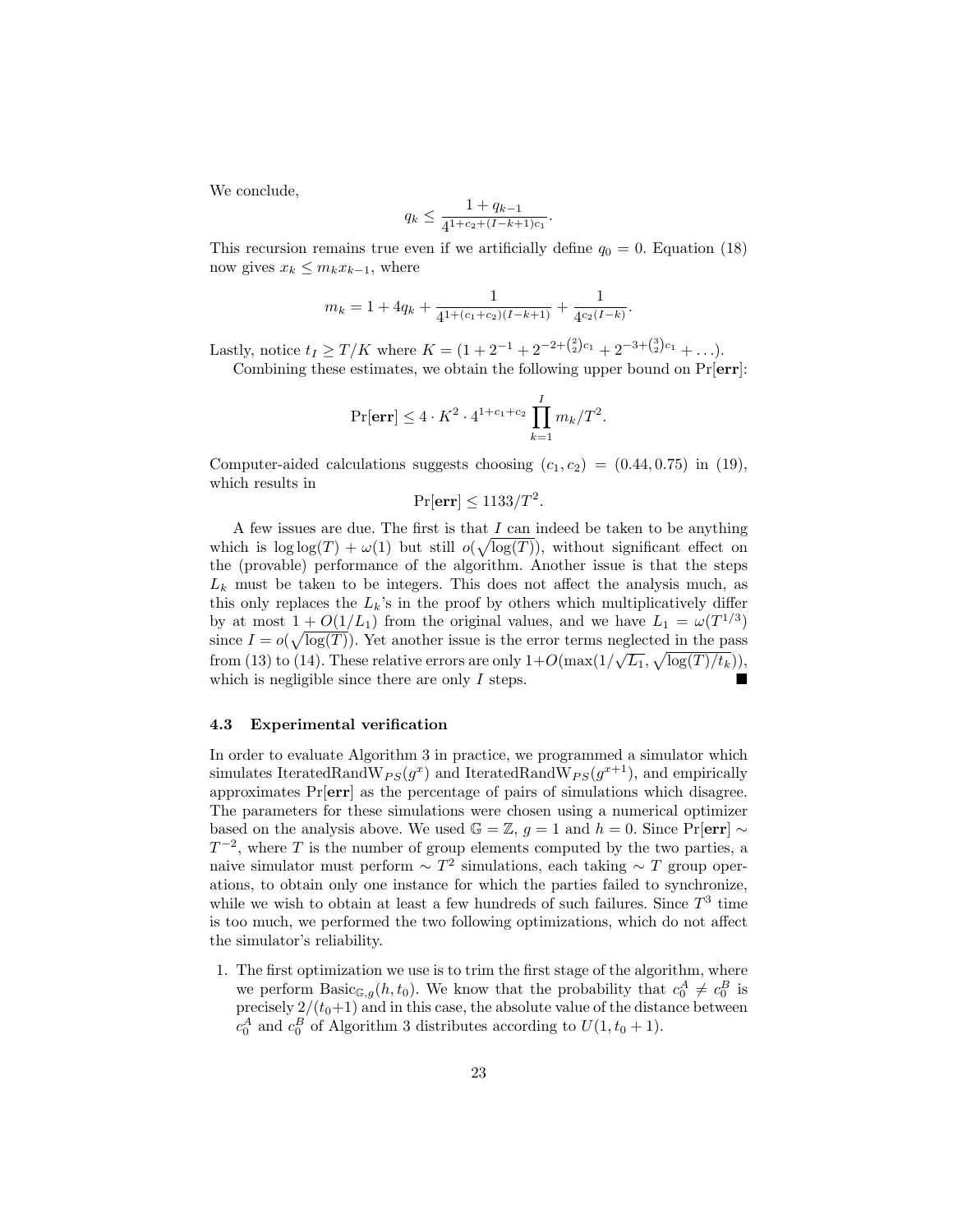2. The second optimization we use is the observation that once  $d_i^A = d_i^B$  in Algorithm 3, we will end up with  $d_I^A = d_I^B$ , since if the parties managed to synchronize in an early stage, they will keep being synchronized.

The results of the simulations are given in Table 1.<sup>9</sup> In order to obtain experimental data for larger values of  $T$ , we performed separate experiments in which we obtained an additional optimization – a much more subtle one. We describe this optimization and the experimental results obtained using it in Appendix C.

| T        | I              | $\sim \log_2(t_k)$                                        |                | $ T^2 \cdot \Pr[\mathbf{err}    T^2 \cdot \Pr[\mathbf{err}]]$ |
|----------|----------------|-----------------------------------------------------------|----------------|---------------------------------------------------------------|
|          |                | $\sim$ log <sub>2</sub> $(L_k)$                           | $\sigma$ (SD)  | $\sigma$ (SD)                                                 |
| $2^{13}$ | 5              | 6.0, 8.6, 9.6, 10.4, 11.1, 11.7                           | 334            | 336.6                                                         |
|          |                | 1.6, 3.6, 5.6, 7.5, 9.4                                   | $\overline{2}$ | 0.3                                                           |
| $2^{16}$ | 6              | 7.1, 10.3, 11.6, 12.5, 13.3, 14.1, 14.7                   | 390            | 382.5                                                         |
|          |                | 1.6, 3.9, 6.2, 8.3, 10.3, 12.2                            | 10             | 1                                                             |
| $2^{19}$ | $\overline{7}$ | 7.0, 10.3, 12.6, 13.7, 14.7, 15.5, 16.3, 17.1, 17.7       | 391            | 394                                                           |
|          |                | 1.6, 2.8, 5.2, 7.4, 9.6, 11.5, 13.4, 15.2                 | 25             | $\overline{2}$                                                |
| $2^{22}$ | 8              | 8.2, 12.6, 15.1, 16.4, 17.5, 18.5, 19.3, 20.1, 20.7       |                | 420                                                           |
|          |                | 1.6, 3.7, 6.7, 9.4, 11.8, 14.1, 16.2, 18.1                |                | 4                                                             |
| $2^{25}$ | 9              | 8.4, 13.0, 16.5, 18.0, 19.3, 20.5, 21.5, 22.3, 23.1, 23.8 |                | 427                                                           |
|          |                | 1.6, 3.2, 6.4, 9.4, 12.2, 14.7, 17.0, 19.1, 21.1          |                | 10                                                            |

The fourth column gives the result of simulations without the third optimization (detailed in Appendix C), and the last column uses that optimization.

Table 1. Experimental Results

# 5 Error Probability Lower Bounds in Concrete Group Families

### 5.1 Overview of the Lower Bound Proof

We outline the main ideas of the lower bound proof in concrete family groups. For the sake of simplicity, we only consider DDL with  $M = 1$  in this overview (whereas the proof considers general M).

 $9$  We note that according to the proof of Theorem 2, I can be taken to be any value between  $\log \log(T) + \omega(1)$  and  $o(\sqrt{\log(T)})$ , without a significant effect on the provable performance of the algorithm. On the other hand, according to Table 1, I seems to grow more sharply. However, the restriction of  $I = o(\sqrt{\log(T)})$  is merely an artifact of the proof and the optimal value of  $I$  could be asymptotically larger. Furthermore, the sharp increase of the values of I in Table 1 could be attributed to low-order terms that have a more noticeable effect for small  $T$  values.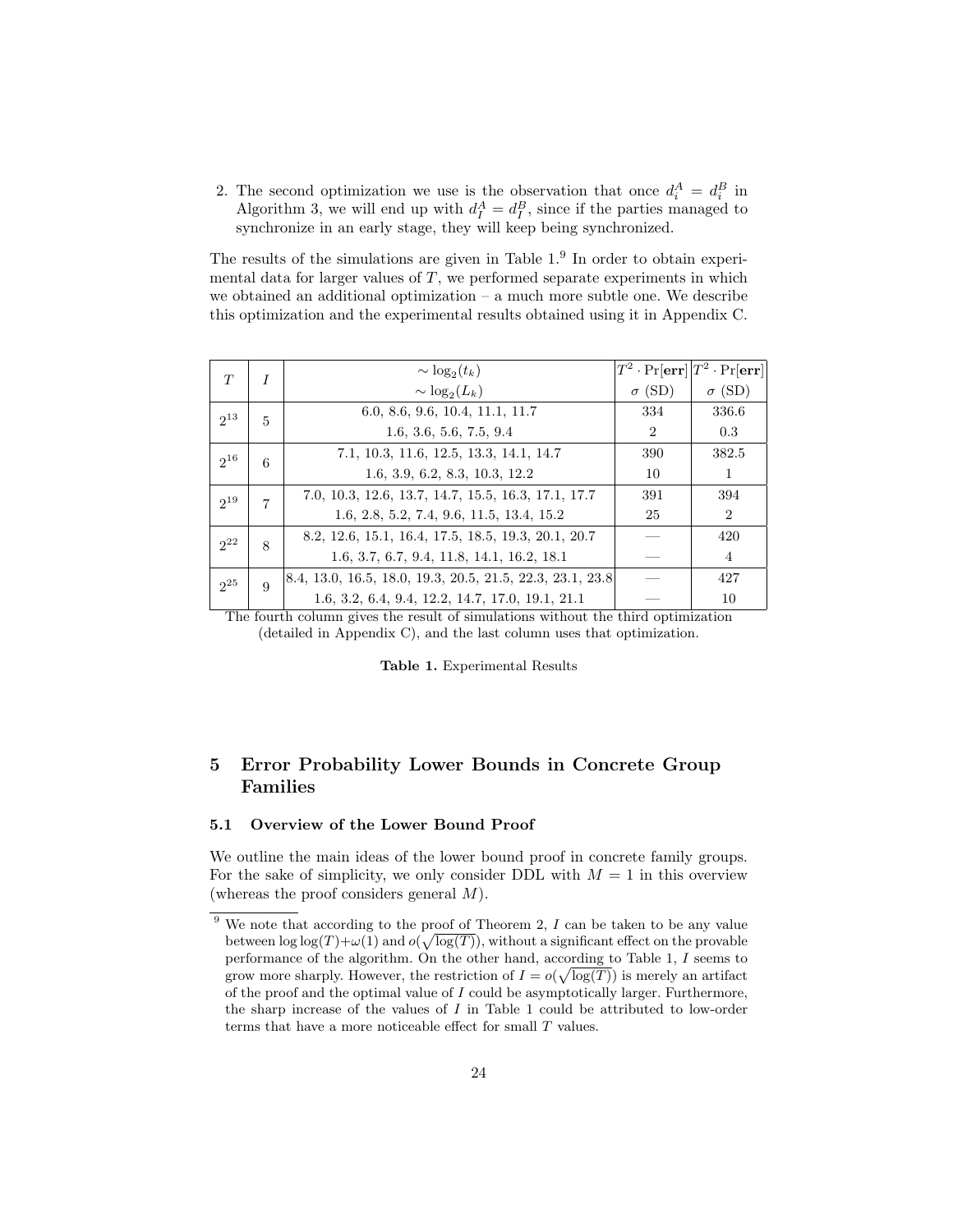We first prove in Lemma 9 that in a DDL protocol, using different algorithms for A, B cannot give a significant advantage in the error probability. As a result, we can assume that both  $A$  and  $B$  use  $A$ 's algorithm. This simplifies the analysis, but we note that the lower bound can be proved without this simplification.

Let us assume that we can solve DDL with error probability  $\delta \ll 1$  in time T for  $M = 1$ . Our main reduction shows how to use A's algorithm to solve DLI in an interval of length about  $R \approx 1/\delta$  in time less than 4T with probability 1/2. If we assume that in a specific family of groups, DLI in an interval of length  $c \cdot T^2$ (for a sufficiently large constant  $c$ ) cannot be solved in complexity lower than 4T with probability  $1/2$ ,<sup>10</sup> we must have  $R \approx 1/\delta < c \cdot T^2$  or  $\delta = \Omega(T^{-2})$ , which gives our main lower bound for the case of  $M = 1$ . It is important to stress that A is a DDL algorithm for  $M = 1$  that is not explicitly given the DLI interval length parameter  $R$ . Yet the reduction below will apply  $A$ 's algorithm to solve DLI with parameter  $R$  in a black-box manner.

Recall that a DLI algorithm obtains as input a group element  $h = g^x$ , where x is in a known interval of length  $R \approx 1/\delta$ . By the self-reducibility of discrete log, we can assume that  $h$  is a uniform group element (i.e., we can multiply the input by a randomly chosen group element). Our reduction picks a point  $g^z$  in the interval (for a known z) and runs A on inputs  $g^x$  and  $g^z$ , where  $|x-z| \leq R$ . We hope that  $A(g^x) - A(g^z) = z - x$  and thus we return  $z - (A(g^x) - A(g^z)) = x$ .

Clearly, the DLI algorithm runs in time less than  $4T$  and it remains to upper bound its error probability by  $1/2$ . In other words, we need to upper bound the probability of  $A(g^x) - A(g^z) \neq z - x$  by 1/2. We know that the DDL error probability is  $\delta$  for  $M = 1$ , namely, if  $|x - z| \leq 1$ , then the required probability is<sup>11</sup>  $\delta$ . Next, assume that  $z = x + 2$ . Then, if  $A(g^x) - A(g^{x+2}) \neq 2$  this implies that either  $A(g^x) - A(g^{x+1}) \neq 1$  or  $A(g^{x+1}) - A(g^{x+2}) \neq 1$  (or both). Since the probability of each of these two events is  $\delta$ , we can use a union bound to upper bound the probability that  $A(g^x) - A(g^{x+2}) \neq 2$  by 2δ. Using a similar argument (which we refer to as distance extension, formalized in Lemma 13), we can upper bound the probability of the event  $A(g^x) - A(g^z) \neq z - x$  for  $|x-z| \leq R$  by  $O(R \cdot \delta)$  and for  $R = O(1/\delta)$ , this gives error probability 1/2, as required. Note that the same algorithm A is used for any distance  $|x - z| \leq R$ (which is unknown in advance) and conditioning on this distance is only done for the sake of analysis.

#### 5.2 The Single Algorithm Distributed Discrete Log Problem

We now define the *single algorithm* DDL problem, which is the same problem as general DDL with the restriction that the algorithms of the parties are the same (i.e., both parties use A's algorithm). Denote by  $err(A, x, b, T)$  the event

 $10$  We consider only uniform algorithms that can be applied to families of groups (such as elliptic curve groups) and not non-uniform algorithms that are specialized to a specific group  $\mathbb{G}$ . Indeed, in the non-uniform model, there exist algorithms that solve DLI in an interval of length R in time  $o(\sqrt{R})$  for any specific group (see, e.g., [2]).

<sup>&</sup>lt;sup>11</sup> More accurately, it is  $O(\delta)$ , as  $\delta$  is the average error probability in the interval [−1, 1].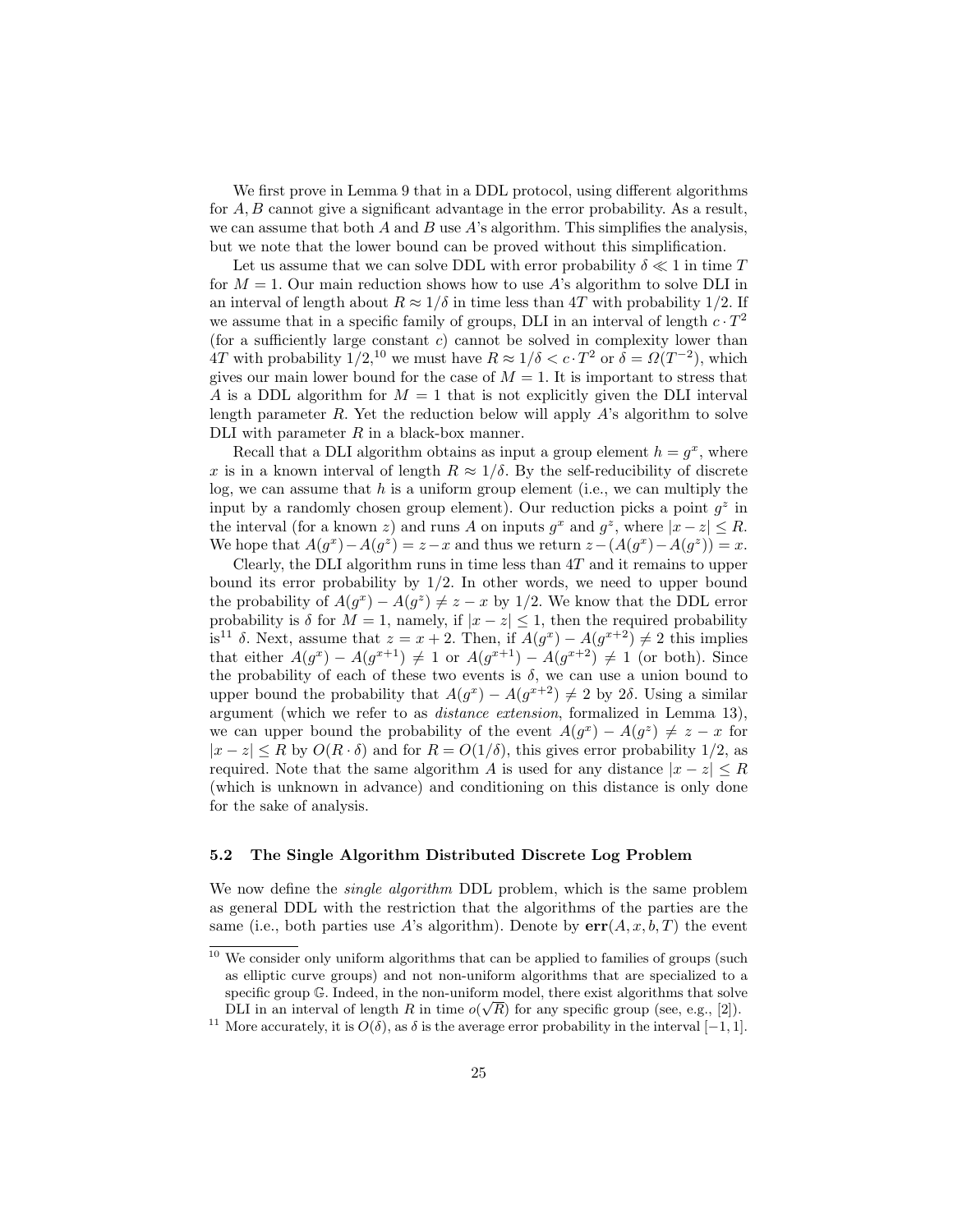$A(g^x) - A(g^{x+b}) \neq b$  and by  $Pr_{err}(A, [M_1, M_2], T)$  its probability (over  $x \in$  $\mathbb{Z}_N, b \in [M_1, M_2]$ . Obviously, the optimal 2-party DDL error probability is a lower bound on the optimal single algorithm DDL error probability. In this section, we prove that the bound in the other direction holds as well up to a constant factor in case  $M_2 = -M_1 = M^{12}$ .

**Lemma 9.**  $Pr_{err}(A, B, [-M, M], T) \ge \frac{1}{8} \cdot Pr_{err}(A, [-M, M], T)$ .

*Proof.* Note that if  $A(g^{x+b_1}) - A(g^{x+b_2}) \neq b_2 - b_1$ , then  $A(g^{x+b_1}) - B(g^x) \neq -b_1$ or  $A(g^{x+b_2}) - B(g^x) \neq -b_2$  (or both). Therefore, for uniform  $b_1, b_2 \in [-M, M]$ ,

$$
\Pr_{x,b_1,b_2}[\text{err}(A, x + b_1, b_2 - b_1, T)] = \Pr_{x,b_1,b_2}[A(g^{x+b_1}) - A(g^{x+b_2}) \neq b_2 - b_1]
$$
\n
$$
\leq \Pr_{x,b_1,b_2}[(A(g^{x+b_1}) - B(g^x) \neq -b_1) \cup (A(g^{x+b_2}) - B(g^x) \neq -b_2)]
$$
\n
$$
\leq \Pr_{x,b_1}[A(g^{x+b_1}) - B(g^x) \neq -b_1] + \Pr_{x,b_2}[A(g^{x+b_2}) - B(g^x) \neq -b_2]
$$
\n
$$
= 2 \cdot \Pr_{\text{err}}(A, B, [-M, M], T).
$$

It remains to relate  $Pr_{err}(A, [-M, M], T)$  to  $Pr_{x, b_1, b_2} [err(A, x + b_1, b_2 - b_1, T)].$ Denote the event  $|b_2 - b_1| \leq M$  by  $\mathcal E$  and note that  $\Pr_{b_1,b_2}[\mathcal E] \geq 1/2$ . Conditioned on  $\mathcal{E}$ , if  $b_2 - b_1$  was uniform in  $[-M, M]$ , then we would have

$$
\Pr_{x, b_1, b_2}[\mathbf{err}(A, x + b_1, b_2 - b_1, T) | \mathcal{E}] = \Pr_{\mathbf{err}}(A, [-M, M], T).
$$

Although it is not uniform,  $b_2 - b_1$  is almost uniform in the sense that for each  $i \in [-M, M]$ , we have  $\Pr_{b_1, b_2}[b_2 - b_1 = i] \ge \Pr_{b_1, b_2}[b_2 - b_1 = M] \ge (M + 1)/(4M^2)$ and  $\Pr_{b_1,b_2}[b_2 - b_1 = i] \le \Pr_{b_1,b_2}[b_2 - b_1 = 0] \le (2M+1)/(4M^2)$ . As the minimal and maximal probabilities assigned to  $|b_2 - b_1|$  in  $[-M, M]$  are within a factor of 2,

$$
\Pr_{x,b_1,b_2}[\mathbf{err}(A, x+b_1, b_2-b_1, T) | \mathcal{E}] \ge \frac{1}{2} \cdot \Pr_{\mathbf{err}}(A, [-M, M], T)
$$

and

$$
\Pr_{x,b_1,b_2}[\text{err}(A, x + b_1, b_2 - b_1, T)] \ge \Pr_{x,b_1,b_2}[\text{err}(A, x + b_1, b_2 - b_1, T) | \mathcal{E}] \cdot \Pr_{b_1,b_2}[\mathcal{E}]
$$
  

$$
\ge \frac{1}{4} \cdot \Pr_{\text{err}}(A, [-M, M], T).
$$

Finally,

$$
\begin{aligned} &\Pr_{\text{err}}(A, B, [-M, M], T) \ge \frac{1}{2} \cdot \Pr_{x, b_1, b_2}[\text{err}(A, x + b_1, b_2 - b_1, T)] \\ &\ge \frac{1}{8} \cdot \Pr_{\text{err}}(A, [-M, M], T), \end{aligned}
$$

<sup>&</sup>lt;sup>12</sup> It is also possible to prove a similar bound in case the interval  $[M_1, M_2]$  is not symmetric around the origin.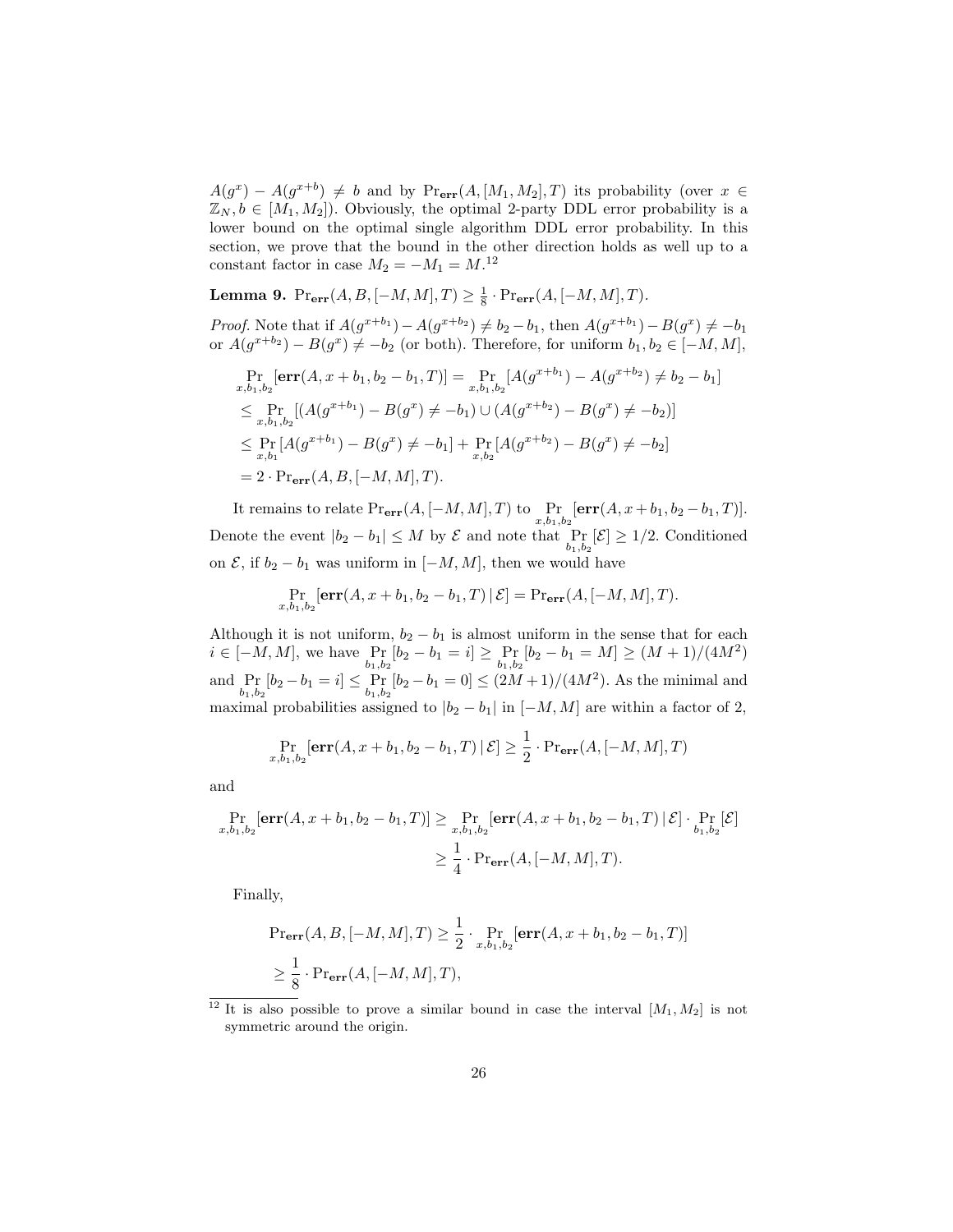concluding the proof.

The consequence of the lemma is that for the sake of proving lower bounds on the error probability, we can restrict our attention to  $A$ 's algorithm by analyzing  $Pr<sub>err</sub>(A, [-M, M], T)$ . The lemma immediately gives us the same lower bound on  $Pr_{\text{err}}(A, B, [-M, M], T)$ , up to a constant factor.

Furthermore, note that by symmetry we have  $Pr_{err}(A, B, [-M, M], T) \ge$  $1/8 \cdot \Pr_{\text{err}}(B, [-M, M], T)$ , hence the general DDL error probability is lower bounded by the maximal error probability of the (single) algorithms of the two parties (up to constant factors). Therefore, running different algorithms for the two parties cannot give a much better result than simply having both players run the best algorithm in the single algorithm setting.

#### 5.3 Limitation on Randomness

The effect of the internal randomness of a DDL algorithm A on its outcome is quantified by  $Pr_{err}(A, [0, 0], T)$ . This quantity measures the probability that two different executions of A on the same input differ, where the probability is taken over  $A$ 's input  $g^x$  and its internal randomness. We prove that  $A$ 's internal randomness cannot significantly influence its outcome.

**Lemma 10.** Assume  $Pr_{err}(A, [-M, M], T) = \delta$ . Then  $Pr_{err}(A, [0, 0], T) \leq 2\delta$ .

*Proof.* To be more explicit, we denote by  $A(r, g^x)$  the execution of A with a randomness string r. Assume we fix the output of  $A(r, g^{x+b})$  for some  $b \in$  $[-M, M]$  and randomness string r. Then, if  $A(r_1, g^x) \neq A(r_2, g^x)$  for  $r_1, r_2$ , either  $A(r_1, g^x) - A(r, g^{x+b}) \neq b$  or  $A(r_2, g^x) - A(r, g^{x+b}) \neq b$  (or both). Hence,

$$
\begin{aligned} &\Pr_{\text{err}}(A, [0, 0], T) \\ &= \Pr_{r_1, r_2, x} [A(r_1, g^x) \neq A(r_2, g^x)] \\ &\leq \Pr_{r_1, r_2, r, x, b} [(A(r_1, g^x) - A(r, g^{x+b}) \neq b) \cup (A(r_2, g^x) - A(r, g^{x+b}) \neq b)] \\ &\leq \Pr_{r_1, r, x, b} [A(r_1, g^x) - A(r, g^{x+b}) \neq b] + \Pr_{r_2, r, x, b} [A(r_2, g^x) - A(r, g^{x+b}) \neq b] \\ &= 2\delta. \end{aligned}
$$

#### 5.4 Symmetry

We prove the following symmetric property.

Lemma 11. For  $M_2 \geq M_1$ ,  $Pr_{err}(A, [M_1, M_2], T) = Pr_{err}(A, [-M_2, -M_1], T)$ . *Proof.* It is sufficient to prove that for any positive integer b,  $Pr_{err}(A, [b, b], T) =$  $Pr_{err}(A, [-b, -b], T)$ . This indeed holds, since  $err(A, x, b, T)$  and  $err(A, x +$  $(b, -b, T)$  are identical events, and thus,

$$
\begin{aligned} \Pr_{\mathbf{err}}(A, [b, b], T) &= \Pr_x[\mathbf{err}(A, x, b, T)] = \Pr_x[\mathbf{err}(A, x + b, -b, T)] \\ &= \Pr_{\mathbf{err}}(A, [-b, -b], T). \end{aligned}
$$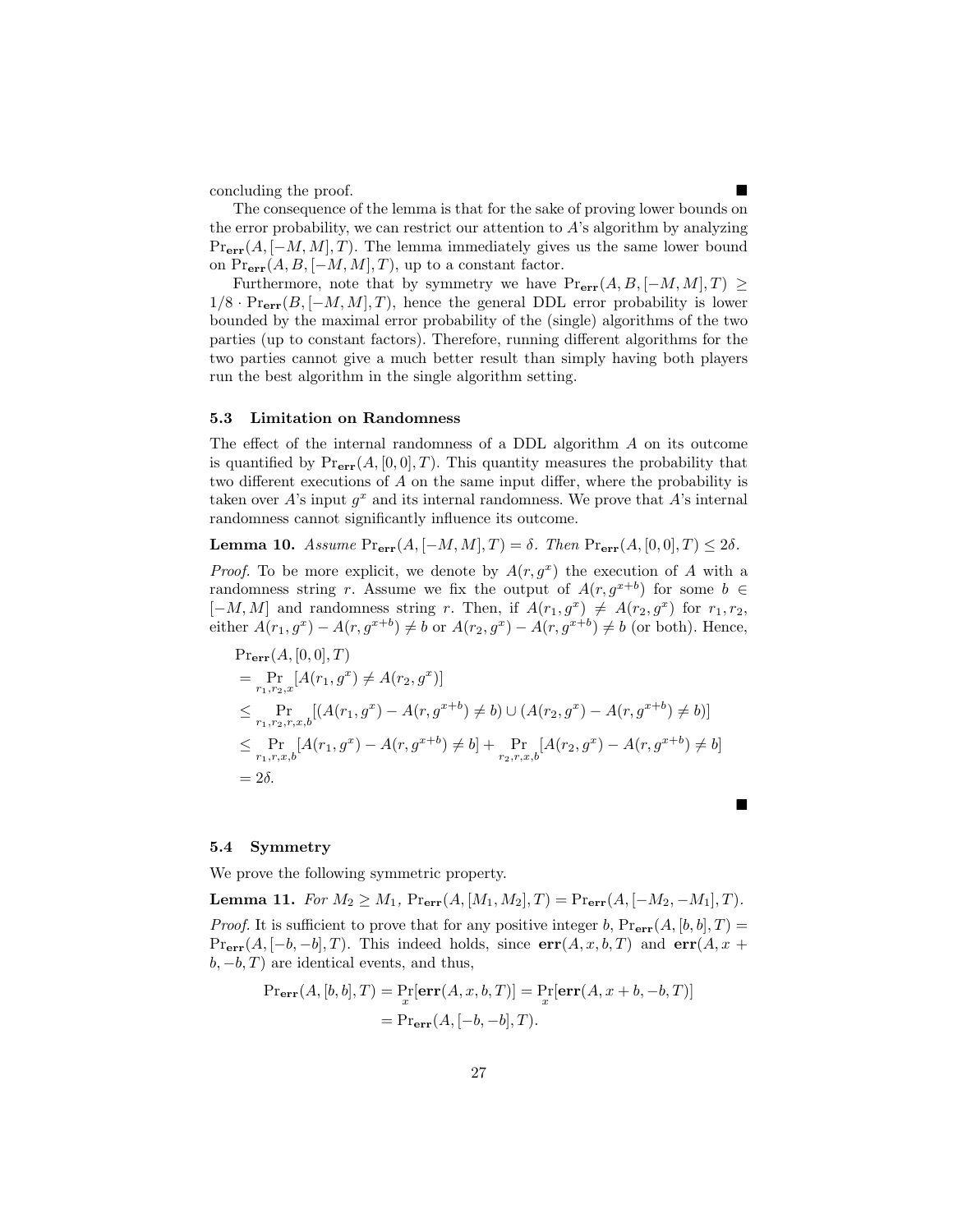#### 5.5 Distance Extension

We now show that the distance parameter  $M$  of any DDL algorithm  $A$  can be extended at the expense of a linear loss in the error probability.

First, we prove the following lemma which reduces the error probability of  $Pr_{err}(A, [-M, M], T)$  to each one of the indices in the interval. As mentioned in the Introduction (see Footnote 4), this implies that a DDL algorithm with error probability  $\delta$  for uniform  $b \in [-M, M]$  also solves DDL with an error probability  $O(\delta)$  for any distribution on  $b \in [-M, M]$ .

**Lemma 12.** Assume that  $Pr_{err}(A, [-M, M], T) = \delta$ . Then, for every  $b \in [-M, M]$ ,  $Pr_{\text{err}}(A, [b, b], T) \leq 4\delta.$ 

*Proof.* We first assume that  $b \in [1, M]$  and let  $i \in [-M, M - b]$ . Clearly, if  $g^x$  is a uniform group element, then so is  $g^{x+i}$ . Therefore,  $Pr_{err}(A, [b, b], T) =$  $Pr_x[\text{err}(A, x + i, b, T)].$  Furthermore, if the event  $\text{err}(A, x + i, b, T)$  occurs, then  $A(g^{x+i}) - A(g^{x+i+b}) \neq b$ , implying that at least one of the events  $A(g^x)$  $A(g^{x+i+b}) \neq i+b$  and  $A(g^x) - A(g^{x+i}) \neq i$  must occur. Consequently,  $Pr_{err}(A, [b, b], T)$ (the error probability associated with index b) is upper bounded by  $Pr_{err}(A, \{i+\})$  $b, i + b, T) + Pr_{err}(A, [i, i], T)$  (the sum of error probabilities associated with indices i and  $i + b$ ). Formally,

$$
\begin{aligned} &\Pr_{\text{err}}(A, [b, b], T) = \Pr_x[\text{err}(A, x + i, b, T)] \\ &\leq \Pr_x[\text{err}(A, x, i + b, T) \cup \text{err}(A, x, i, T)] \\ &\leq \Pr_x[\text{err}(A, x, i + b, T)] + \Pr_x[\text{err}(A, x, i, T)] \\ &= \Pr_{\text{err}}(A, [i + b, i + b], T) + \Pr_{\text{err}}(A, [i, i], T). \end{aligned}
$$

We map the indices in  $[-M, M]$  into disjoint pairs of the form  $i, i + b$  (this implies that  $i \in [-M, M - b]$ . We can obtain at least  $|(2M - b + 1)/2|$  such pairs, which is at least  $(M + 1)/2$  for  $b \in [1, M - 1]$ . On the other hand, for  $b = M$ , the number of pairs is  $M \geq (M + 1)/2$ . We apply the above inequality to each of the pairs:

$$
\delta = \Pr_{\text{err}}(A, [-M, M], T)
$$
  
=  $\frac{1}{2M+1} \cdot \sum_{i=-M}^{M} \Pr_{\text{err}}(A, [i, i], T)$   
 $\ge \frac{1}{2M+1} \cdot \frac{M+1}{2} \cdot \Pr_{\text{err}}(A, [b, b], T)$   
 $\ge \frac{1}{4} \Pr_{\text{err}}(A, [b, b], T).$ 

Thus,  $Pr_{\text{err}}(A, [b, b], T) \leq 4\delta$  for  $b \in [1, M]$ .

The proof for  $b \in [-M, -1]$  follows by symmetry (Lemma 11). Finally, for  $b = 0$ , we have  $Pr_{err}(A, [0, 0], T) \leq 2\delta$  by Lemma 10.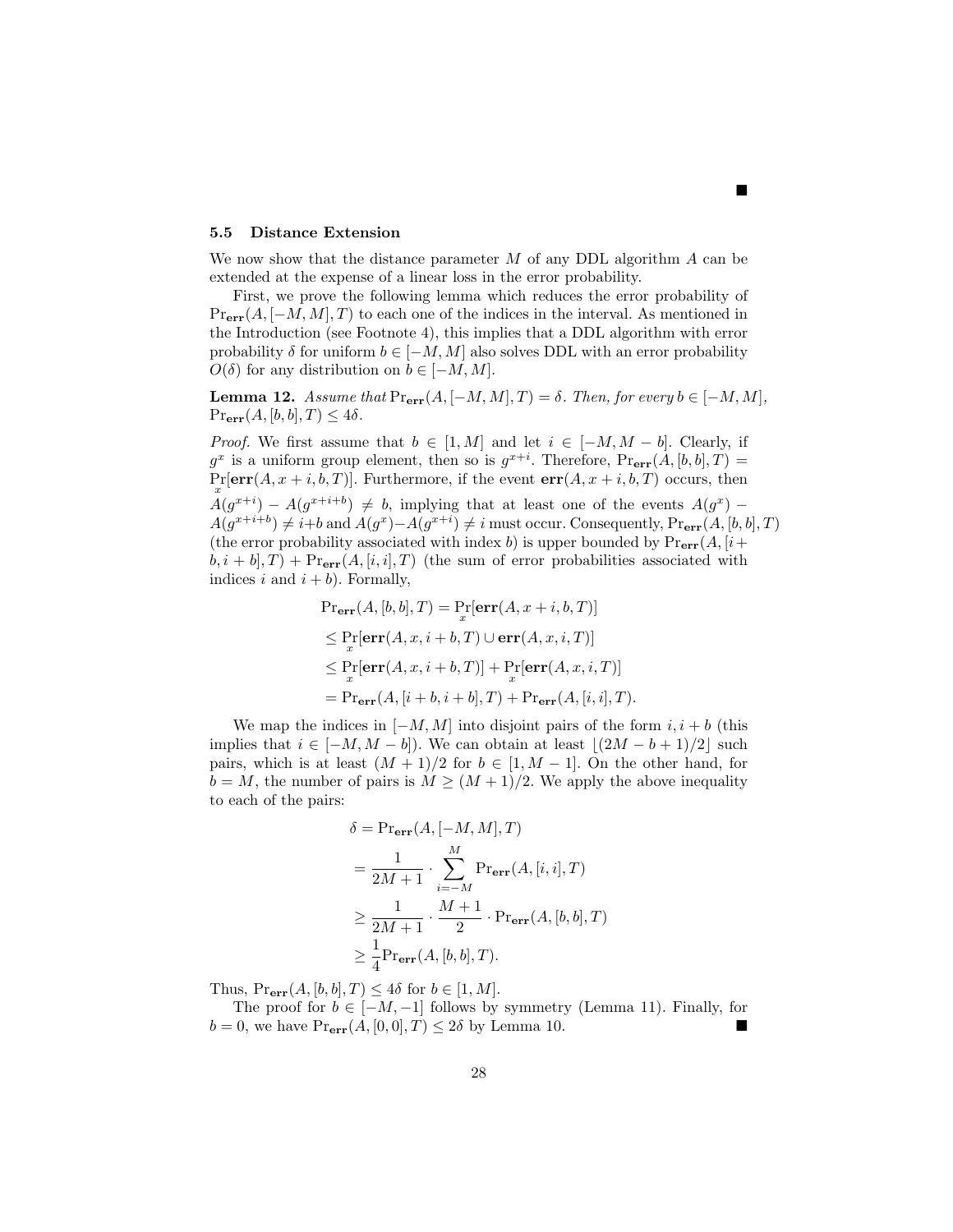**Lemma 13.** Let  $Pr_{err}(A, [-M, M], T) = \delta$ . Then for any  $\beta > 1$ ,

$$
\Pr_{\mathbf{err}}(A, [-\beta M, \beta M], T) \le 8\beta \cdot \delta.
$$

For the sake of simplicity we assume that  $\beta M$  is an integer (otherwise, we only consider integer values in  $[-\beta M, \beta M]$ ).

*Proof.* First, we analyze  $Pr_{err}(A, [1, \beta M], T)$ . Let  $b \in [1, \beta M]$  and divide it by M, writing  $b = b_1 \cdot M + b_2$ , for integers  $b_1 \leq \beta$  and  $b_2 \in [0, M)$ . We examine the following  $b_1 + 1$  success events:

$$
\mathcal{E}_1 : \mathbf{suc}(A, x, M, T)
$$
  
\n
$$
\mathcal{E}_2 : \mathbf{suc}(A, x + M, M, T)
$$
  
\n...  
\n
$$
\mathcal{E}_{b_1} : \mathbf{suc}(A, x + (b_1 - 1)M, M, T)
$$
  
\n
$$
\mathcal{E}_{b_1+1} : \mathbf{suc}(A, x + b_1M, b_2, T)
$$

Observe that if all  $b_1 + 1$  events hold (i.e.  $\bigcap_{i=1}^{b_1+1} \mathcal{E}_i$ ), then  $A(g^x) - A(g^{x+b_1M+b_2}) =$  $A(x) - A(g^{x+b}) = b$ , i.e., suc $(A, x, b, T)$  holds.

By Lemma 12, we have  $\Pr_x[\bar{\mathcal{E}}_i] \leq 4\delta$  for each  $i \in 1, 2, ..., b_1$ , and  $\Pr_{x,b}[\bar{\mathcal{E}}_{b_1+1}] \leq$ 4δ. Hence,

$$
1 - \Pr_{\text{err}}(A, [1, \beta M], T) \ge \Pr_{x,b}[\cap_{i=1}^{b_1+1} \mathcal{E}_i] = 1 - \Pr_{x,b}[\cup_{i=1}^{b_1+1} \bar{\mathcal{E}}_i]
$$
  

$$
\ge 1 - \sum_{i=1}^{b_1+1} \Pr_{x,b}[\bar{\mathcal{E}}_i] \ge 1 - (b_1 + 1)4\delta \ge 1 - (\beta + 1)4\delta \ge 1 - 8\beta \cdot \delta.
$$

Therefore,  $Pr_{err}(A, [1, \beta M], T) \leq 8\beta \cdot \delta$ . By symmetry (Lemma 11), we have  $Pr_{err}(A, [-\beta M, -1], T) \leq 8\beta \cdot \delta$  as well. Since  $Pr_{err}(A, [0, 0], T) \leq 2\delta$  by Lemma 10, we conclude that  $Pr_{err}(A, [-\beta M, \beta M], T) \leq 8\beta \cdot \delta$ , as claimed.

Remark 1. An open question of [5] asked whether the DDL error probability can be eliminated completely. If we apply the above lemma with no error (i.e.,  $Pr_{err}(A, [-M, M], T) = \delta = 0$ , we obtain  $Pr_{err}(A, [-\beta M, \beta M], T) = 0$ , implying that the two parties (running A's algorithm) never err for any distance. This allows the parties to collectively solve the discrete log problem in G with probability 1 (a similar reduction will be formally presented in Algorithm 4), thus violating the security assumption of the underlying HSS scheme. Namely, the DDL error probability cannot be eliminated (in fact it is easy to show that it must be superpolynomial in  $1/N$ , answering negatively the open question of Boyle et al.

# 5.6 Reduction from Discrete Log in an Interval to Distributed Discrete Log

Recall that the discrete log problem in an interval (DLI) is parametrized by an interval length R for a cyclic multiplicative group  $\mathbb G$  of size N with generator g.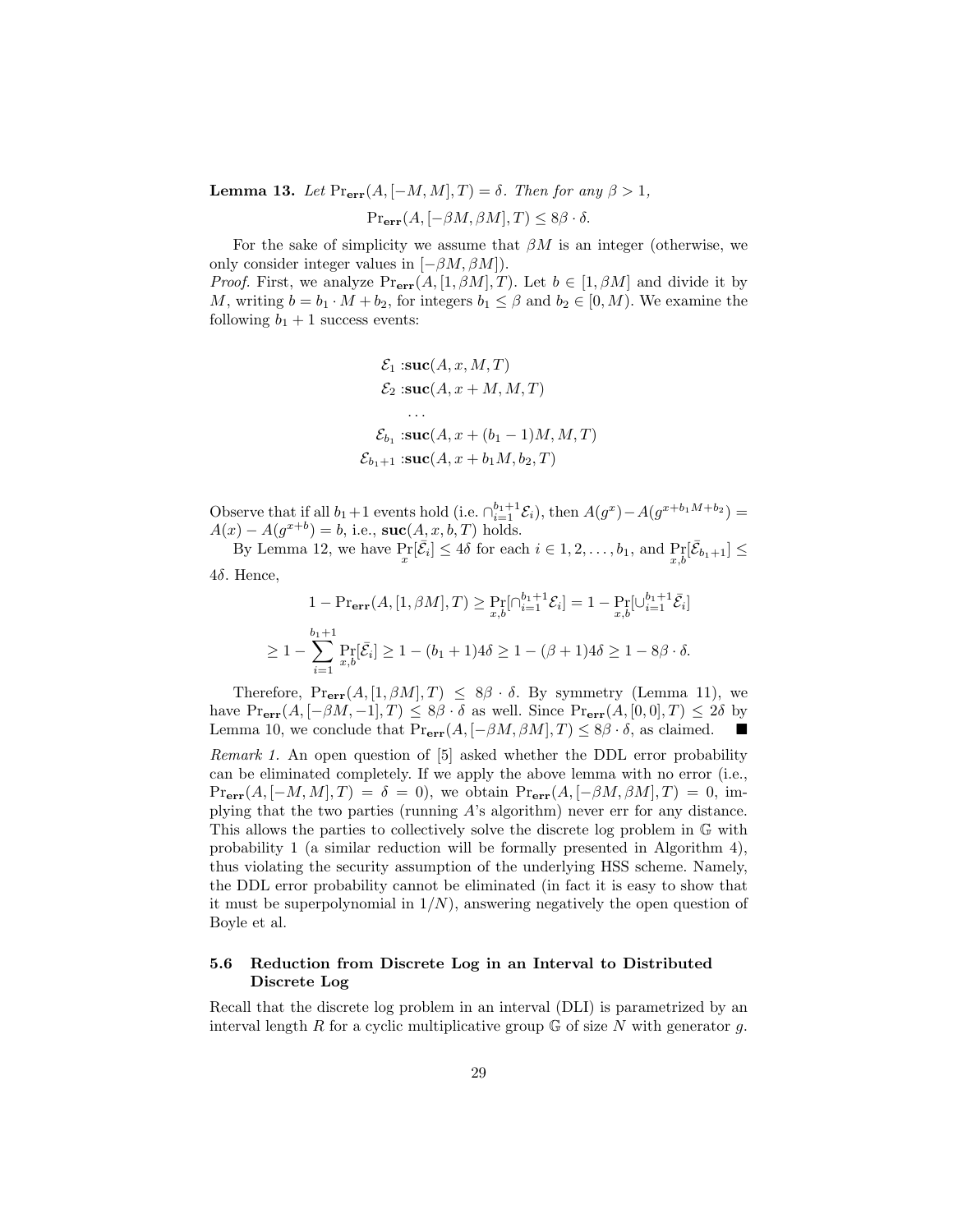The input to the problem is a group element  $h = g^x$ , where<sup>13</sup>  $x \in [0, R-1]$  and the goal is to recover x with high probability (which is at least a constant).

The following lemma reduces the DLI problem to DDL.

**Lemma 14.** For a family of groups, assume that  $Pr_{err}(A, [-M, M], T) = \delta$ , where  $T \geq \log N$  and  $\delta < 1/32$ . Then discrete log in an interval of length  $R = M/(32\delta)$  can be solved in complexity 4T with probability 1/2.

*Proof.* Consider Algorithm 4 for solving DLI on input  $h = g^x$  for  $x \in [0, R-1]$ . For the sake of simplicity we assume that  $R$  is even.

| Algorithm 4: $DLI(h)$ |                                                                                                                                                            |  |  |  |
|-----------------------|------------------------------------------------------------------------------------------------------------------------------------------------------------|--|--|--|
| 1 begin               |                                                                                                                                                            |  |  |  |
|                       | 2 $y \leftarrow \mathbb{Z}_N;$                                                                                                                             |  |  |  |
|                       | 3<br>$\begin{array}{c c} & A & A(h \cdot g^y); \\ \hline 4 & d_2 \leftarrow A(g^{y+(R/2)}); \\ \hline 5 & \text{Output } (R/2) - (d_1 - d_2); \end{array}$ |  |  |  |
|                       |                                                                                                                                                            |  |  |  |
|                       |                                                                                                                                                            |  |  |  |
| 6 end                 |                                                                                                                                                            |  |  |  |

The algorithm computes  $h \cdot g^y$  and  $g^{y+(R/2)}$ , which can be carried out by performing  $2 \log N$  group operations using the square-and-multiply algorithm. It further invokes  $A$  twice in complexity  $2T$  and therefore its total complexity is  $2T + 2 \log N \leq 4T$  (since  $T \geq \log N$ ).

It remains to upper bound the error probability of the algorithm by 1/2. The algorithm succeeds to return x if  $(R/2) - (d_1 - d_2) = x$ , or equivalently,

$$
A(g^{y+x}) - A(g^{y+(R/2)}) = d_1 - d_2 = (R/2) - x.
$$

Since  $y \in \mathbb{Z}_N$  is uniform, then  $g^{y+x}$  is a uniform group element. Moreover, since  $x \in [0, R-1]$ , then  $(R/2) - x \in [-R/2, R/2]$ . Therefore, by Lemma 12, the error probability of the algorithm is at most

$$
4 \cdot \operatorname{Pr}_{\text{err}}(A, [-R/2, R/2], T) \le 4 \cdot 8 \cdot \frac{R}{2M} \cdot \operatorname{Pr}_{\text{err}}(A, [-M, M], T)
$$

$$
= 16 \cdot \frac{R}{M} \cdot \delta = 1/2,
$$

where the first inequality is due to Lemma 13. Note that we use Lemma 12 (and pay a factor of 4 in the error probability), as  $x \in [0, R-1]$  may be selected by an adversary (whereas  $Pr_{err}(A, [-R/2, R/2], T)$  averages the error probability). п

Theorem 3 is a simple corollary of Lemma 14.

 $13$  Alternatively, x could be in any fixed interval of length R. The exact interval is not important as one can easily reduce the problem in a given interval to any other interval.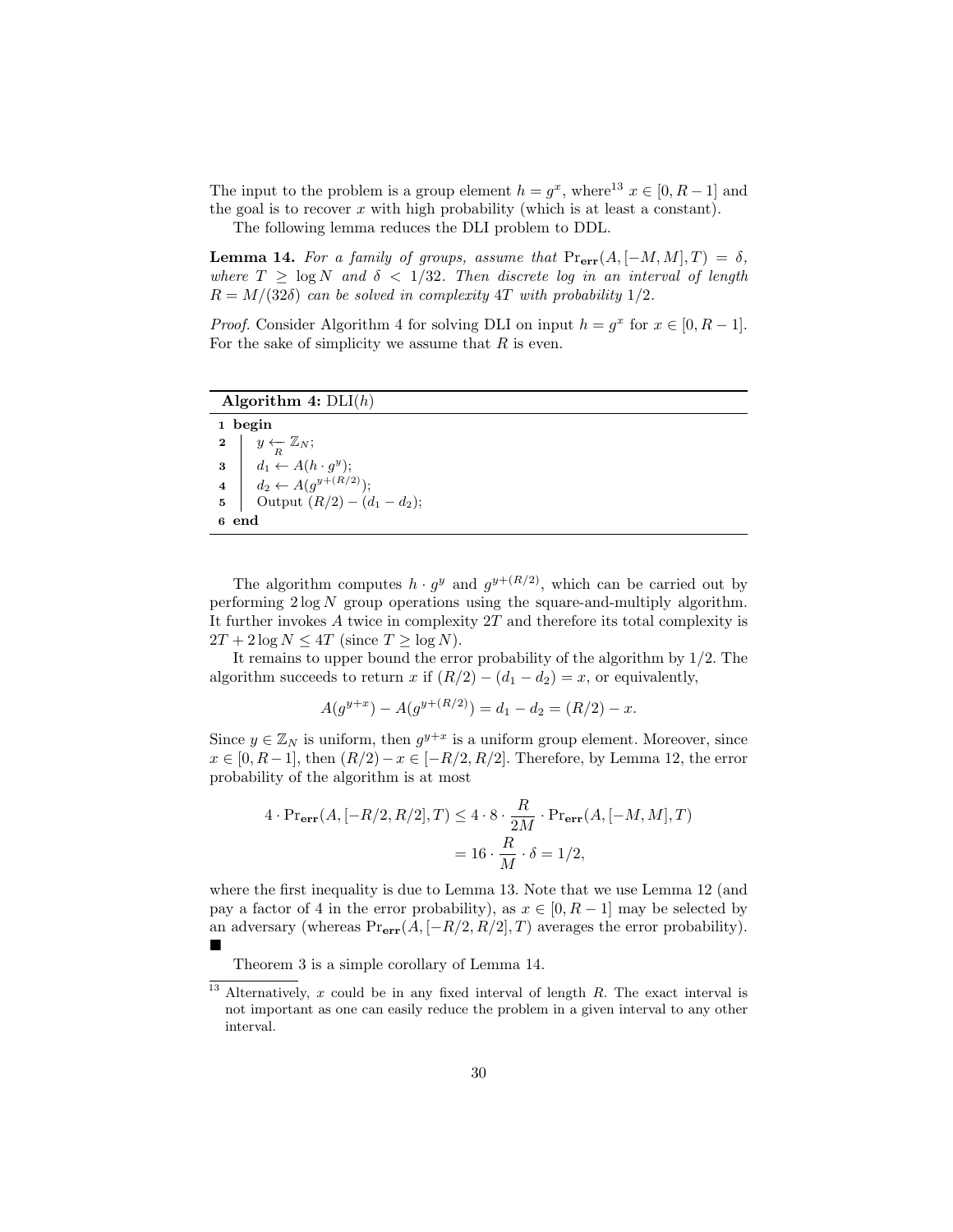Theorem 3. For a specific family of groups, assume there exists a constant c such that for any group in the family of size N, DLI in an interval of length at least  $c \cdot T^2$  cannot be solved in complexity  $4T$  with probability at least  $1/2$  (where  $\log N \leq T <$  B for some bound B).<sup>14</sup>. Moreover, assume that there is a DDL protocol  $A$  for this family with time complexity parameter  $T$ , maximal distance parameter M and error probability  $Pr_{err}(A, [-M, M], T) = \delta$  for  $\delta < 1/32$ . Then  $\delta = \Omega(M \cdot T^{-2}).$ 

*Proof.* By Lemma 14, discrete log in an interval of length  $R = M/(32\delta)$  can be solved in complexity 4T with probability 1/2. By our assumption,  $R =$  $M/(32\delta) < c \cdot T^2$  implying that  $\delta = \Omega(M \cdot T^{-2})$  as claimed.

# 6 Error Probability Lower Bounds for Non-Adaptive Algorithms in the Generic Group Model

In this section, we prove lower bounds on DDL algorithms in the generic group model (GGM), focusing on non-adaptive algorithms. We first review the generic group model (GGM) we consider (which is slightly different than the one proposed by Shoup [20]) and formulate DDL in this model. This formulation is given for the additive group  $\mathbb{Z}_N$ , which is isomorphic to the cyclic multiplicative group  $\mathbb G$  of size N.

#### 6.1 Distributed Discrete Log in the Generic Group Model

Let  $\mathbb{Z}_N$  be the additive group of integers, and let S be a set of bit strings of cardinality at least N. An encoding function of  $\mathbb{Z}_N$  on S is an injective map  $\sigma : \mathbb{Z}_N \to S.$ 

A generic algorithm A for  $\mathbb{Z}_N$  on S for the discrete logarithm problem is a probabilistic algorithm that takes as input an encoding list that consists of  $\sigma(1), \sigma(x)$ , namely, the encodings of a generator of  $\mathbb{Z}_N$  and a uniform  $x \in \mathbb{Z}_N$ , where  $\sigma$  is an encoding function of  $\mathbb{Z}_N$  on S. Throughout its execution, A continues to maintain the encoding list, and is allowed to extend it using oracle queries. An oracle query in our model specifies two indices  $i, j \in \mathbb{Z}_N$ . The oracle computes  $\sigma(i \cdot x + j)$  and the returned bit string is appended to the encoding list. The algorithm A succeeds to solve the discrete log problem if  $A(\sigma; 1, x) = x$ , and its success probability is taken over the uniform choices of  $\sigma : \mathbb{Z}_N \to S$  and  $x \in \mathbb{Z}_N$  (and perhaps additional randomness of its own coin tosses). We measure the complexity of A according to the number of oracle queries it makes. The following success probability upper bound was proved in [20].

**Theorem 4 ([20]).** If a generic discrete log algorithm A is allowed T oracle queries, then  $Pr_{\sigma,x}[A(\sigma;1,x) = x] = O(T^2/N)$ , assuming that N is prime.

 $14$  We note that the parameter  $\beta$  for which our assumption on the hardness of DLI is believed to hold, depends on the specific family of groups. For example, for some subgroups of  $\mathbb{Z}_p^*$ ,  $\mathcal B$  is subexponential in log N.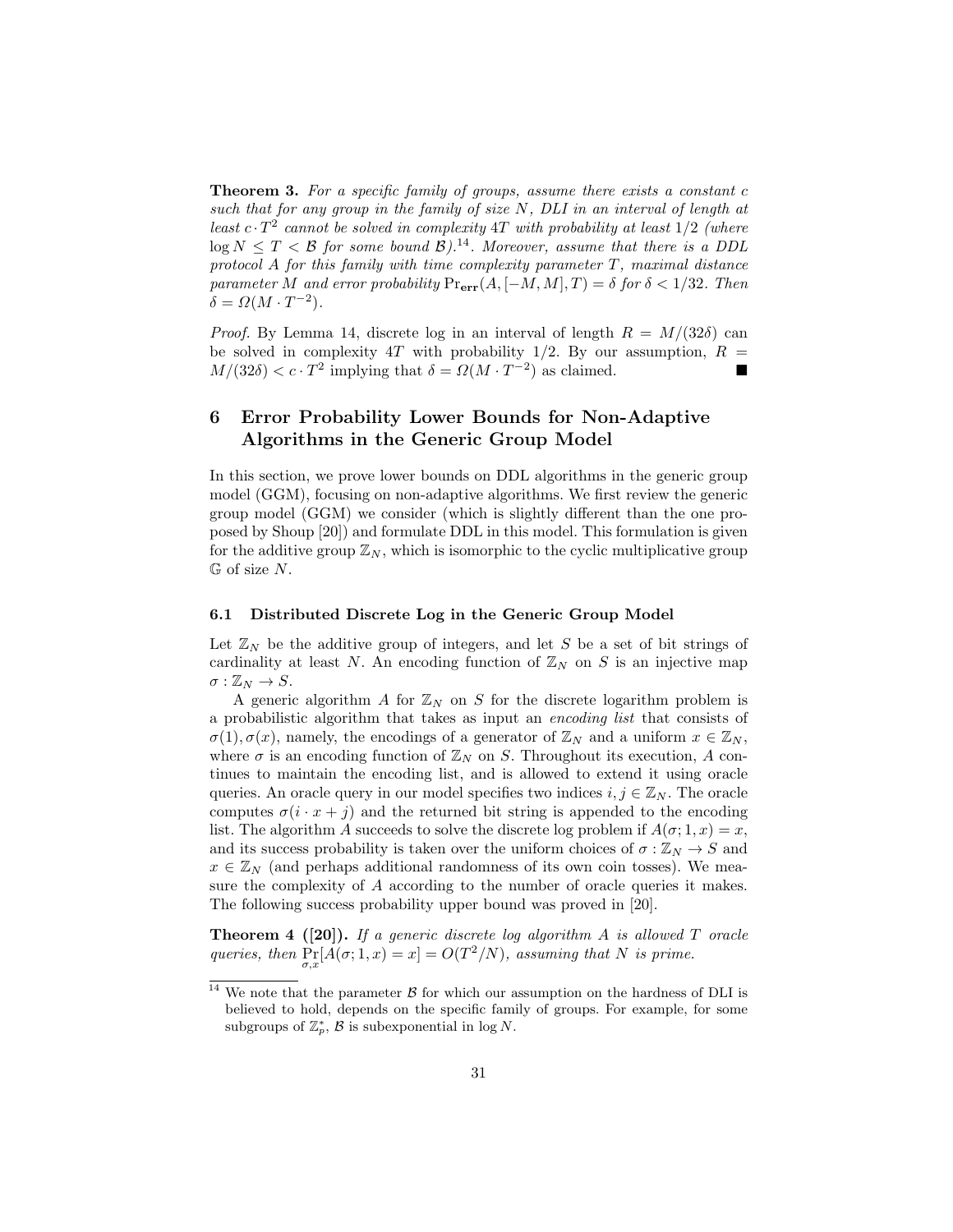We note that our GGM formulation is slightly stronger than the one of [20], where the queries of A are limited to linear combinations with coefficients of  $\pm 1$  of elements in its encoding list. Since any query  $(i, j)$  can be issued in Shoup's original GGM after at most  $O(\log N)$  queries using the double-and-add algorithm, a stronger GGM algorithm can be simulated by a standard one by increasing the query complexity by a multiplicative factor of  $\log N$ . However, by following its original proof in [20], it is easy to verify that Theorem 4 actually holds with no modification in our stronger GGM. Obviously, any algorithm in the original GGM is also an algorithm in the stronger GGM. Therefore, any lower bounds we obtain in the stronger GGM also apply in the original GGM.

We now describe the basic game of distributed discrete log in GGM. Obviously, all the results of Section 5 also hold in the generic group model. In particular, by Lemma 9 it is sufficient to consider single algorithm DDL to obtain general DDL lower bounds.

A party (algorithm) A is given as input  $\sigma(1)$  and the encoding of an additional group element  $\sigma(x)$  for  $x \in \mathbb{Z}_N$ , selected uniformly at random. Algorithm A is allowed to make T oracle queries. After obtaining the answers from the oracle, A returns an integer value. Two parties (both running A's algorithm) win the DDL game in GGM if

$$
A(\sigma; 1, x) - A(\sigma; 1, x + b) = b.
$$

Otherwise, they lose the game, or err.

We are interested in proving lower bounds on the DDL error probability as a function of  $T$ , namely

$$
\Pr_{\sigma,x,b}[A(\sigma;1,x)-A(\sigma;1,x+b)\neq b].
$$

Analogously to our notation for multiplicative groups, we denote by  $err(A, \sigma, x, b, T)$ the error event  $A(\sigma; 1, x) - A(\sigma; 1, x+b) \neq b$ , and by  $Pr_{err}(A, \sigma, [M_1, M_2], T)$  its probability  $Pr_{\sigma,x,b}[\textbf{err}(A,\sigma,x,b,T)]$ , where  $b \in [M_1, M_2]$  is a uniform integer. We further denote by  $succ(A, \sigma, x, b, T)$  the complementary success event.

# 6.2 An Error Probability Lower Bound for Arbitrary Generic Algorithms

The following theorem gives a DDL error probability lower bound in GGM. The theorem is a somewhat weaker statement than Theorem 3 (which has implications in concrete group families).

**Theorem 5.** For any generic DDL algorithm A,  $Pr_{err}(A, \sigma, [-M, M], T) =$  $\Omega(M \cdot T^{-2})$ , given that  $M = O(T^2)$ ,  $T = o(\sqrt{N})$ , and N is prime.

We omit the proof, as it is similar to the proof of Theorem 3. It applies a reduction to discrete log, while using Theorem 4 to obtain the error probability lower bound. Alternatively, one could obtain a hardness result for DLI in GGM (extending Theorem 4 to smaller intervals) and apply Theorem 3 directly.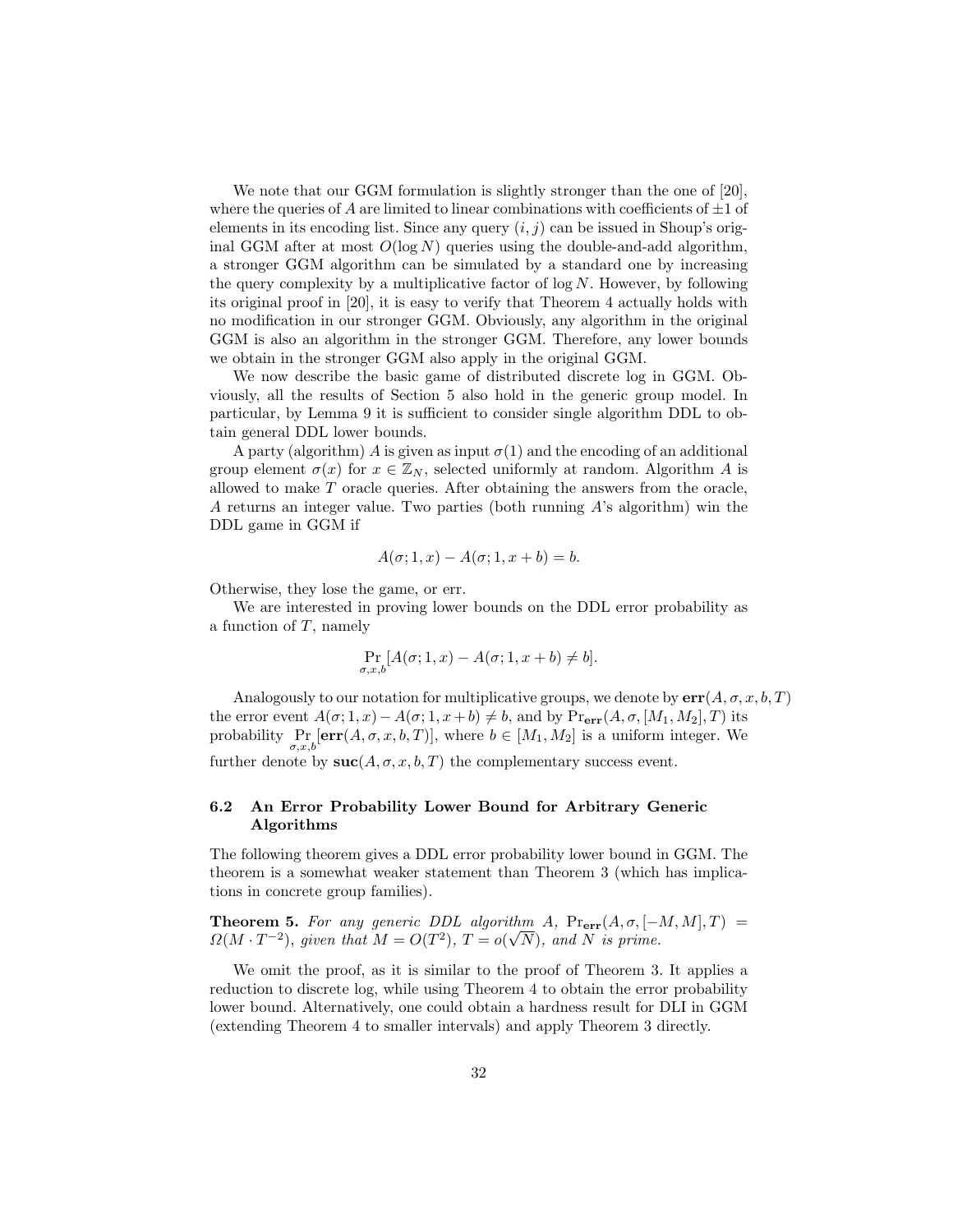# 6.3 An Error Probability Lower Bound for Non-Adaptive Generic Algorithms

In this section, we prove a lower bound on the DDL error probability of nonadaptive generic algorithms, whose oracle queries  $\{(i_1, j_1), (i_2, j_2), \ldots, (i_T, j_T)\}\$ are fixed in advance and do not depend on previous answers.

We will prove the following lower bound:

Theorem 6. Any non-adaptive DDL algorithm A satisfies

$$
\Pr_{\mathbf{err}}(A, \sigma, [-1, 1], T) = \Omega(1/T),
$$

given that  $T = o(N^{1/2})$ , and N is prime.

Overview of the Lower Bound Proof on Non-Adaptive Algorithms in the Generic Group Model Let us first consider the class of algorithms that make T consecutive oracle queries to group elements (such as Algorithm 1 and the ones of [4–6] in general). Consider the executions  $A(\sigma; 1, x)$  and  $A(\sigma; 1, x+T)$ , which query  $2T$  distinct group elements. In GGM, algorithm executions that query disjoint sets of elements are essentially independent, which implies that the probability that  $A(\sigma; 1, x) - A(\sigma; 1, x + T) \neq T$  is at least 1/2. Indeed, one can construct a bijective mapping between encodings  $\sigma$  for which  $A(\sigma; 1, x)$  −  $A(\sigma; 1, x+T) = T$  and encodings  $\sigma'$  for which  $A(\sigma'; 1, x) - A(\sigma'; 1, x+T) = -T$ (by defining  $\sigma'(x+i) = \sigma(x+i+T)$  for  $i \in [0, T-1]$ ,  $\sigma'(x+i) = \sigma(x+i-T)$ for  $i \in [T, 2T - 1]$  and  $\sigma'(x + i) = \sigma(x + i)$  otherwise).

Recall that we are interested in the probability that  $A(\sigma; 1, x) - A(\sigma; 1, x +$ 1)  $\neq$  1 and it can be lower bounded by  $\Omega(T^{-1})$  using distance extension (Lemma 13). A similar lower bound applies if A only queries group elements in a short interval of length  $O(T)$ .<sup>15</sup>

Of course, we are interested in proving the  $\Omega(T^{-1})$  lower bound for arbitrary non-adaptive algorithms. The main idea that allows us to achieve this is to define a transformation that takes an arbitrary non-adaptive algorithm  $A'$  and maps its  $T$  queries to a small interval of size  $O(T)$ , obtaining a new algorithm A, for which the error lower bound  $\Omega(T^{-1})$  holds. We require that the query mapping preserves the error probability of  $A'$ , thus proving that the above error probability lower bound  $\Omega(T^{-1})$  applies to non-adaptive algorithms in general. In order to preserve the error probability of  $A'$ , the mapping will ensure that the joint input distribution of  $A'(\sigma; 1, x)$  and  $A'(\sigma; 1, x + 1)$  is equal to that of  $A(\sigma; 1, x)$  and  $A(\sigma; 1, x + 1)$ . In the generic group model, this means that the mapping should preserve joint queries, namely, satisfy the condition that query  $i$ of  $A'(\sigma; 1, x)$  and query j of  $A'(\sigma; 1, x+1)$  evaluate the same group element if and only if query i of  $A(\sigma; 1, x)$  and query j of  $A(\sigma; 1, x+1)$  evaluate the same group element.<sup>16</sup> Based on this observation, it is possible to define an appropriate query

 $\frac{15}{15}$  Our actual proof is slightly more general than outlined here and uses the notion of query chains.

<sup>&</sup>lt;sup>16</sup> Our proof relaxes this strong condition, and requires that it holds unless a lowprobability event (called a collision) occurs.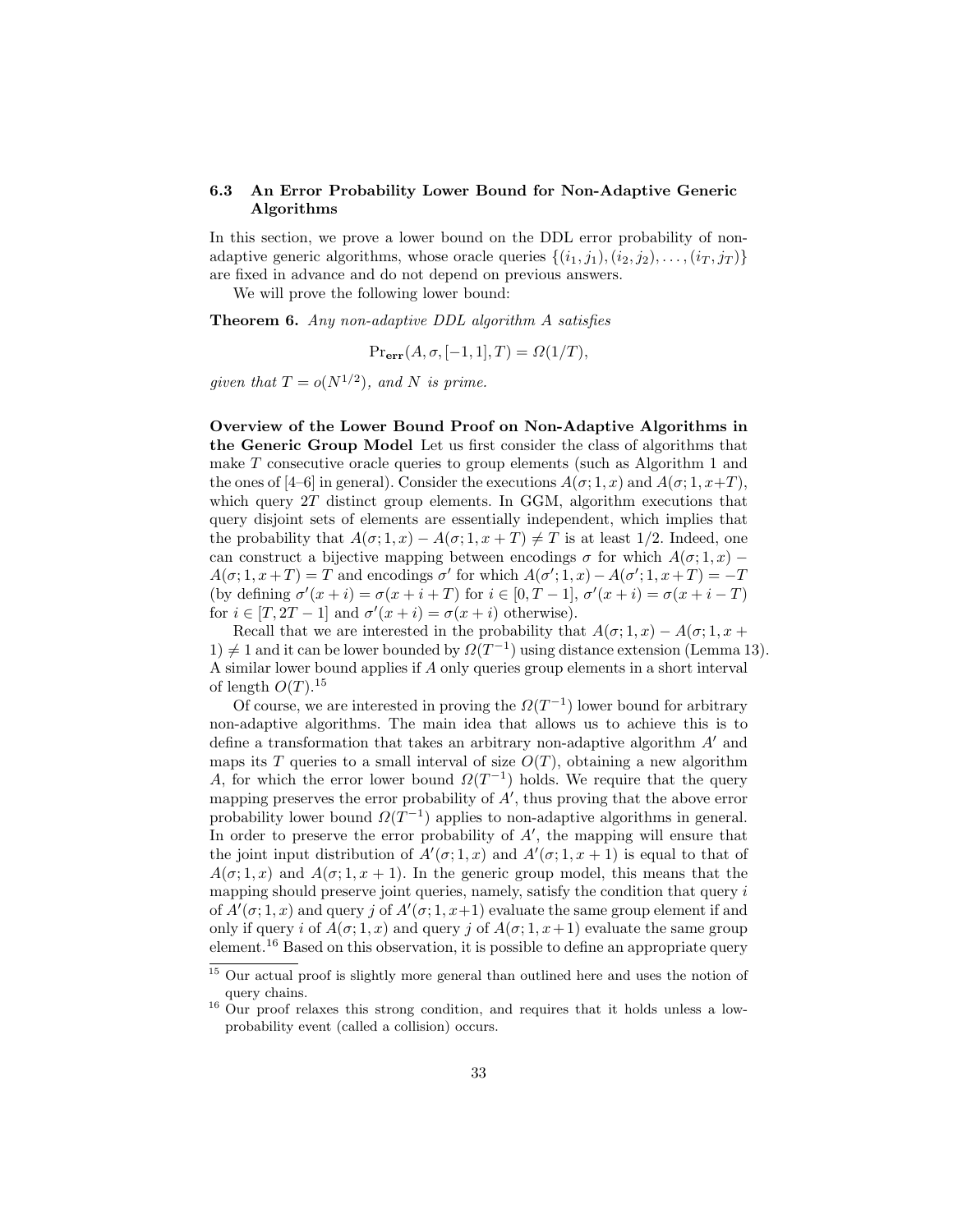mapping and complete the proof, since for non-adaptive algorithms we know in advance (independently of  $\sigma$ ) whether query i of  $A'(\sigma; 1, x)$  and and query j of  $A'(\sigma; 1, x+1)$  evaluate the same group element.

Additional Notation We begin by defining additional notation. Given a query  $(i, j)$ , denote its evaluation on x as  $(i, j)[x] = ix + j$ . Thus, its oracle answer is  $\sigma(ix+j)$ . We denote by  $Q(A(\sigma; 1, x))$  the query set of  $A(\sigma; 1, x)$ , excluding queries  $(i, j)$  for which  $i = 0$  (which we call *constant queries*). Denote by  $QE(A(\sigma; 1, x))$ the set of evaluations of all (non-constant) queries  $Q(A(\sigma; 1, x))$ .

We further denote by  $Q(A)$  the set containing all of the potential (nonconstant) queries of A on any input x and encoding  $\sigma$ . Note that for non-adaptive algorithms,  $|Q(A)| \leq T$  and any adaptive algorithm A' can be simulated by a non-adaptive algorithm that makes  $T' \stackrel{\text{def}}{=} |Q(A')|$  queries.

For the rest of this section, we focus on non-adaptive algorithms. For such algorithms, we can write  $QE(A, x)$  (instead of  $QE(A(\sigma; 1, x))$ ), as the query evaluations are independent of  $\sigma$  (obviously, the oracle answers on these evaluations invoke  $\sigma$ ).

**Restricted Queries** We examine pairs of executions  $A(\sigma; 1, x)$  and  $A(\sigma; 1, x+b)$ for some  $b \in [-M, M]$ . For such a pair, we define a (non-trivial) collision as the event that two queries issued by these executions  $(i, j)$  and  $(i', j')$  with  $i \neq i'$  have the same evaluation. The actual evaluations depend on which algorithm issued the queries, and there are 4 cases (e.g.,  $ix+j \mod N = i'x+j' \mod N$  if  $A(\sigma; 1, x)$ ) issued both and  $ix + j \mod N = i'(x + b) + j' \mod N$  if  $A(\sigma; 1, x)$  issued  $(i, j)$ and  $A(\sigma; 1, x+b)$  issued  $(i', j')$ , etc). In each of these four cases, both algorithms can exploit the collision to jointly solve the discrete logarithm problem using at most 2T queries (e.g., in the first case above,  $x = (j' - j) \cdot (i - i')^{-1} \mod N$ ). According to Theorem 4, the probability of this event is  $O(T^2/N) = o(1)$  (by our assumption  $T = o(N^{1/2})$ , which is negligible. In the following we generally denote collision events by COL.

Most of the analysis below will be conditioned on the event  $\overline{COL}$  (whose probability is  $1-o(1)$ , but we will omit this explicit conditioning for simplicity, while ignoring a negligible factor in the probability calculation.

**Lemma 15.** Assume that  $T = o(N^{1/2})$ . Then, any non-adaptive algorithm A' with  $Pr_{err}(A', \sigma, [-M, M], T) = \delta$  enables defining a non-adaptive queryrestricted algorithm A with  $Pr_{err}(A, \sigma, [-M, M], T) \leq \delta \cdot (1 + o(1))$  such that A only issues restricted queries of the form  $(i, j)$  with  $i \in \{0, 1\}$ .

Proof. First, as analyzed above, a collision event  $COL'$  in the algorithm  $A'$  occurs with probability  $o(1)$  and we condition the analysis on the complementary event  $\overline{COL'}$ . Essentially, once we have excluded collisions, then each query  $(i, j)$  of the algorithm  $A'$  can be assigned a domain i such that queries with different domains do not influence each other. Such an algorithm enables defining an algorithm A that only queries a single domain with  $i = 1$  (in addition to  $i = 0$ ),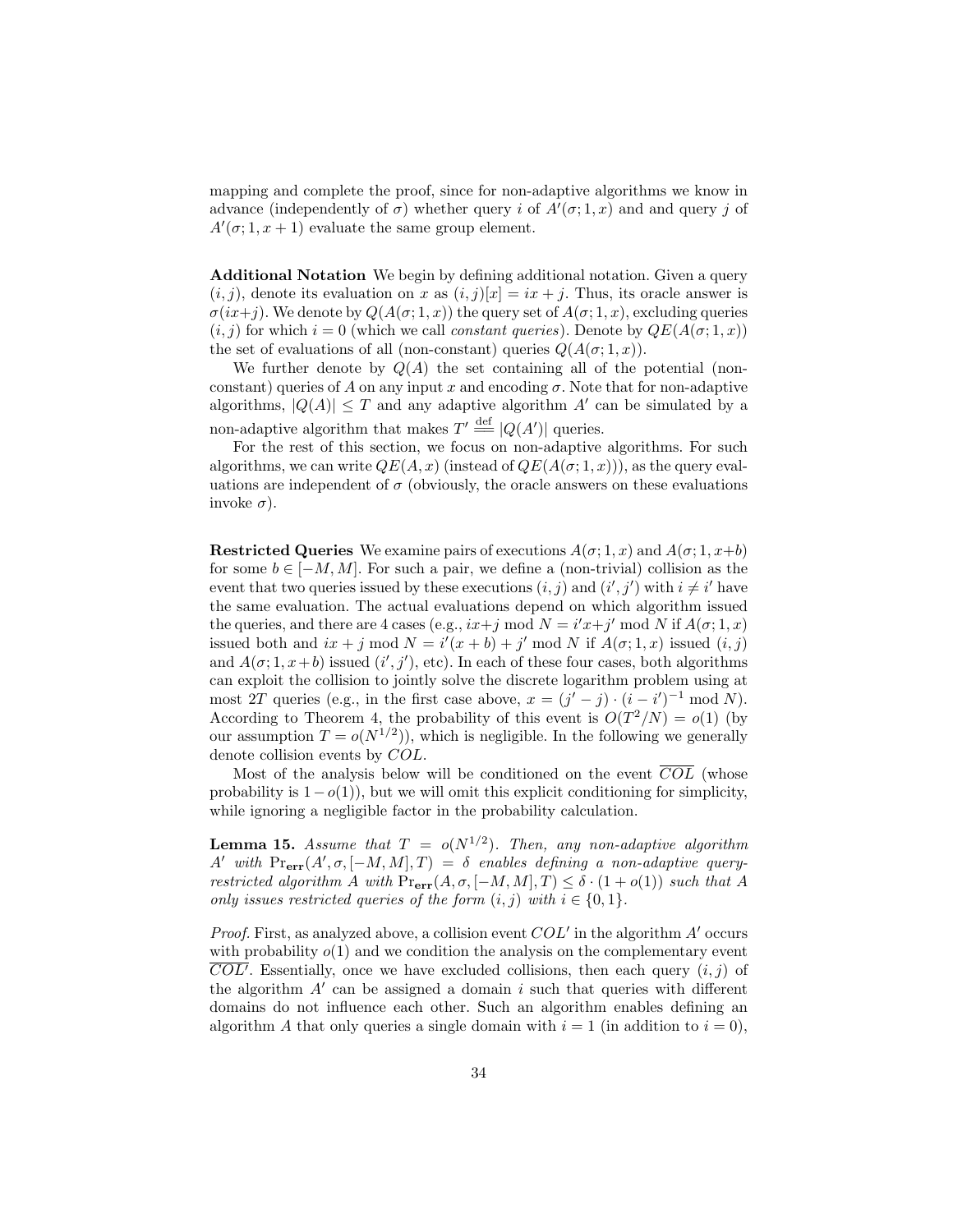while preserving the error probability, unless the event  $COL$  (which denotes a collision in A) occurs. Overall, we show that conditioned on  $COL \cap COL$ , we have

$$
\mathrm{Pr}_{\mathbf{err}}(A, \sigma, [-M, M], T) = \mathrm{Pr}_{\mathbf{err}}(A', \sigma, [-M, M], T) = \delta.
$$

Since  $Pr[\overline{COL'} \cap \overline{COL}] = 1 - o(1)$ , by lifting the conditioning we get

$$
\delta = \mathrm{Pr}_{\mathbf{err}}(A', \sigma, [-M, M], T) \ge \mathrm{Pr}_{\mathbf{err}}(A, \sigma, [-M, M], T) \cdot (1 - o(1))
$$

or

$$
\Pr_{\mathbf{err}}(A, \sigma, [-M, M], T) \le \delta \cdot (1 + o(1)),
$$

as claimed.

In the following, operations on oracle query indices are performed in  $\mathbb{Z}_N$ . The algorithm  $A$  simply translates the queries of  $A'$  using some predefined translation function  $tr : \mathbb{Z}_N \times \mathbb{Z}_N \to \mathbb{Z}_N \times \mathbb{Z}_N$ . We will define tr such that

$$
(i,j)[x] = (i^*,j^*)[x+b] \Leftrightarrow tr((i,j))[x] = tr((i^*,j^*))[x+b], \tag{20}
$$

for all  $x, i, j, i^*, j^* \in \mathbb{Z}_N$  and  $b \in [-M, M]$  (unless a collision occurs in A or A'). This guarantees that  $A(\sigma; 1, x)$  and  $A(\sigma; 1, x + b)$  have the same joint input distribution as  $A'(\sigma; 1, x)$  and  $A'(\sigma; 1, x + b)$  and hence A has the same error probability as  $A'$  (assuming no collisions).

Assume that we are given some fixed values of domain separators  $D_u^v \in \mathbb{Z}_N$ for non-zero  $v \in \mathbb{Z}_N$  and  $u \in \mathbb{Z}_v$ . We define  $tr(i, j) = (1, D^i_{j \text{ mod } i} + \lfloor j/i \rfloor)$  for  $i \neq 0$  (and  $tr(0, j) = (0, j)$  otherwise), where addition is performed in  $\mathbb{Z}_N$ .

We now need to show that (20) holds. The condition  $(i, j)[x] = (i^*, j^*)[x + b]$ is equivalent to  $ix + j = i^*(x + b) + j^*$ . Assuming  $\overline{COL'}$ , we have  $i = i^*$  and  $j = i^*b + j^* = ib + j^*.$ 

For  $i, i^* \neq 0$ , the condition  $tr((i, j))[x] = tr((i^*, j^*))[x + b]$  is equivalent to

$$
D_{j \text{ mod } i}^{i} + \lfloor j/i \rfloor + x = D_{j^{*} \text{ mod } i^{*}}^{i^{*}} + \lfloor j^{*}/i^{*} \rfloor + x + b.
$$
 (21)

We will choose the domain separators such that there are no collisions between queries in different domains of A. Namely, the above equality gives  $i = i^*$  and j mod  $i = j^* \mod i^*$  (i.e.,  $D^i_{j \mod i} = D^{i^*}_{j^* \mod i^*}$ ). Thus, (21) is equivalent to

$$
\lfloor j/i \rfloor = \lfloor j^*/i^* \rfloor + b = \lfloor j^*/i \rfloor + b. \tag{22}
$$

We write  $j = k \cdot i + j^*$  (as  $j, j^*$  differ by a multiple of i), and thus  $|j/i|$  =  $|(k \cdot i + j^*)/i| = |j^*/i| + k$ . From (22) we obtain  $k = b$ , namely  $j = ib + j^*$ , which implies that (20) holds, as required.

We are left with the problem of choosing the domain separators  $D_u^v$ . Since  $T^2 \ll N$  it is sufficient to choose the domain separators in a (pseudo) random manner in order to avoid collisions between queries in different domains of A (except with negligible probability).<sup>17</sup> Moreover, since  $A$  is non-adaptive, its query

 $17$  In fact, it is sufficient to choose them to be pairwise independent to avoid collisions with high probability.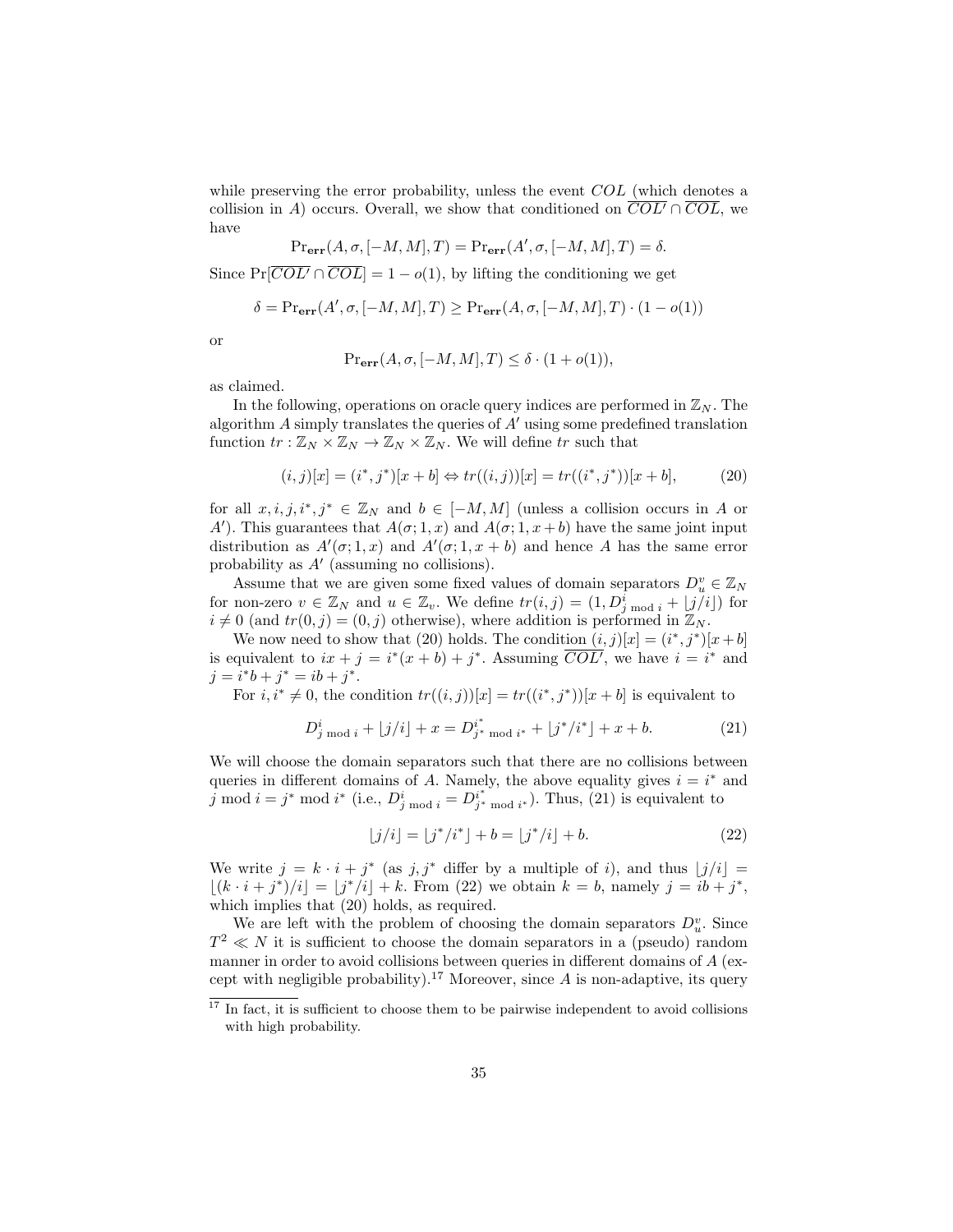set is known in advance. Hence, there are at most T possible domain separators that A will use and they can be chosen to avoid such collisions with probability 1. (Note that collisions between queries of type  $tr(i, j) = (1, D^i_{j \text{ mod } i} + \lfloor j/i \rfloor)$ (for  $i \neq 0$ ) and  $tr(0, j^*) = (0, j^*)$  are still possible (yet occur with negligible probability of  $O(T^2/N) = o(1)$ ).

Query Disjoint Indices We say that a non-adaptive DDL algorithm A has a query disjoint index b if  $QE(A, x) \cap QE(A, x + b) = \emptyset$  for any  $x \in \mathbb{Z}_N$ . We note that A can have many query disjoint indices. We prove the following error probability lower bound on algorithms with a (small) query disjoint index.

**Lemma 16.** Any non-adaptive algorithm which is query disjoint on index  $b \ge 1$ satisfies  $Pr_{err}(A, \sigma, [-1, 1], T) = \Omega(1/b).$ 

*Proof.* We prove that  $Pr_{err}(A, \sigma, [b, b], T) \geq 1/2$ . This implies the assertion of the lemma, since

$$
1/2 \leq \Pr_{\text{err}}(A, \sigma, [b, b], T) \leq 4 \cdot \Pr_{\text{err}}(A, \sigma, [-b, b], T)
$$
  

$$
\leq 4 \cdot 8b \cdot \Pr_{\text{err}}(A, \sigma, [-1, 1], T),
$$

where the second inequality follows from Lemma 12 and the third inequality follows from Lemma 13.

To prove that  $Pr_{err}(A, \sigma, [b, b], T) \geq 1/2$ , assume that  $QE(A, x) \cap QE(A, x+)$ b) = Ø and  $A(\sigma; 1, x) - A(\sigma; 1, x + b) = b$ . We further assume for the sake of simplicity that A is deterministic, but the proof can be easily extended to randomized algorithms. Since  $A$  is non-adaptive, both executions have the same query set  $Q(A)$ . Given a triplet  $x, b, \sigma$ , we define an encoding  $\sigma'$  that interchanges the encoding values of  $QE(A, x)$  and  $QE(A, x + b)$ , while maintaining all the other values (including those of the constant queries). (We remark that for a randomized algorithm A, the above mapping should be defined between quartets that also involve the randomness string of A.)

More specifically, for every query  $(i, j)$  such that  $i \neq 0,18$  we set  $\sigma'(i(x+b) +$  $j$ ) =  $\sigma(i x+j)$  and  $\sigma'(i x+j) = \sigma(i(x+b)+j)$ . Thus,  $A(\sigma'; 1, x+b) = A(\sigma; 1, x)$  and  $A(\sigma'; 1, x) = A(\sigma; 1, x + b)$ , implying that  $A(\sigma'; 1, x) - A(\sigma'; 1, x + b) = -b \neq b$ .

We prove that  $Pr_{err}(A, \sigma, [b, b], T) \ge 1/2 = \Omega(1)$  by analyzing the mapping between the triplets  $x, b, \sigma$  and  $x, b, \sigma'$ . Clearly, both  $\sigma$  and  $\sigma'$  are equally likely and it remains to show that the mapping is one-to-one. This indeed holds, as given  $x, b, \sigma'$ , we can invert the mapping (i.e. reconstruct  $\sigma$ ) by interchanging the encoding values of  $QE(A, x)$  and  $QE(A, x + b)$ .

Query Chains Given a query  $(1, j)$ , we refer to the value j as a query offset. For a non-adaptive algorithm  $A$ , we define a query chain of length c as a sequence of  $c+1$  query offsets  $j, j+1, j+2, \ldots, j+c$  such that for each  $k \in \{0, 1, \ldots, c\}$ ,

<sup>&</sup>lt;sup>18</sup> By Lemma 15 we can assume that  $i = 1$ , although this assumption is not explicitly required here.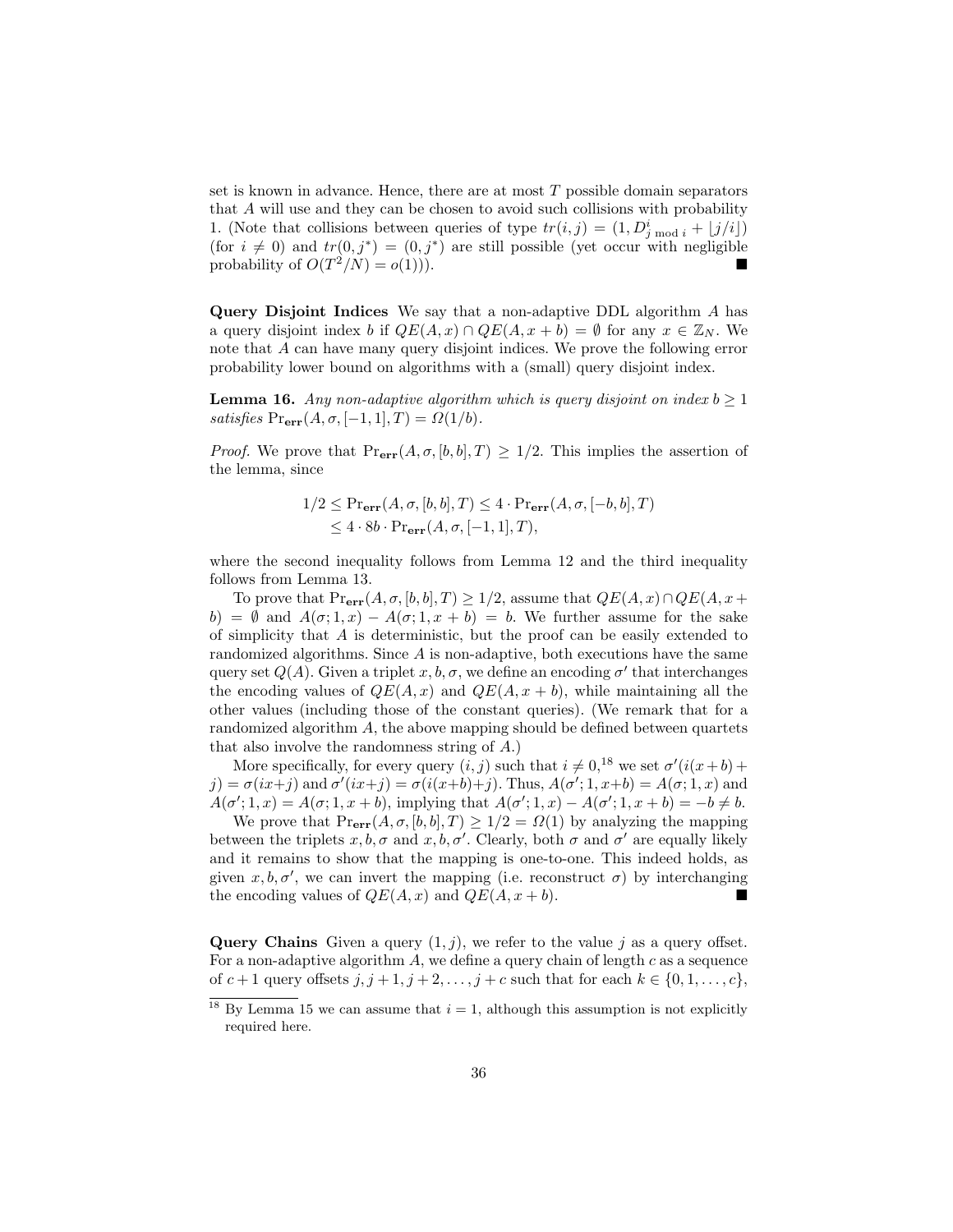$(1, j + k) \in Q(A)$ , while  $(1, j + c + 1) \notin Q(A)$  and  $(1, j - 1) \notin Q(A)$  (i.e., the sequence is maximal).

Denote the length of the longest query chain of  $A$  by  $C(A)$ .

Lemma 17. Any non-adaptive query-restricted algorithm A satisfies

 $Pr_{\text{err}}(A, \sigma, [-1, 1], T) \geq \Omega(1/C(A)).$ 

*Proof.* Given a non-adaptive query-restricted algorithm A whose queries  $(i, j)$ satisfy  $i \in \{0,1\}$  (as in Lemma 15), we transform it into an algorithm A' that is query disjoint on index  $C' \stackrel{\text{def}}{=} C(A) + 1$ , while preserving its error probability. Once this is done, by Lemma 16, we have

$$
\mathrm{Pr}_{\mathbf{err}}(A, \sigma, [-1, 1], T) = \mathrm{Pr}_{\mathbf{err}}(A', \sigma, [-1, 1], T) = \Omega\left(\frac{1}{C(A)}\right).
$$

A is transformed to A' using a static query transformation tr. We partition the (non-constant) queries  $(1, j)$  of A into chains (in some arbitrary order) and map each chain into an interval of length  $C'$ . The chains are mapped into every second interval, namely,  $[0, C' - 1]$ ,  $[2C', 3C' - 1]$ ,  $[4C', 5C' - 1]$ , ...,  $[2kC', (2k +$  $1)C' - 1$ ,.... Since the maximal chain length is  $C(A)$ , then no chain crosses its interval boundary. Hence,  $QE(A, x) \cap QE(A, x + C') = \emptyset$ , as these executions query different intervals: the query evaluations of  $A(\sigma; 1, x)$  are in  $[x + 2kC', x +$  $(2k+1)C'-1$ , while the query evaluations of  $A(\sigma; 1, x+C')$  are in  $[x+(2k+1)C'-1]$  $1)C', x + (2k+2)C' - 1$ .

Next, we show that the joint input distribution of  $A(\sigma; 1, x)$  and  $A(\sigma; 1, x+1)$ is preserved, which implies that the error probabilities of  $A$  and  $A'$  are identical. To show that tr preserves the joint input distribution, it suffices to prove that

$$
(1,j)[x] = (1,j^*)[x+1] \Leftrightarrow tr((1,j))[x] = tr((1,j^*))[x+1],
$$

for all  $x \in \mathbb{Z}_N$  and  $(1, j), (1, j^*) \in Q(A)$ . Indeed,  $(1, j)[x] = (1, j^*)[x + 1] \Leftrightarrow j =$  $j^* + 1$ , which occurs if and only if  $(1, j), (1, j^*)$  are in the same query chain of A. By the properties of tr, this occurs if and only if  $tr((1, j))$ ,  $tr((1, j^*))$  are in the same query chain of A', namely,  $tr((1, j))[x] = tr((1, j^*))[x + 1]$ , as claimed. Finally, we note that the analysis assumes no collisions in  $A, A'$ , but this event can be neglected as previously specified.

Proof of Theorem 6 Now we are ready to present the proof of Theorem 6.

Proof. The assertion of the theorem is an immediate corollary of Lemmas 15 and 17. Given a non-adaptive algorithm A, transform it into a query-restricted algorithm A' using Lemma 15, with a multiplicative loss of  $1 + o(1)$  in error probability. Clearly,  $C(A') \leq T$ , hence by Lemma 17 we have

$$
\begin{aligned} \Pr_{\text{err}}(A, \sigma, [-1, 1], T) &\ge \Pr_{\text{err}}(A', \sigma, [-1, 1], T) \cdot 1/(1 + o(1)) = \Omega \left( \frac{1}{C(A')} \right) \\ &= \Omega \left( \frac{1}{T} \right), \end{aligned}
$$

concluding the proof.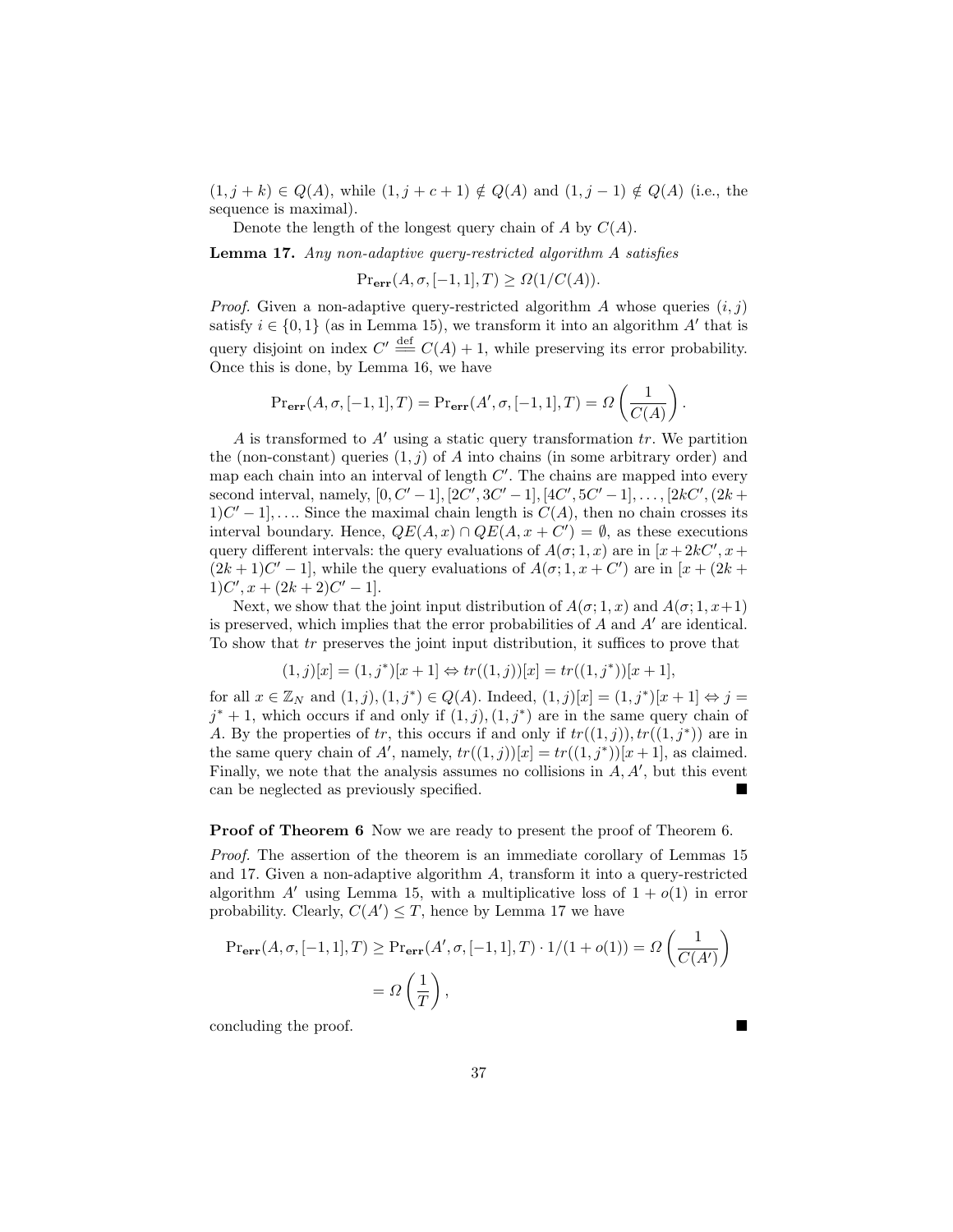A Generalization of Theorem 6 The above Theorem 6 does not completely render non-adaptive algorithms as inefficient since (for example) it does not rule out the possibility that  $Pr_{err}(A, \sigma, [-T, T], T) = O(1/T)$  (which is optimal according to Theorem 5). The following theorem states that this is impossible, and non-adaptive algorithms have a linear query-error tradeoff at best.

**Theorem 7.** For all  $1 \leq M \leq T$ , any non-adaptive generic DDL algorithm A satisfies  $Pr_{err}(A, \sigma, [-M, M], T) = \Omega(M/T)$  given that  $T = o(N^{1/2})$  and N is prime. In particular, for  $M = T$ ,  $Pr_{err}(A, \sigma, [-T, T], T) = \Omega(1)$ .

Note that Theorem 6 is a special case of Theorem 7, obtained for  $M = 1$ . We chose to present both theorems, as their proofs use entirely different techniques.

Proof. For the sake of simplicity, in this proof we omit the generic group notation  $A(\sigma, 1, x)$ , and simply refer to  $A(x)$  as a function. By Lemma 15, we can assume that A uses only restricted queries which are at a fixed distance from  $x$ . We assume that the output of the encoding function  $\sigma$  is completely uniform, which is justified since  $T \ll \sqrt{N}$  (i.e., the probability of collisions in  $\sigma$  is negligible).

By Lemma 13, it is sufficient to prove that  $Pr_{err}(A, \sigma, [-T, T], T) = \Omega(1)$ . In fact, we will prove that for any algorithm A, we have  $\Pr_{x,b}[A(x+b) - A(x) \neq$  $b = \Omega(1)$ , where  $b \in [-2T, 2T]$ . This implies Theorem 7 by Lemma 13. Note that we slightly changed the problem formulation which requires proving that  $Pr_{x,b}[A(x)-A(x+b) \neq b] = \Omega(1)$ , but this is equivalent since we can simply negate the output of A.

Let  $w$  be a complex  $N$ -th root of unity. For this proof, we will treat every element e of  $\mathbb{Z}_N$  as if it was  $w^e$ . Notice that we have

$$
2\Pr[A(x^{b}) - A(x) = b] - 1 \leq \left| \mathbb{E}\left[A(x)w^{b}\overline{A(x^{b})} \right] \right|,
$$

since the product in the right hand side is 1 if  $A(x^b) - A(x) = b$ . We now consider the Fourier expansion of A as a function of  $x_{i_1}, \ldots, x_{i_T}$ . This just means we write

$$
A(x) = \sum_{S \subseteq J} \widehat{A}(S) x^S,
$$

where the sum is over all *multisets* of indices  $S$  of  $J$ , where each index appears at most  $N-1$  times, and  $x^S$  is just the monomial obtained by multiplying the corresponding entries of  $x$ , with the multiplicities specified by  $S$ . (For formal treatment of the Fourier expansion of Boolean functions, we refer the reader to [16].)

A basic property of the Fourier expansion is the Plancherel identity:

$$
\mathop{\mathbb{E}}_{x}\left[A(x)\overline{B(x)}\right] = \sum_{S \subseteq J} \widehat{A}(S)\overline{\widehat{B}(S)}.
$$

Plancherel's identity implies Parseval's identity  $\sum_{S} |\widehat{A}(S)|^2 = \mathbb{E}_x[|A(x)|^2] = 1$ , where the rightmost equality is due to the fact that always  $|A(x)| = 1$ , as we embedded  $\mathbb{Z}_N$  in the complex unit circle.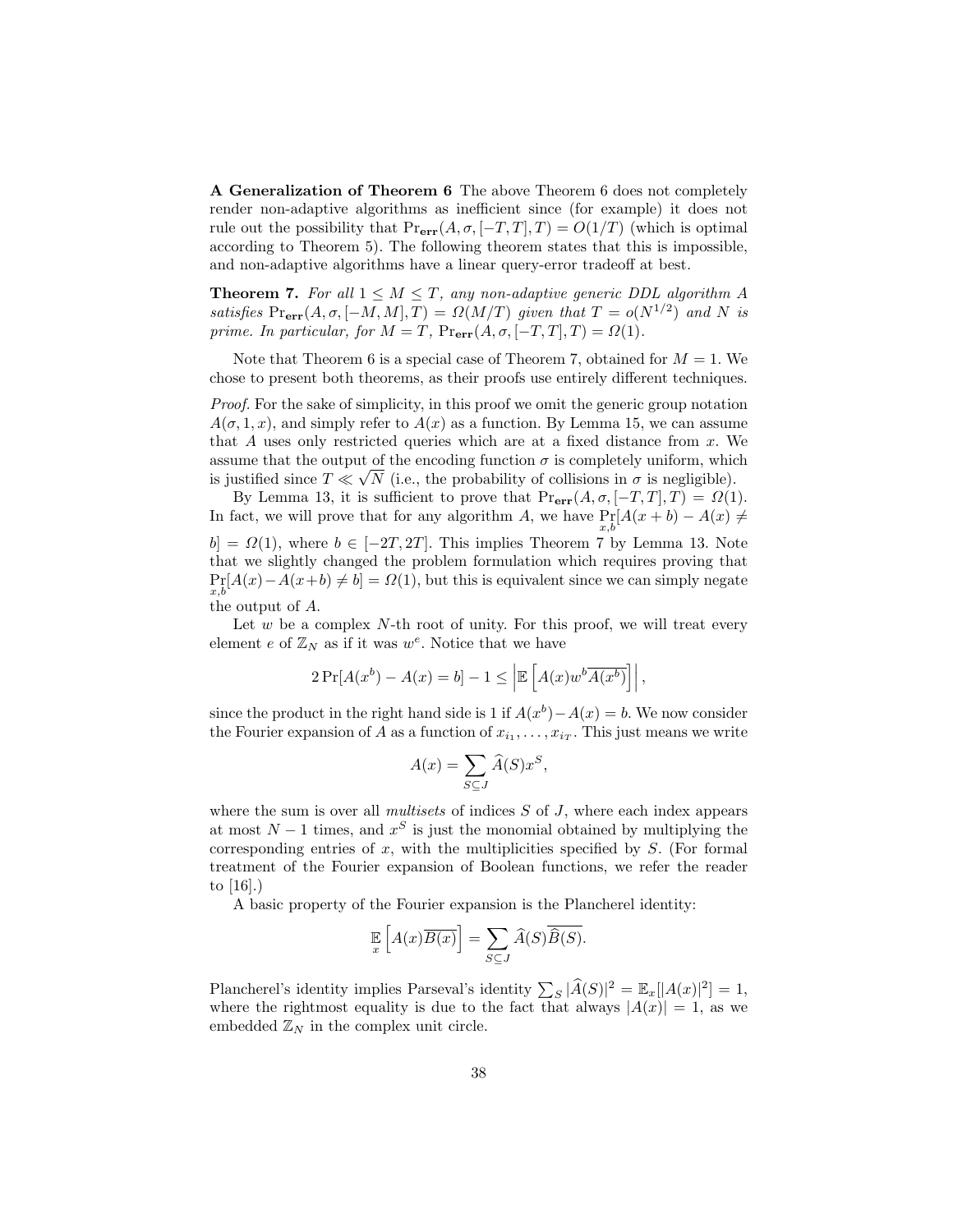Hence, our task is to prove

$$
\left| \mathbb{E}\left[ w^b \sum_{S} \widehat{A}(S) \overline{\widehat{A}(S+b)} \right] \right| \le 1 - \Omega(1),
$$

where  $S+b$  is a multiset similar to S, but with each element shifted by b (modulo length of  $x$ ).

First, notice that we may arrange the contribution from  $|\hat{A}(\emptyset)|^2$  to be small, by choosing w so that  $\mathbb{E}_b[w^b] \approx 0$ , i.e., for example,  $w = \exp\left(\frac{2\pi i \lfloor N/2T \rfloor}{N}\right)$  $\frac{N/2T\rfloor}{N}$ ). 19

We are now ready to present the main argument. Consider the following Cauchy-Schwarz bound

$$
|\widehat{A}(S)\widehat{A}(S+b)| \le \frac{1}{2}\left(|\widehat{A}(S)|^2 + |\widehat{A}(S+b)|^2\right) \mathbb{1}\left\{\widehat{A}(S)\cdot\widehat{A}(S+b)\neq 0\right\}.
$$
 (23)

If we temporarily neglect the indicator on the right, we get the inequality

$$
\left|\mathop{\mathbb{E}}_{b}\left[w^{b}\sum_{S}\widehat{A}(S)\overline{\widehat{A}(S+b)}\right]\right|\leq\left|\sum_{S\neq\emptyset}\frac{1}{2}\mathop{\mathbb{E}}_{b}\left[|\widehat{A}(S)|^{2}+|\widehat{A}(S+b)|^{2}\right]\right|\leq1,
$$

by trivially using the triangle inequality.

Fix some S. The important observation is that for at least  $1/2$  of the values of  $b \in [1, 2T]$ , we have  $\widehat{A}(S) \cdot \widehat{A}(S + b) = 0$  (which gives better understanding for the RHS of (23)). To see this, notice that in order to have  $\widehat{A}(T) \neq 0$ , we must have  $T \subseteq J$ . Hence, for any fixed  $i \in S$ , only for at most T shifts  $S + b$  we have  $S + b \subseteq J$ , as this requires  $i + b \in J$ , while J is of size T. Since there are 2T available shifts,  $\frac{1}{2}|\widehat{A}(S)|^2$  is counted only for 1/2 of the b's. By a symmetric argument,  $\frac{1}{2}|\widehat{A}(S+b)|^2$  is counted only 1/2 of the times. Therefore, we have

$$
\left| \mathop{\mathbb{E}}_{x,b} \left[ A(x) w^b \overline{A(x^b)} \right] \right| \leq \frac{T}{2T} + o(1),
$$

which means  $Pr[A(x^b) = A(x) + b] \leq 3/4 + o(1)$ . The  $o(1)$  corresponds to the contribution of  $|A(\emptyset)|^2 \mathbb{E}_b[w^b]$  which we explained that may be assumed to be  $o(1)$ . This completes the proof.

# 7 Conclusions

In this paper we introduced a new distributed discrete log protocol that achieves an error probability of  $O(M \cdot T^{-2})$ . We further showed that this protocol is optimal (up to a constant factor) in all prime order group families relevant for homomorphic secret sharing (HSS), unless there is a breakthrough in cryptanalysis of discrete log in a short interval. Moreover, we showed that adaptivity is

<sup>&</sup>lt;sup>19</sup> Note w must be a primitive root of unity. In our case, this holds trivially since N is prime.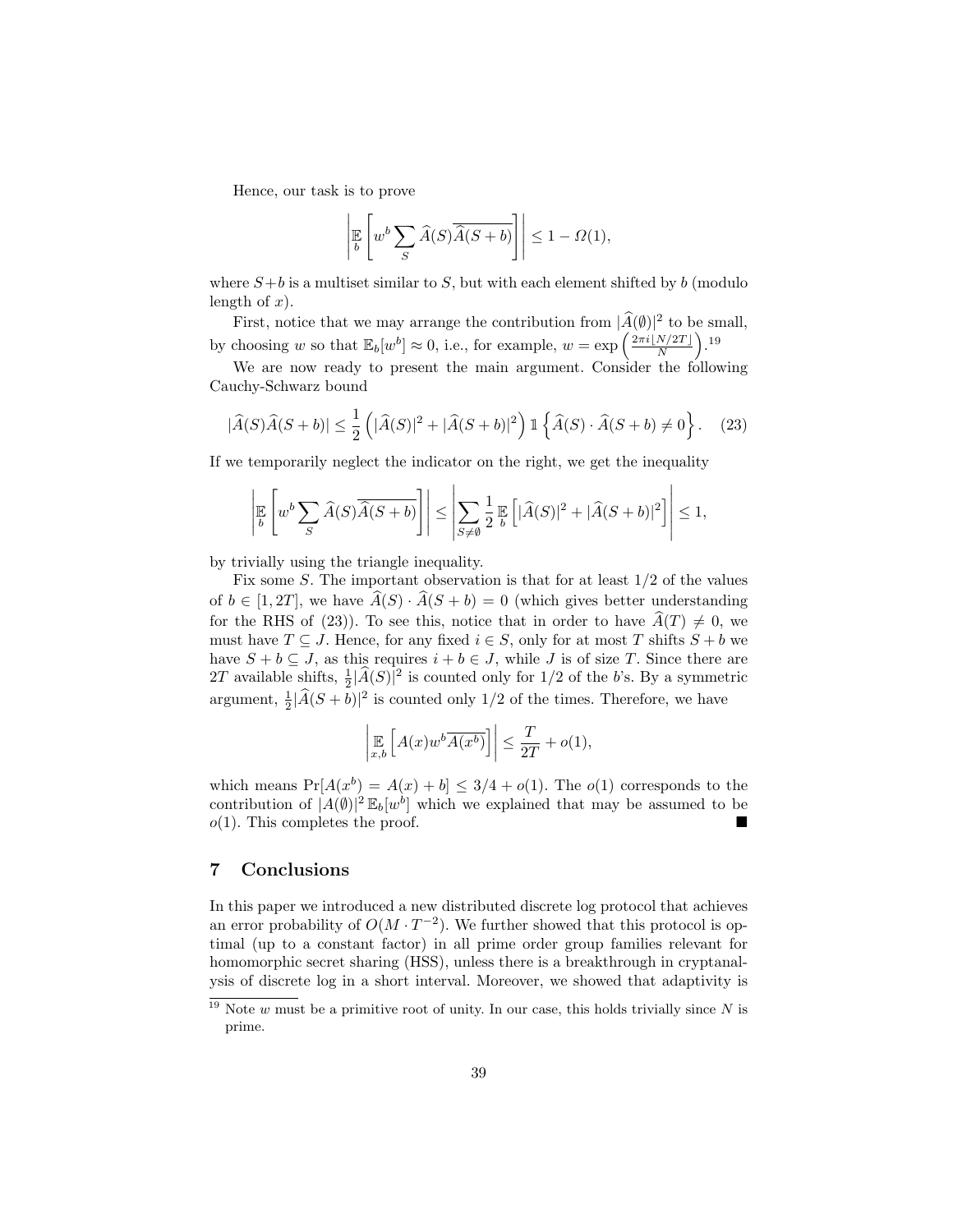necessary to break the linear error barrier  $M \cdot T^{-1}$  in the generic group model. We leave it to future work to implement and optimize the protocol for conversion friendly groups in an HSS scheme and to find additional applications for our new random walk.

Acknowledgements The authors would like to thank Elette Boyle, Niv Gilboa, Yuval Ishai and Yehuda Lindell for discussions and helpful suggestions that improved this work significantly.

This research was supported by the European Research Council under the ERC starting grant agreement n. 757731 (LightCrypt) and by the BIU Center for Research in Applied Cryptography and Cyber Security in conjunction with the Israel National Cyber Bureau in the Prime Minister's Office.

The first author was additionally supported by the Israeli Science Foundation through grant No. 573/16.

### References

- 1. M. Ben-Or, S. Goldwasser, and A. Wigderson. Completeness Theorems for Non-Cryptographic Fault-Tolerant Distributed Computation (Extended Abstract). In Simon [21], pages 1–10.
- 2. D. J. Bernstein and T. Lange. Computing Small Discrete Logarithms Faster. In S. D. Galbraith and M. Nandi, editors, Progress in Cryptology - INDOCRYPT 2012, 13th International Conference on Cryptology in India, Kolkata, India, December 9-12, 2012. Proceedings, volume 7668 of Lecture Notes in Computer Science, pages 317–338. Springer, 2012.
- 3. D. Boneh, E. Goh, and K. Nissim. Evaluating 2-DNF Formulas on Ciphertexts. In J. Kilian, editor, Theory of Cryptography, Second Theory of Cryptography Conference, TCC 2005, Cambridge, MA, USA, February 10-12, 2005, Proceedings, volume 3378 of Lecture Notes in Computer Science, pages 325–341. Springer, 2005.
- 4. E. Boyle, G. Couteau, N. Gilboa, Y. Ishai, and M. Orrù. Homomorphic Secret Sharing: Optimizations and Applications. In B. M. Thuraisingham, D. Evans, T. Malkin, and D. Xu, editors, Proceedings of the 2017 ACM SIGSAC Conference on Computer and Communications Security, CCS 2017, Dallas, TX, USA, October 30 - November 03, 2017, pages 2105–2122. ACM, 2017.
- 5. E. Boyle, N. Gilboa, and Y. Ishai. Breaking the Circuit Size Barrier for Secure Computation Under DDH. In M. Robshaw and J. Katz, editors, Advances in Cryptology - CRYPTO 2016 - 36th Annual International Cryptology Conference, Santa Barbara, CA, USA, August 14-18, 2016, Proceedings, Part I, volume 9814 of Lecture Notes in Computer Science, pages 509–539. Springer, 2016.
- 6. E. Boyle, N. Gilboa, and Y. Ishai. Group-Based Secure Computation: Optimizing Rounds, Communication, and Computation. In J. Coron and J. B. Nielsen, editors, Advances in Cryptology - EUROCRYPT 2017 - 36th Annual International Conference on the Theory and Applications of Cryptographic Techniques, Paris, France, April 30 - May 4, 2017, Proceedings, Part II, volume 10211 of Lecture Notes in Computer Science, pages 163–193, 2017.
- 7. E. Boyle, N. Gilboa, Y. Ishai, H. Lin, and S. Tessaro. Foundations of Homomorphic Secret Sharing. In A. R. Karlin, editor, 9th Innovations in Theoretical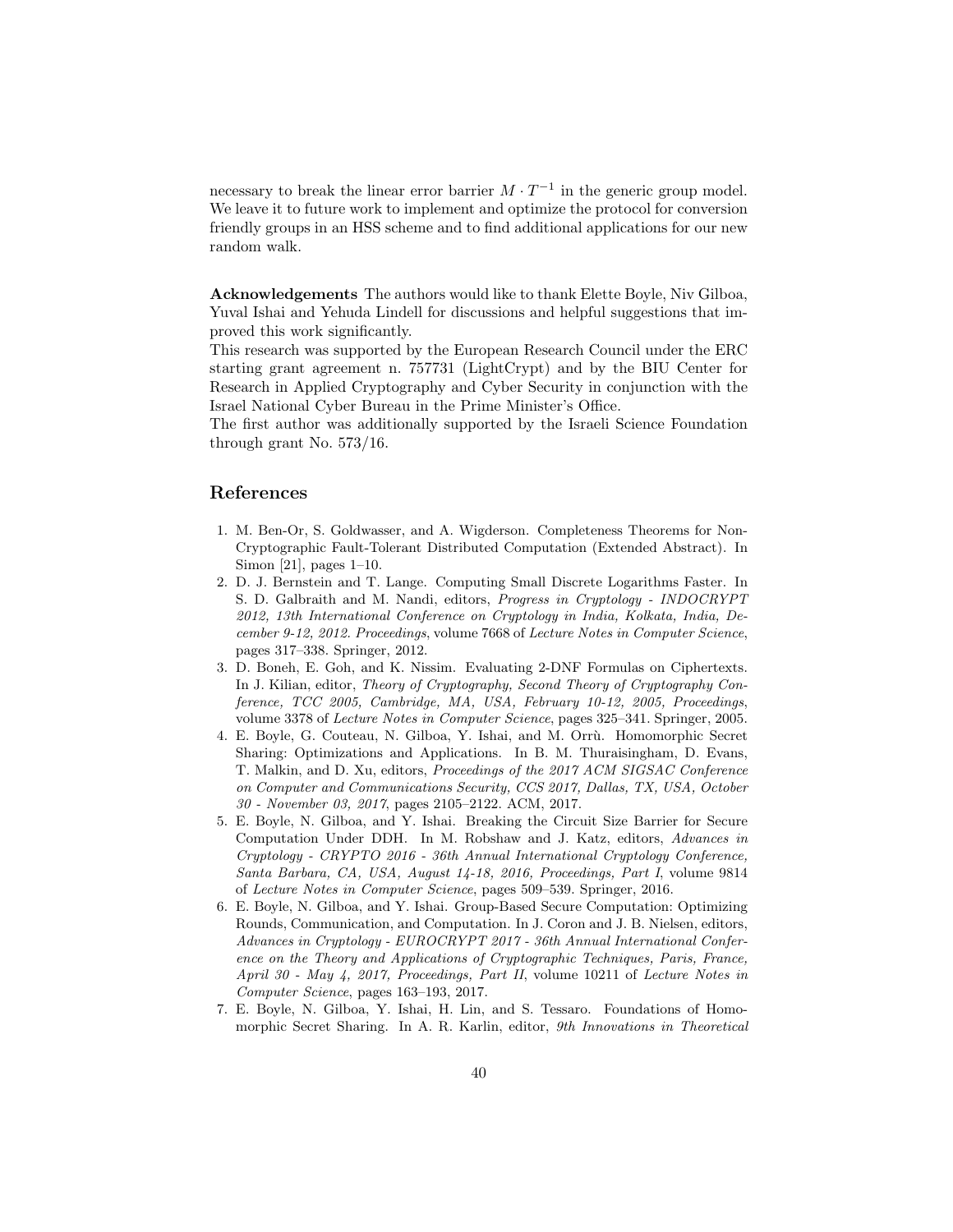Computer Science Conference, ITCS 2018, January 11-14, 2018, Cambridge, MA, USA, volume 94 of LIPIcs, pages 21:1–21:21. Schloss Dagstuhl - Leibniz-Zentrum fuer Informatik, 2018.

- 8. D. Chaum, C. Crépeau, and I. Damgård. Multiparty Unconditionally Secure Protocols (Extended Abstract). In Simon [21], pages 11–19.
- 9. B. Chor, E. Kushilevitz, O. Goldreich, and M. Sudan. Private Information Retrieval. J. ACM, 45(6):965–981, 1998.
- 10. I. Dinur, N. Keller, and O. Klein. An Optimal Distributed Discrete Log Protocol with Applications to Homomorphic Secret Sharing. In H. Shacham and A. Boldyreva, editors, Advances in Cryptology - CRYPTO 2018 - 38th Annual International Cryptology Conference, Santa Barbara, CA, USA, August 19-23, 2018, Proceedings, Part III, volume 10993 of Lecture Notes in Computer Science, pages 213–242. Springer, 2018.
- 11. N. Fazio, R. Gennaro, T. Jafarikhah, and W. E. Skeith III. Homomorphic Secret Sharing from Paillier Encryption. In T. Okamoto, Y. Yu, M. H. Au, and Y. Li, editors, Provable Security - 11th International Conference, ProvSec 2017, Xi'an, China, October 23-25, 2017, Proceedings, volume 10592 of Lecture Notes in Computer Science, pages 381–399. Springer, 2017.
- 12. S. D. Galbraith, J. M. Pollard, and R. S. Ruprai. Computing discrete logarithms in an interval. Math. Comput., 82(282):1181–1195, 2013.
- 13. C. Gentry. Fully homomorphic encryption using ideal lattices. In M. Mitzenmacher, editor, Proceedings of the 41st Annual ACM Symposium on Theory of Computing, STOC 2009, Bethesda, MD, USA, May 31 - June 2, 2009, pages 169–178. ACM, 2009.
- 14. D. M. Gordon. Discrete Logarithms in  $GF(P)$  Using the Number Field Sieve. SIAM J. Discrete Math., 6(1):124–138, 1993.
- 15. A. K. Lenstra and H. W. Lenstra. The Development of the Number Field Sieve. Number 1554 in Lecture Notes in Mathematics. Springer, 1993.
- 16. R. O'Donnell. Analysis of Boolean Functions. Cambridge University Press, 2014.
- 17. J. M. Pollard. Monte Carlo methods for index computation (modp). Math. Comput., 32(143):918–924, 1978.
- 18. J. M. Pollard. Kangaroos, Monopoly and Discrete Logarithms. J. Cryptology, 13(4):437–447, 2000.
- 19. R. L. Rivest, L. Adleman, and M. L. Dertouzos. On Data Banks and Privacy Homomorphisms. Foundations of Secure Computation, pages 169–179, 1978.
- 20. V. Shoup. Lower Bounds for Discrete Logarithms and Related Problems. In W. Fumy, editor, Advances in Cryptology - EUROCRYPT '97, International Conference on the Theory and Application of Cryptographic Techniques, Konstanz, Germany, May 11-15, 1997, Proceeding, volume 1233 of Lecture Notes in Computer Science, pages 256–266. Springer, 1997.
- 21. J. Simon, editor. Proceedings of the 20th Annual ACM Symposium on Theory of Computing, May 2-4, 1988, Chicago, Illinois, USA. ACM, 1988.
- 22. A. C. Yao. Protocols for Secure Computations (Extended Abstract). In 23rd Annual Symposium on Foundations of Computer Science, Chicago, Illinois, USA, 3-5 November 1982, pages 160–164. IEEE Computer Society, 1982.

# A Group-Based Homomorphic Secret Sharing Scheme [5]

We describe very briefly the main ideas behind the group HSS scheme of [5]. For more details, refer to the original publication and its extensions [4, 6].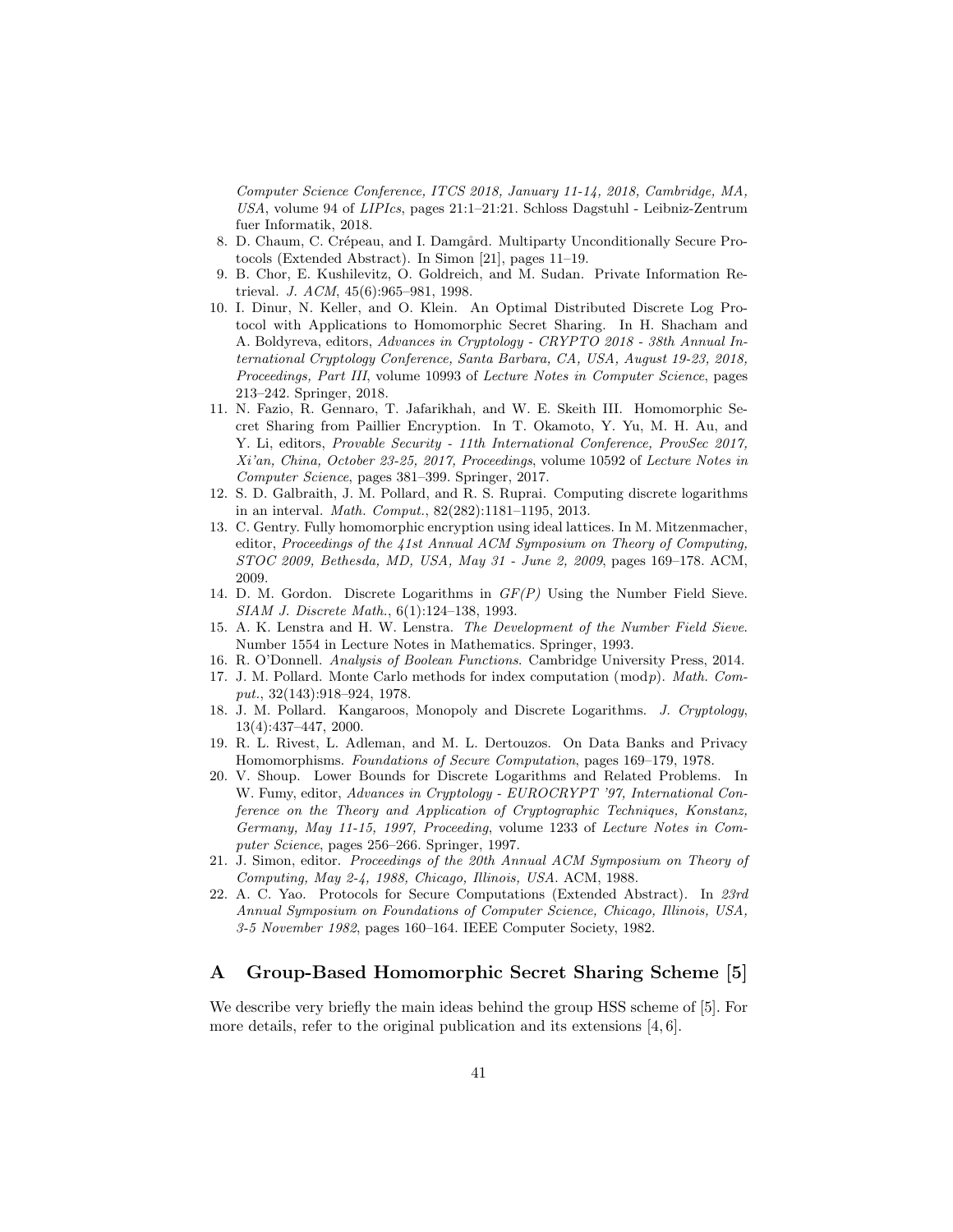The (2-party) HSS scheme of  $[5]$  randomly splits an input w into a pair of shares  $(w_0, w_1)$  such that: (1) each share  $w_i$  computationally hides w, and (2) there exists a polynomial-time local evaluation algorithm Eval such that for any program  $P$  from a given class (branching programs in this case), the output  $P(w)$  can be efficiently reconstructed as  $Eval(w_0, P) + eval(w_1, P)$ .

The scheme works in a multiplicative cyclic group  $\mathbb G$  of prime order N with a generator g. First, the scheme allows the parties to locally multiply an encrypted input  $w \in \mathbb{Z}_N$  with an additively secret-shared value  $y \in \mathbb{Z}_N$ , such that the result  $z = wy$  is shared between the parties. For this purpose, the parties also require an additive share of  $(cy)$  (where  $h = g<sup>c</sup>$  is the public key). The sharing is such that each party  $i \in \{0, 1\}$  has a group element  $g^{z_i}$  satisfying  $g^{z_0} \cdot g^{z_1} = g^z$ . We note that all intermediate computation values are bounded by a small integer parameter M.

More specifically, the encryption of w is  $(g^r, h^r g^w)$ , which is an ElGamal encryption, modified to be additively homomorphic by placing the plaintext in the exponent. The value y (and similarly  $(cy)$ ) is additively shared as  $(y_0, y_1)$ such that  $y = y_0 + y_1 \mod N$  and party i obtains  $y_i$ . Given  $(g^r, h^r g^w)$ ,  $y_i$  and  $(cy)_i$ , party *i* locally computes a share of  $z = wy$  as  $\gamma_i = (h^r g^w)^{y_i} \cdot (g^r)^{-(cy)_i}$ . Thus,  $\gamma_0 \cdot \gamma_1 = (h^r g^w)^y \cdot (g^r)^{-(cy)} = g^{(cr+w)y-cry} = g^{wy} = g^z$  as required.

At this stage,  $g^z$  is multiplicatively shared by the parties, so they cannot multiply z with a new encrypted input  $w'$ . Next, [5] shows how the parties can convert multiplicative shares of  $g^z$  into additive shares of z without any interaction via a share conversion procedure. The parties implement the share conversion procedure by collectively solving the distributed discrete log (DDL) problem, described in Section 2.1. Once the parties have an additive sharing of z, they can add it to other additive shares. They can also multiply it with a new encrypted input  $w'$  (provided that they also compute an additive share of  $(cz)$ ).<sup>20</sup>

This allows the parties to perform the following operations on their input: (1) load an input into memory, (2) add the values of two memory locations, (3) multiply a memory location by an input, and (4) output the value of a memory location modulo some integer.<sup>21</sup> Such programs, referred to as restricted multiplication straight-line (RMS) programs, can emulate any branching program of size S by a sequence of  $O(S)$  instructions.

 $20$  An additional difficulty is that  $cz$  may be a large number, while the parties are restricted to performing computations on small integers. This problem is overcame by providing an encryption of each input  $w$  multiplied by each bit of the secret key  $c_i$ , and then applying a linear combination whose coefficients are powers of 2 to the additive shares of the products  $c_i yw$ , obtaining additive shares of  $cz$ .

<sup>&</sup>lt;sup>21</sup> The parties cannot multiply two memory locations, which would allow evaluation of arbitrary circuits.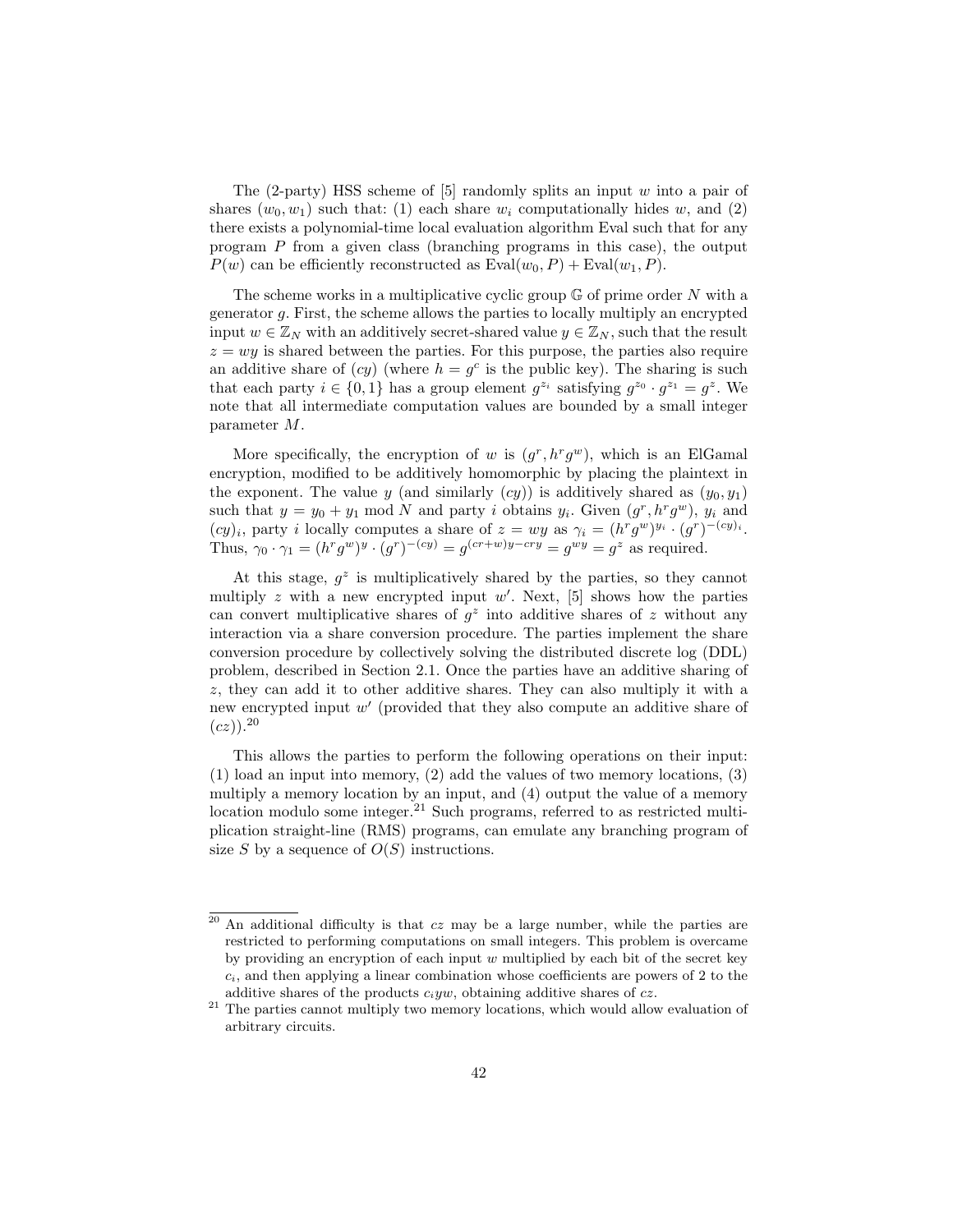# B Refined Provable Parameters for Theorem 2

In Theorem 2, we proved that the failure probability of Algorithm 3, namely,  $Pr<sub>err</sub>(IteratedRandW<sub>P</sub>, [1, 1], T)$ , is bounded by  $2^{10.2+o(1)}/T^2$ . One may wonder whether for small values of  $T$ , the  $o(1)$  term is actually dominant and makes the result meaningless. It turns out that this is not the case, and on the contrary, for specific values of  $T$  one may obtain bounds which are similar to those of Theorem 2 and usually even stronger, using a computer-aided choice of parameters. In order to obtain such bounds, we programmed a routine that uses all the bounds proved in this paper to obtain a bound on  $Pr_{err}(\text{IteratedRandW}_P, [1, 1], T),$ given a set of parameters  $SP = \{I, \{L_k\}, \{t_k\}\}\.$  Then, we optimized the parameters, and obtained for several values of  $T$  an upper bound on the probability  $Pr_{err}(\text{IteratedRandW}_P, [1, 1], T).$ 

The bounds were used together with their lower order terms, so that the results given below are precise, assuming the the group G is sufficiently large. Notice the lower order terms are dominant for small  $T$ , but the resulting bound is still not much worse than the one claimed in Theorem 2. We emphasize that these bounds are rigorously provable, by plugging the choices of parameters given below into the proof of Theorem 2; the computer routine only helps in choosing the parameters.

| T        |                | $\sim \log_2(t_k)$<br>$\sim \log_2(L_k)$                                | $T^2 \cdot \Pr[\mathbf{err}] \leq$ |
|----------|----------------|-------------------------------------------------------------------------|------------------------------------|
| $2^{15}$ | $\overline{2}$ | 12.4, 13.5, 14.0<br>5.7, 9.6                                            | 1440                               |
| $2^{25}$ | 5              | 19.2, 20.7, 21.5, 22.3, 23.1, 23.8<br>7.6, 12.4, 15.8, 18.4, 20.8       | 755                                |
| $2^{50}$ | 10             | $32.1, 36.2, 38.8, , 47.3, 48.1, 48.8$<br>9.1, 16.8, , 41.5, 43.8, 46.0 | 555                                |
| 2100     | 12             | 77.9, 80.9, 83.6, , 97.3, 98.1, 98.8<br>30.5, 47.4, , 91.5, 93.8, 96.0  | 555                                |

# C An Additional Optimization Used in Part of the Experiments

In this section we describe the third optimization used in part of the experiments. The results obtained using this optimization are described in the rightmost column of Table 1. As can be seen in the table, for all values of  $T$  for which computation using only the first two optimizations is feasible, the expected error probability obtained using the third optimization is very close to the probability obtained without it. The advantage of this optimization is that it leads to a much smaller standard deviation, and allows performing the simulation for much larger values of T.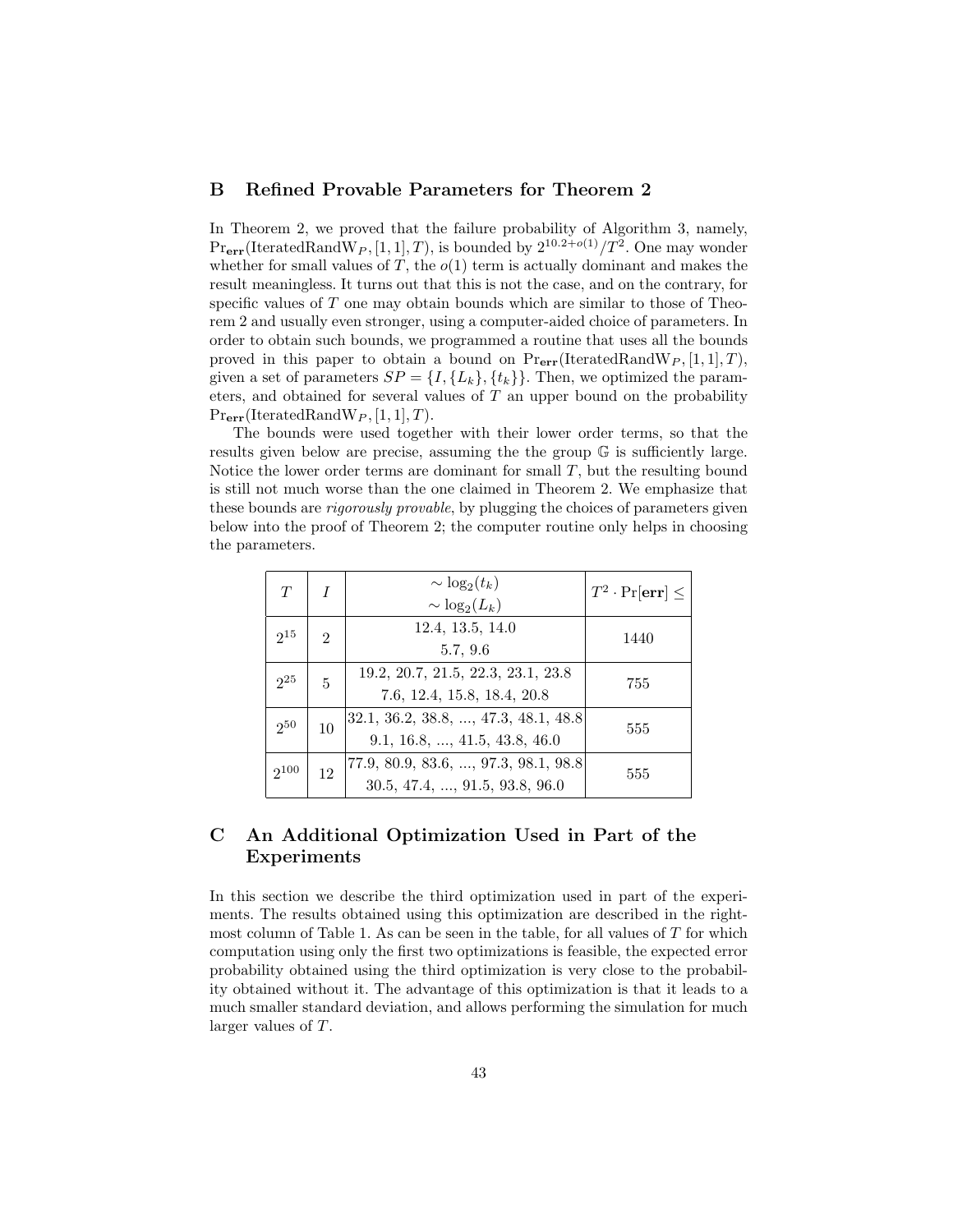The optimization is based on the fact that Algorithm 3 is composed of several stages, and Pr[err] expresses the failure of the parties to synchronize in any of these stages. Roughly speaking, it estimates efficiently the probability of failure in each stage, assuming failure in all previous stages, and then multiplies these probabilities. First we describe the simulation and then we justify its correctness.

For each stage i (starting at  $i = 0$ ), we simulate a specific pattern of jumps of both parties for the *i*'th stage, and compute the probability  $p_i$  of the event that the parties are not synchronized at the end of that stage, given the simulated pattern of jumps. We then uniformly draw  $c_i^A, c_i^B$  (that is, the values of the parties at the end of the i'th step), given the pattern of jumps and the assumption that the parties have not synchronized yet. We then repeat the process for the  $(i+1)$ 'th stage, until  $i = I$ . The simulation outputs the product of probabilities  $X = p_0 \cdot p_1 \cdots p_I$ . We claim that we have  $\mathbb{E}[X] = \Pr[\text{err}]$ , which allows us to approximate Pr[err] efficiently.

The claim is proved by induction on  $I$ , using repeated application of the law of total expectation and the law of total probability, in their conditional version. Recall that the law of total expectation states that if  ${B_n}_{n=1,2,...}$  is a partition of the entire space, then for each pair of events  $A, C$  we have

$$
\mathbb{E}[A|C] = \sum_{n} \mathbb{E}[A|C \cap B_n] \Pr[B_n|C].
$$

The law of total probability asserts the same, with expectation replaced by probability.

In our case, recall that for each  $0 \leq i \leq I$ ,  $err_i$  denotes the event that the parties fail to synchronize until the end of stage  $i$ , and  $c_i^A, c_i^B$  denote the positions of the parties at the end of stage *i*. Let us denote by  ${E_i^j}_{j=1,2,...}$  the possible pairs of positions  $(c_i^A, c_i^B)$ .

For  $I = 0$  (i.e., if Algorithm 3 consists of a single stage), we clearly have  $\mathbb{E}[X] = \mathbb{E}[p_0] = \Pr[\mathbf{err}_0] = \Pr[\mathbf{err}]$ . Assume that for all  $j \leq I - 1$  we have  $\mathbb{E}[p_0 \cdot p_1 \cdot \ldots \cdot p_j] = \Pr[\mathbf{err}_j]$ , and consider stage *I*.

We have

$$
Pr[err] = Pr[err_I] = Pr[err_{I-1}] Pr[err_I|err_{I-1}]
$$

By the law of total probability,

$$
\Pr[\mathbf{err}_I|\mathbf{err}_{I-1}] = \sum_j \Pr[\mathbf{err}_I|E_{I-1}^j \wedge \mathbf{err}_{I-1}] \Pr[E_{I-1}^j|\mathbf{err}_{I-1}].
$$

By the definition of the  $p_i$ 's, we have

$$
\Pr[\mathbf{err}_I | E^j_{I-1} \wedge \mathbf{err}_{I-1}] = \mathbb{E}[p_I | E^j_{I-1}],
$$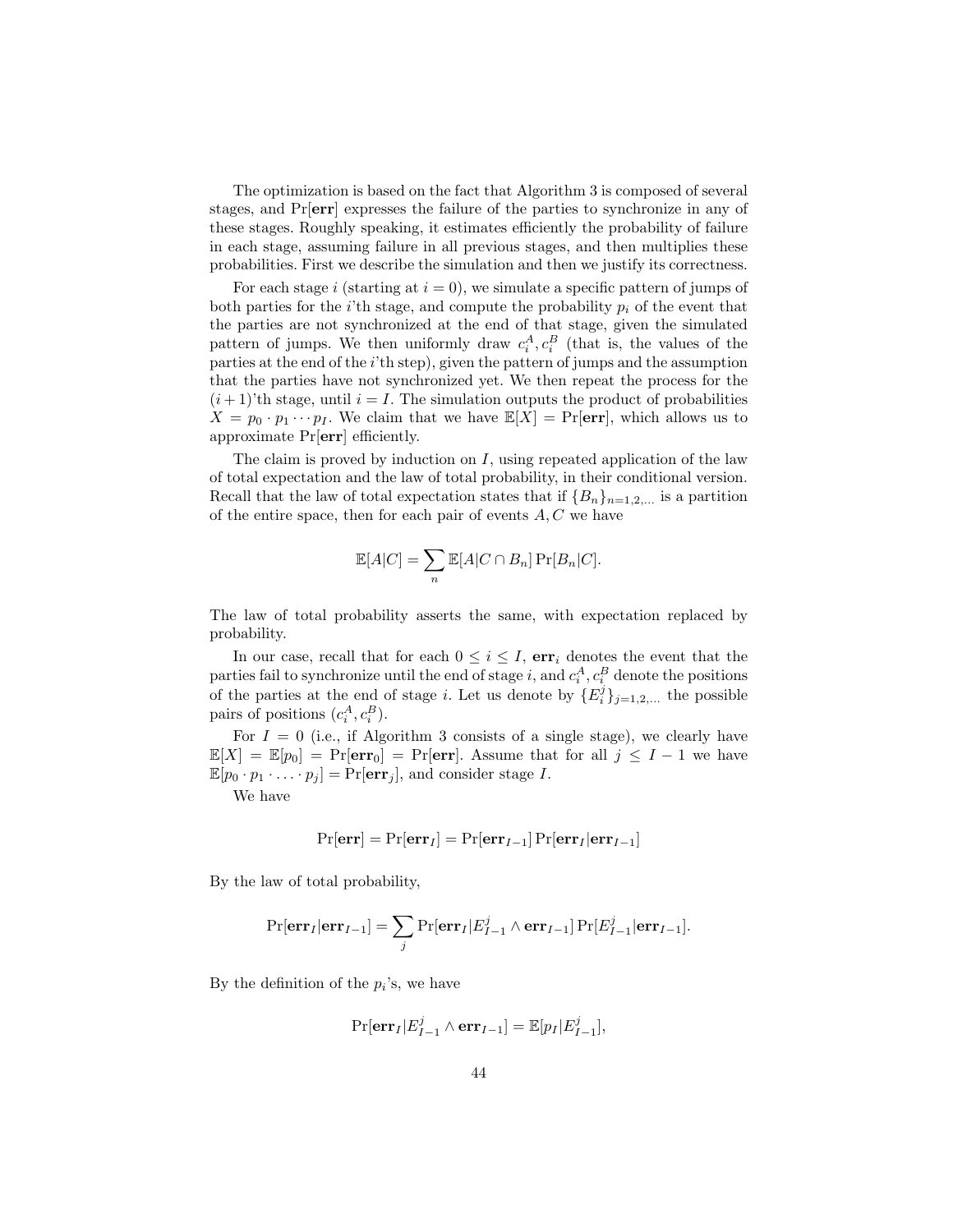and so by the law of total expectation,

$$
\Pr[\text{err}_I|\text{err}_{I-1}] = \sum_j \Pr[\text{err}_I|E_{I-1}^j \wedge \text{err}_{I-1}] \Pr[E_{I-1}^j|\text{err}_{I-1}]
$$

$$
= \sum_j \mathbb{E}[p_I|E_{I-1}^j \wedge \text{err}_{I-1}] \Pr[E_{I-1}^j|\text{err}_{I-1}]
$$

$$
= \mathbb{E}[p_I].
$$

Hence, using the induction hypothesis, we obtain

$$
\Pr[\mathbf{err}] = \Pr[\mathbf{err}_{I-1}] \Pr[\mathbf{err}_{I}|\mathbf{err}_{I-1}]
$$
  
=  $\mathbb{E}[p_0 \cdot p_1 \cdot \ldots \cdot p_{I-1}] \mathbb{E}[p_I]$   
=  $\mathbb{E}[p_0 \cdot p_1 \cdot \ldots \cdot p_I],$ 

as asserted.

We note that an important difference between the first two optimizations, described in Section 4, and the third optimization described above, is the type of random variables we obtain. The variables outputted from a simulation based solely on the first two optimizations are Bernoulli variables, indicating the failure of the parties to synchronize, and we seek to compute their expectation. In contrast, the distribution of the variables outputted from a simulation using the third optimization is not clear, but still has expectation equal to Pr[err]. Therefore, we performed some simulations also without this optimization.

In both cases we approximate  $Pr[err]$  by the empirical expectation of the samples drawn with the described simulations. In addition, we estimate the standard deviation  $(\sigma)$  of our approximation of Pr[err] using the *empirical vari*ance

$$
\frac{\sum_{i < j} (X_i - X_j)^2}{n^3 - n^2},
$$

where  $X_1, \ldots, X_n$  are independent samples from the corresponding distribution, as this is the standard way to estimate the variance of a random variable whose distribution is not known a-priori, based on samples.

# D Variants and Optimizations of Algorithm 3

### D.1 Error Flag

The DDL protocols of [4, 6] were adapted to raise a flag in case there was a potential error in the protocol (namely, the parties fail to synchronize). This feature was important for some of the HSS applications. In the tweaked protocol, A simulates B's algorithm for all its potential locations (i.e.,  $b \in [-M, M]$ ). This can be performed very efficiently for small  $M$  by computing about  $M$  additional group elements. A then raises a flag if there is a potential disagreement (i.e., an error) in one of these simulations.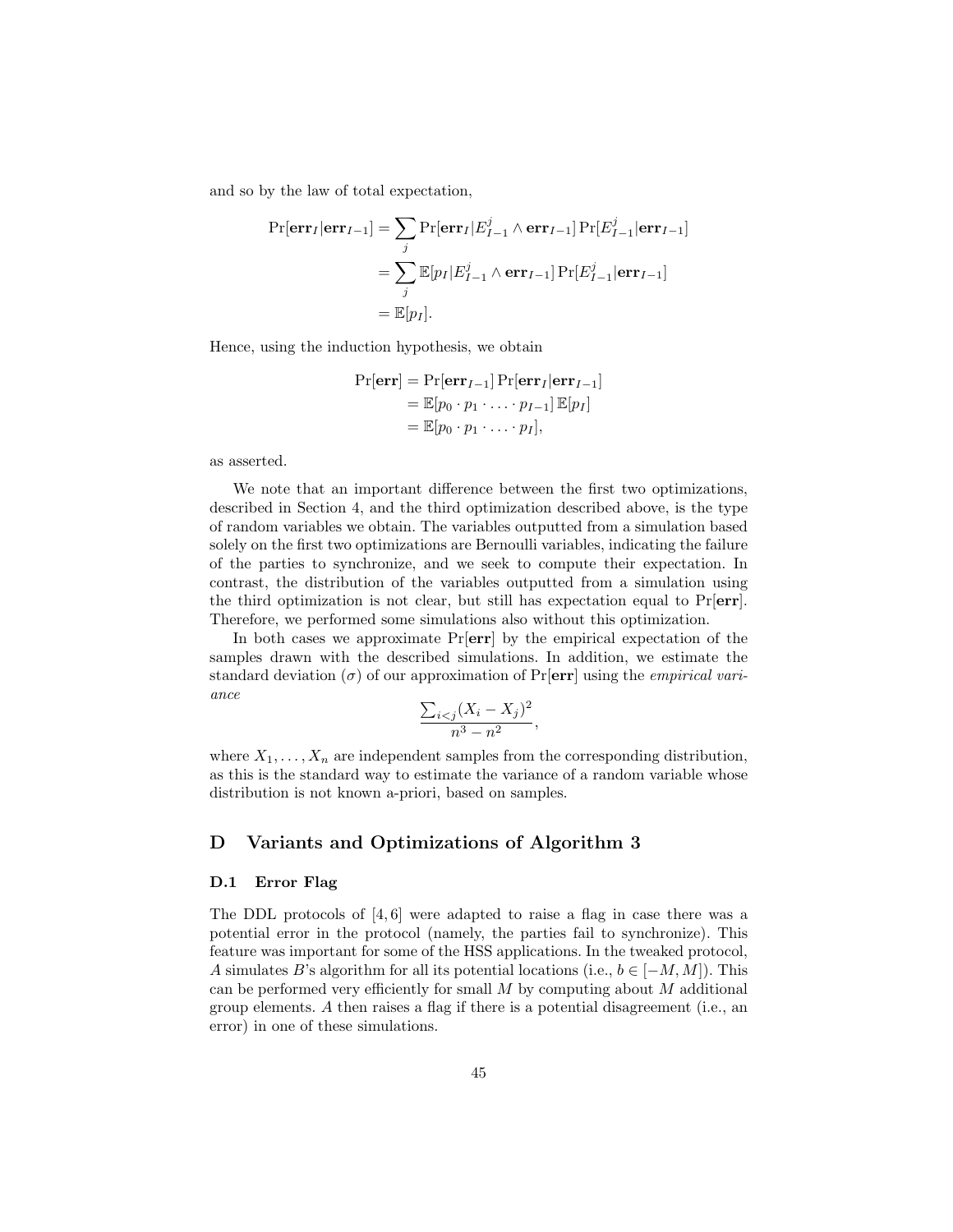Another option (described in [11]) is for each party to maintain a footprint (e.g., a hash) of all the final group elements it computes during the DDL executions of an RMS program. One can then check if an error occurred during one of the DDL executions by comparing these footprints.

Our iterated random walk algorithm can be adapted to support each of these two modifications with a small overhead. In particular, the expected overhead in the first modification is small since each iteration in all simulations can be performed by A in parallel. Note that almost all simulations are likely to agree on the same group element after the first iteration, which executes the basic algorithm and requires computing only about  $M$  additional consecutive group elements for all simulations. Hence, the number of simulations that A has to test in the remaining iterations drops sharply.

#### D.2 Practical Considerations

In the HSS implementations of  $[4, 6]$ , the authors used a specific type of groups (called "conversion friendly" groups) for which their share conversion procedure can be implemented very efficiently. In such groups, multiplication by  $g$  is very efficient,<sup>22</sup> and moreover, given  $g^x$  it is possible to scan very quickly a consecutive interval  $g^{x+1}, g^{x+2}, \ldots, g^{x+c}$  (for some value of c) to determine whether one of these elements has a specific pattern (e.g., is the minimal element in this set). In the following, we refer to this procedure as a consecutive scan. Consequently, in [4], the authors were able to perform  $T \approx 5 \cdot 10^9$  "conversion operations" per second, which gives an error probability of roughly  $2 \cdot 1/5 \cdot 10^{-9}$  using their algorithm. On the other hand, the authors reported that using an elliptic curve group (offering a similar level of security), they could only perform about  $T =$  $4 \cdot 10^6$  group operations per second. This gives an error probability that is higher by a factor of about 1000 compared to the conversion friendly group.

If we run our algorithm on a similar elliptic curve group, according to Table 1, we expect the error probability to become roughly  $400 \cdot T^{-2} = 400 \cdot (4 \cdot 10^6)^{-2} \approx$  $1/4 \cdot 10^{-10}$ , which is lower than the probability obtained with a conversion friendly group in [4] by a factor of about 16. We note that an additional benefit of elliptic curve groups is that they reduce the size of the HSS ciphertexts.

We would like to further optimize our algorithm in conversion friendly groups, but its direct application would not yield a similar benefit as in [4, 6] since (besides the first iteration) it does not compute consecutive group elements. Nevertheless, we can tweak our algorithm to benefit from conversion friendly groups by combining our random walk iterations with efficient consecutive scans as above, resulting in "alternating" random walks. Optimizing the parameters for this algorithm in practice is quite involved and we leave it to future work. Below, we sketch the algorithm and its analysis at a high level.

<sup>&</sup>lt;sup>22</sup> Conversion friendly groups are subgroups of  $\mathbb{Z}_p^*$  of a prime order q, where  $p = 2q + 1$ is a prime that is close to a power of 2, and  $g = 2$  is a generator. Multiplying a group element  $h$  by the generator g can be very efficiently performed by shifting  $h$ by one bit to the left, and adding the difference between  $p$  and the closest power of 2 in case the removed leftmost bit is 1.